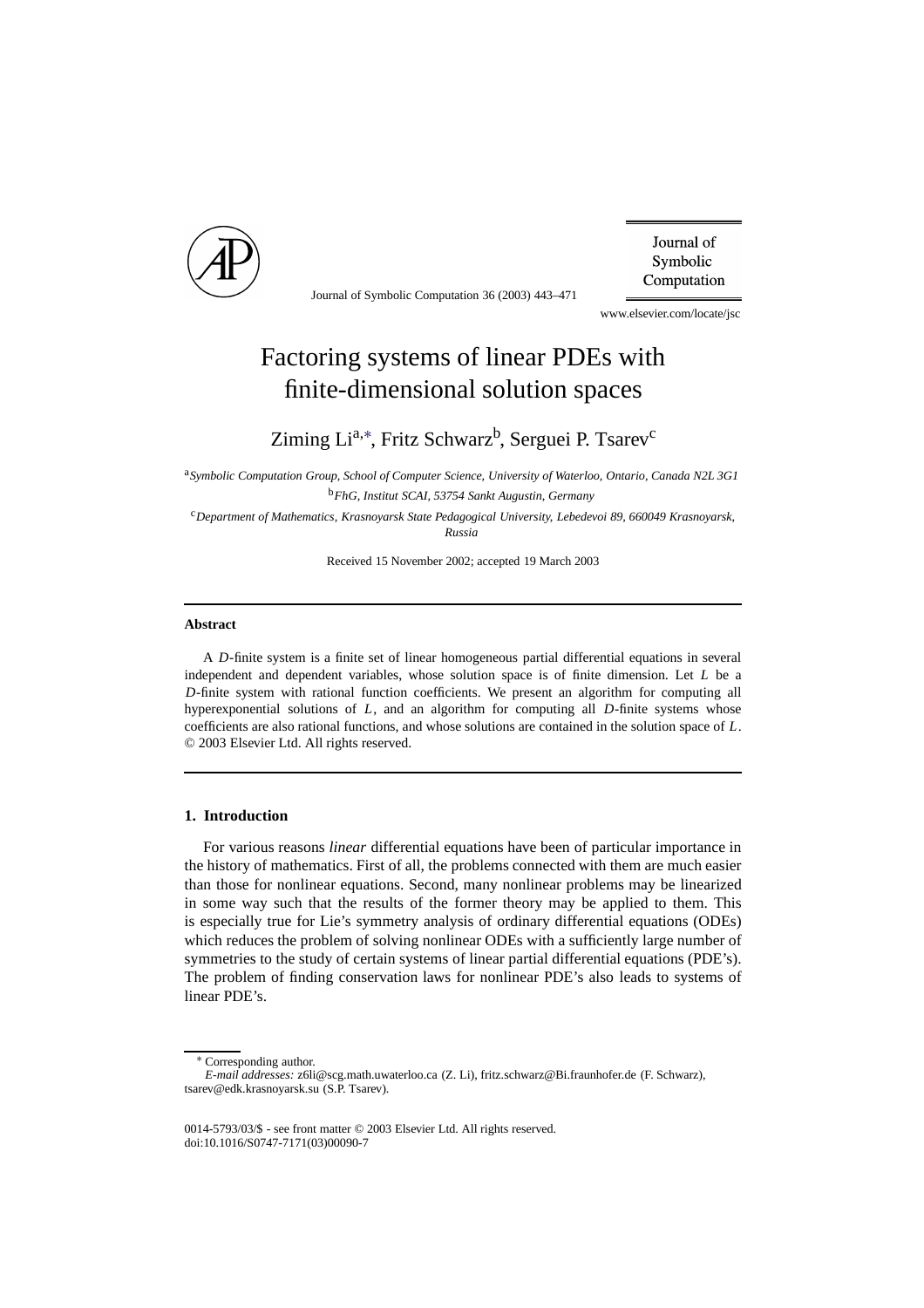Many concepts from commutative algebra have been suitably generalized to the algebraic theory of linear ODEs, e.g. the greatest common divisor and least common multiple, the concept of reducibility and factorization which finally led to the theory of Picard and Vessiot and differential Galois theory. This is true to a much lesser extent for linear homogeneous PDE's. To obtain manageable problems, we have to specialize them further. The constraint that the general solution depends on a finite number of constants, i.e. it may be represented as a linear combination with constant coefficients of a finite number of special solutions which form a fundamental system, turns out to be appropriate. It allows us to generalize many concepts from the theory of linear ODEs in an almost straightforward manner. Linear homogeneous PDE's with this constraint will be called *D-finite systems*, which may be seen as a slight generalization of Definition 2.1 given by [Chyzak and Salvy](#page-27-0) [\(1998\)](#page-27-0) in the differential case. They arise from different research areas such as: symmetry analysis [\(Lie](#page-28-0), [1873\)](#page-28-0), holonomic systems [\(Saito et al.,](#page-28-1) [2000\)](#page-28-1) and the description of functions by a given system of PDE's with initial conditions [\(Chyzak and Salvy,](#page-27-0) [1998\)](#page-27-0). We shall focus on *D*-finite systems whose coefficients are rational functions in the independent variables over  $\overline{Q}$ , the algebraic closure of  $Q$ .

Contributions of this paper mainly consist of two algorithms. The first finds all hyperexponential solutions of a *D*-finite system. It generalizes the main algorithm by [Li and Schwarz](#page-28-2) [\(2001\)](#page-28-2) to the case of several independent variables. The second finds all *D*-finite systems whose coefficients are in the field of rational functions over  $\overline{Q}$ , and whose solution spaces are properly contained in the solution space of a given system. It generalizes the factorization algorithm sketched by [Tsarev](#page-28-3) [\(2001\)](#page-28-3) and completed by [Li et al.](#page-28-4) [\(2002](#page-28-4)) to the case of several independent and dependent variables. In principle, most problems related to *D*-finite systems reduce, as shown by Lie, to corresponding problems for linear ODEs. However, such "reduction" may be nontrivial and usually leads to solving or factoring linear ODEs with parameters. This makes many known algorithms fail. We shall avoid such complications. The paper also proves a theorem describing the structure of hyperexponential solutions of a *D*-finite system in one dependent variable [\(Proposition 3.4\)](#page-8-0), and generalizes the notion of left quotients of linear ODEs to *D*-finite systems [\(Proposition 5.3\)](#page-20-0).

This paper is based on several known results. The theory of linear differential ideals [\(Kolchin](#page-28-5), [1973](#page-28-5)) supplies useful conclusions about dimension and linear dependence. The reduction–completion process [\(Janet,](#page-28-6) [1920;](#page-28-6) [Galligo,](#page-27-1) [1985;](#page-27-1) [Kandru-Rody and Weispfenning](#page-28-7), [1990](#page-28-7); [Schwarz,](#page-28-8) [1992;](#page-28-8) [Chyzak and Salvy](#page-27-0), [1998](#page-27-0)) makes sure that the systems to be factored and the factors to be sought are of required rank. The idea of associated equations [\(Beke,](#page-27-2) [1894;](#page-27-2) [Schlesinger,](#page-28-9) [1895](#page-28-9); [Schwarz,](#page-28-10) [1989](#page-28-10); [Bronstein,](#page-27-3) [1994\)](#page-27-3) inspires us to reduce our factorization problem to that of finding hyperexponential solutions of associated systems.

The paper is organized as follows. [Section 2](#page-2-0) contains necessary preliminaries. [Section 3](#page-4-0) presents an algorithm for computing all hyperexponential solutions of a *D*-finite system in one dependent variable. [Section 4](#page-16-0) extends the results of [Section 3](#page-4-0) to the case of several dependent variables. [Section 5](#page-17-0) presents a factorization algorithm. Some concluding remarks are given in [Section 6.](#page-26-0)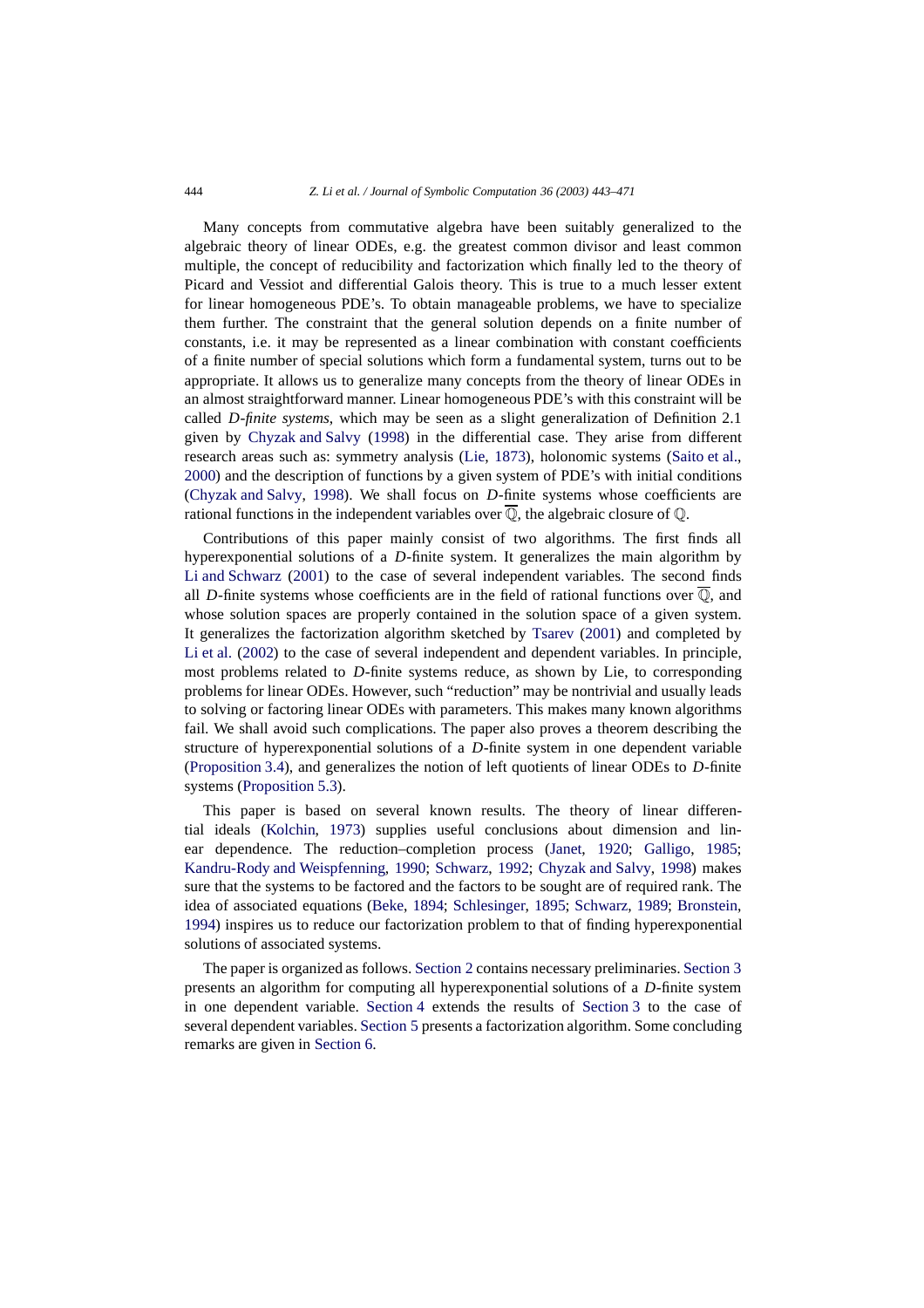#### <span id="page-2-0"></span>**2. Preliminaries**

We shall specify notation, state problems to be studied, and list a few useful results in this section.

All (sub)modules, vector spaces and ideals in the paper are left (sub)modules, left vector spaces and left ideals, respectively.

Throughout this paper, the following notation will be used: the symbol  $K$  stands for the field  $\overline{\mathbb{Q}}(x_1,\ldots,x_n)$ . The field K is viewed as a partial differential field on which usual derivation operators  $\partial_1 = \partial/\partial x_1, \ldots, \partial_n = \partial/\partial x_n$  act. Denote by  $\Theta$  the commutative monoid generated by  $\partial_1, \ldots, \partial_n$ , and by K<sub>i</sub> the field  $\overline{\mathbb{Q}}(x_1, \ldots, x_{i-1}, x_{i+1}, \ldots, x_n)$ ,  $i =$ 1,..., *n*.

The symbol D stands for the noncommutative ring  $\mathbb{K}[\partial_1,\ldots,\partial_n]$  of differential operators (see [Chyzak and Salvy](#page-27-0), [1998](#page-27-0); [Saito et al.,](#page-28-1) [2000](#page-28-1) or [van der Put and Singer](#page-28-11), [2003,](#page-28-11) Appendix D). For f in  $\mathbb D$  and a in a differential field extension of  $\mathbb K$ , we denote the application of  $f$  to  $a$  by  $f(a)$ .

Let  $y_1, \ldots, y_m$  be *m* differential indeterminates over K. For every  $\theta$  in  $\Theta$ ,  $\theta y_i$  is called a *derivative*. The set of all derivatives is denoted by Γ. We denote by L*<sup>m</sup>* the K-linear space generated by all elements of  $\Gamma$ . Then  $\mathbb{L}_m$  is both a K-linear space and a module over  $\mathbb{D}$ . An element  $f$  of  $\mathbb{L}_m$  can be written as

<span id="page-2-1"></span>
$$
f = \sum_{\gamma \in \Gamma} f_{\gamma} \gamma,\tag{1}
$$

where  $f_Y \in \mathbb{K}$ , only finitely many nonzero. Alternatively, we may regard  $\mathbb{L}_m$  as the sum  $\sum_{n=1}^{n}$   $\mathbb{L}_m$  is isomorphic  $\sum_{i=1}^{n} \mathbb{D}y_i$  of left modules over  $\mathbb{D}$ , where  $\mathbb{D}y_i = \{f(y_i) \mid f \in \mathbb{D}\}\$ , that is,  $\mathbb{L}_m$  is isomorphic to the direct sum of *m* copies of  $\mathbb{D}$  as left modules over  $\mathbb{D}$ . We opt for the notation  $\mathbb{L}_m$ , because the introduction of unknowns  $y_1, \ldots, y_m$  makes it easier to speak about solutions of differential equations.

A subset *L* of  $\mathbb{L}_m$  is called a submodule if  $f(a) \in L$  for every  $f \in \mathbb{D}$  and  $a \in L$ . For a subset *S* of  $\mathbb{L}_m$  the submodule generated by *S*, denoted by *(S)*, is the linear space spanned by the elements of  $\{f(s) \mid f \in \mathbb{D}, s \in S\}$ . Every submodule of  $\mathbb{L}_m$  is finitely generated by Proposition 1.9 of Chapter V in [Borel et al.](#page-27-4) [\(1987\)](#page-27-4) or the basis theorem on p. 126 in [Kolchin](#page-28-5) [\(1973](#page-28-5)). A submodule *L* is said to be of *finite rank* if the quotient  $(\mathbb{L}_m/L)$ is a finite-dimensional vector space over  $\mathbb K$ . If  $L$  is of finite rank, then the dimension of the vector space  $(\mathbb{L}_m/L)$  is called the *rank* of *L*, denoted by rank(*L*).

With the notation just introduced, we state our factorization problem.

<span id="page-2-2"></span>**Problem F.** Given a submodule *L* of  $\mathbb{L}_m$  with finite rank, find all the submodules (in  $\mathbb{L}_m$ ) containing *L*.

Let F be a differential field containing K. For a vector  $\vec{z} = (z_1, \ldots, z_m) \in \mathbb{F}^m$  and  $\gamma = \theta y_i \in \Gamma$ ,  $\gamma \vec{z}$  is understood as  $\theta(z_i)$ . The vector  $\vec{z}$  is a solution of f in [\(1\)](#page-2-1) if  $f(\vec{z}) = \sum_{\gamma \in \Gamma} f_{\gamma}(\gamma \vec{z}) = 0$ . For a set *S* in  $\mathbb{L}_m$ ,  $\vec{z}$  is a solution of *S* if every element of *S* annihilates  $\vec{z}$ . A system of PDE's { $f_1 = 0, \ldots, f_k = 0$ }, where  $f_1, \ldots, f_k$  are in  $\mathbb{L}_m$ , has the same solutions as  $({f_1, \ldots, f_k})$ . So we study submodules instead of systems of linear homogeneous PDE's. This point of view enables us to make statements concise.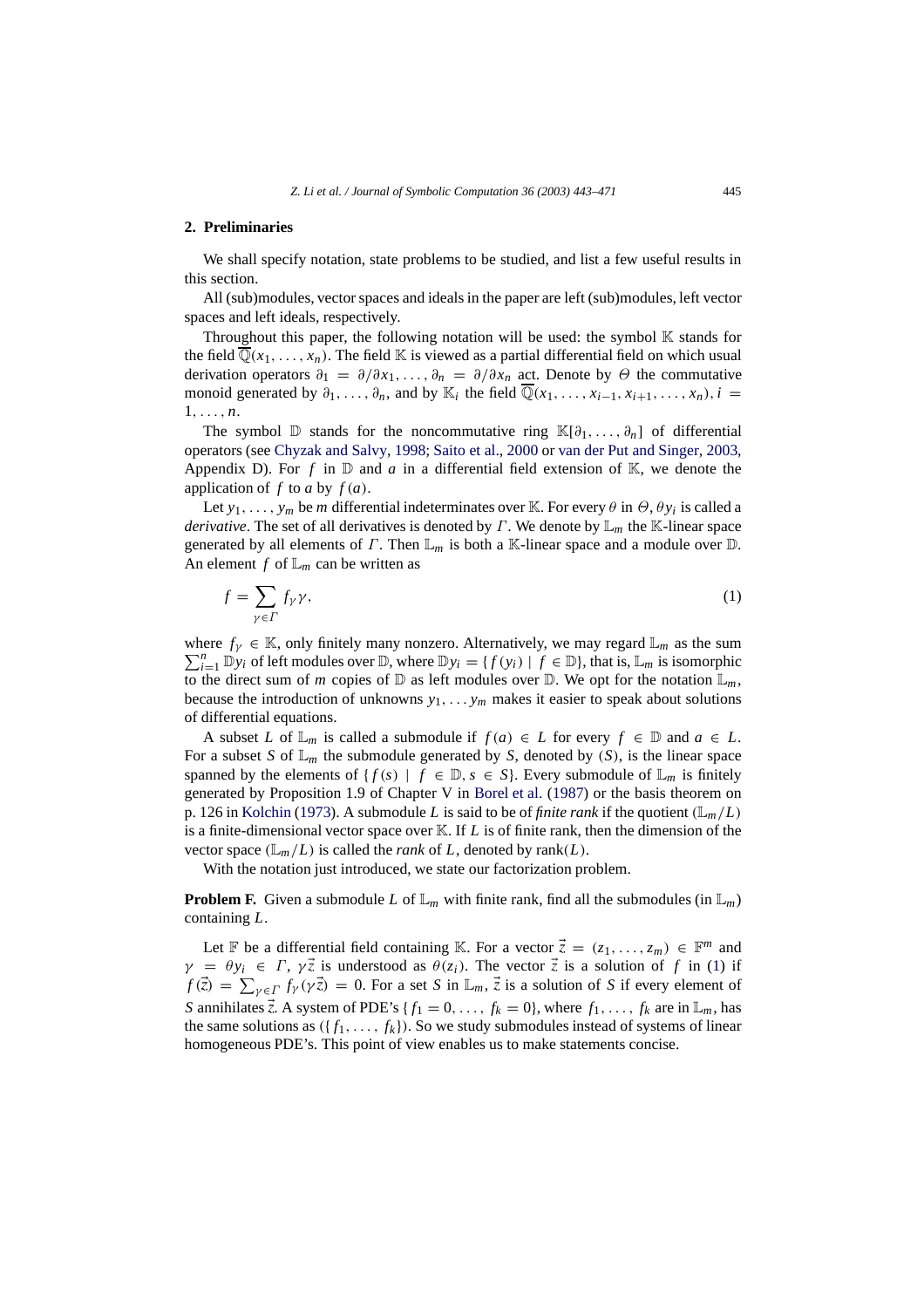To speak about all solutions of a submodule, we fix a differential extension field  $\widetilde{K}$  of  $\mathbb K$ containing all solutions of any submodule of  $\mathbb{L}_m$  with finite rank. Such a differential field always exists [\(Kolchin,](#page-28-5) [1973,](#page-28-5) p. 133). An element *a* of K is called a  $\partial_i$ -constant if  $\partial_i(a)$  is equal to zero. For example, all elements of K<sub>*i*</sub> are  $\partial_i$ -constants. If  $\partial_i(a) = 0$ , for all *i* with  $1 \leq i \leq n$ , then *a* is called a constant. All constants of  $\widetilde{K}$  form a field denoted by  $\widetilde{C}$ .

For a submodule *L* of  $\mathbb{L}_m$ , the set of solutions of *L* in  $\widetilde{\mathbb{K}}$  is denoted by sol(*L*). This set is a vector space over  $\tilde{\mathbb{C}}$ . Proposition 2 in [Kolchin](#page-28-5) [\(1973](#page-28-5), p. 151) implies that rank(*L*) is equal to the dimension of sol(*L*) over  $\tilde{C}$  if either rank(*L*) or dim<sub> $\tilde{C}$ </sub> sol(*L*) is finite (see also Theorem 1.4.22 in [Saito et al.](#page-28-1) [\(2000\)](#page-28-1)). If a submodule *M* properly contains a submodule *L* with finite rank, then sol(*M*) is properly contained in sol(*L*). A submodule of rank *k* containing *L* is called a rank *k* factor of *L*. A solution to [Problem F](#page-2-2) is an algorithm for computing all factors whose ranks are lower than rank(*L*).

**Remark 2.1.** It is convenient to introduce the field  $\widetilde{K}$  to describe solutions of submodules, although all the calculations will be performed in K. It is not required to determine the field  $\widetilde{K}$  explicitly in the algorithms in this paper.

We recall the notion of hyperexponential elements which play a key role in our factorization algorithm. The logarithmic derivative w.r.t.  $x_i$  of a nonzero element *a* of  $\mathbb{K}$ is the ratio of  $\partial_i(a)$  and *a*, which is denoted by  $(\partial_i \log a)$ . The following rules are obvious: For  $a, b \in \mathbb{K}$  and  $i, j \in \{1, \ldots, n\}$ ,

- (∂*<sup>i</sup>* log)(*ab*) = (∂*<sup>i</sup>* log)*a* + (∂*<sup>i</sup>* log)*b*,
- $(\partial_i \log)(a^{-1}) = -(\partial_i \log)a$ ,
- $\theta_i \frac{\partial_i(\partial_i \log a)}{\partial a} = \frac{\partial_i(\partial_i \log a)}{\partial a}$ .

A nonzero element *a* of  $\widetilde{K}$  is said to be *hyperexponential* w.r.t.  $x_i$  over  $K$  if the *i*th logarithmic derivative (∂*<sup>i</sup>* log)*a* belongs to K. The element *a* is said to be hyperexponential if  $(\partial_i \log)a$  belongs to K for all *i* with  $1 \le i \le n$ . Examples of hyperexponential elements are rational, exponential and certain algebraic functions, e.g. functions defined by  $z^k = a$ where  $k \in \mathbb{N}$  and  $a \in \mathbb{K}$ . The product and ratio of two hyperexponential elements remain hyperexponential; while their sum is not necessarily hyperexponential.

Since  $\mathbb{L}_1 = \mathbb{D}y_1$ ,  $\mathbb{L}_1$  can be identified with  $\mathbb{D}$  and a submodule of  $\mathbb{L}_1$  can be identified with an ideal of  $\mathbb D$ . We will use the ring  $\mathbb D$  and ideals instead of the module  $\mathbb L_1$  and submodules, respectively. In doing so, we can omit the indeterminate  $y_1$  which helps little to describe solutions in the case  $m = 1$ .

To solve [Problem F,](#page-2-2) we need to solve

<span id="page-3-0"></span>**Problem H1.** Given an ideal of  $D$  with finite rank, find all its hyperexponential solutions.

As a byproduct, we will solve

**Problem H.** Given a submodule of  $\mathbb{L}_m$  with finite rank, find all its nontrivial solutions whose components are either zero or hyperexponential.

In the rest of this section, we briefly review the notion of Janet (Gröbner) bases of a submodule, which is fundamental for us to compute rank of submodules, to reduce [Problem H1](#page-3-0) to the problem of computing hyperexponential solutions of linear ODEs, and to form factor candidates in our factorization algorithm. The notion of Janet bases in this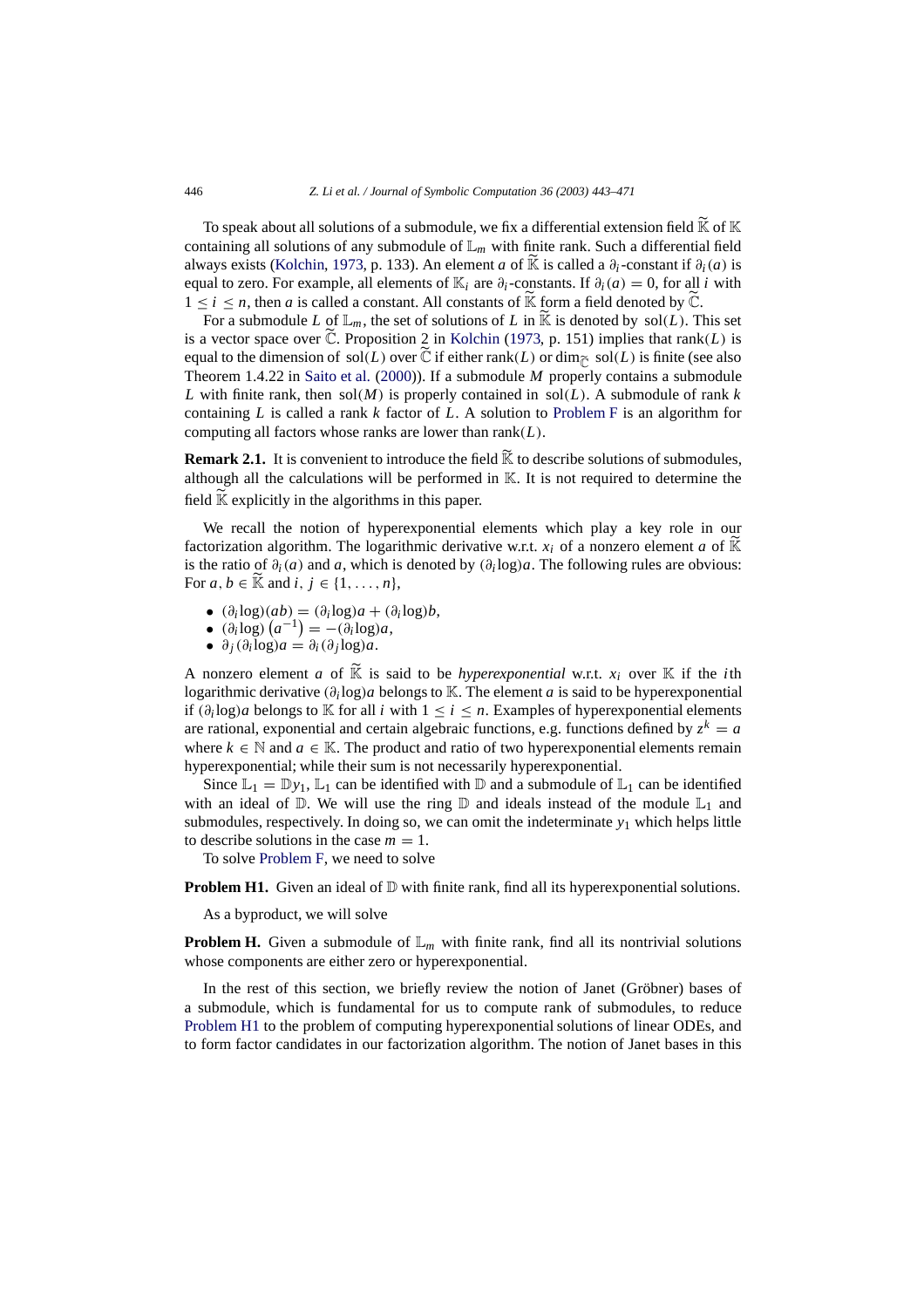paper may be viewed either as an extension of Gröbner basis for ideals in  $D$  [\(Galligo,](#page-27-1) [1985;](#page-27-1) [Kandru-Rody and Weispfenning,](#page-28-7) [1990;](#page-28-7) [Chyzak and Salvy](#page-27-0), [1998\)](#page-27-0) to submodules in L*<sup>m</sup>* ∼= D*m*, or as a specialization of nonlinear characteristic sets [\(Kolchin](#page-28-5), [1973;](#page-28-5) [Wu,](#page-28-12) [1989](#page-28-12)) to linear homogeneous differential polynomials.

A total ordering  $\prec$  on  $\Gamma$  is admissible if  $\gamma \prec \theta \gamma$ , and  $\gamma_1 \prec \gamma_2 \Longrightarrow \theta \gamma_1 \prec \theta \gamma_2$ , for all  $\gamma, \gamma_1, \gamma_2 \in \Gamma$  and  $\theta \in \Theta \setminus \{1\}$ . Fix an admissible total ordering  $\prec$  on  $\Gamma$ . For nonzero  $f$  in  $\mathbb{L}_m$ , the highest derivative appearing in *f* is called the *leading derivative* or *leader* of *f* and denoted by  $\text{lder}(f)$ . The coefficient of  $\text{lder}(f)$  is denoted by  $\text{lc}(f)$ . For  $f, g \in \mathbb{L}_m$  with  $g \neq 0$ , *f* is *reduced* w.r.t. *g* if any derivative of lder(*g*) does not appear in *f*. Moreover, *f* is reduced w.r.t. a subset *S* of nonzero elements of  $\mathbb{L}_m$  if *f* is reduced w.r.t every element of *S*. A set  $S \subset \mathbb{L}_m$  is said to be *autoreduced* if its elements are reduced pairwise. Every autoreduced set is finite [\(Kolchin,](#page-28-5) [1973,](#page-28-5) Chapter 0, Section 17).

Let *L* be a nontrivial submodule, and  $\Xi$  be the set consisting of all leading derivatives of nonzero elements of *L*. There exists an autoreduced set *A* in Ξ such that any element of  $\Xi$  is a derivative of some element of A. In fact, it is not hard to prove that A is unique. We denote it by lder(*L*). A derivative is called a *parametric derivative* of *L* if it is reduced w.r.t.  $\text{lder}(L)$ . The set of parametric derivatives of *L* is denoted by  $\text{pder}(L)$ .

A finite subset *J* of *L* is called a *Janet basis* if every nonzero element of *L* is not reduced w.r.t. *J*. We attribute bases of this type to Janet because he appears to be the first person who conceived a thorough reduction–completion process for PDE's [\(Janet,](#page-28-6) [1920\)](#page-28-6). There are a number of ways to construct Janet bases from a given finite basis for *L*. The following seems to be the most concise one, which can be viewed either as an extension of Gröbner bases in  $\mathbb D$  to  $\mathbb L_m$  or as a specialization of coherent autoreduced sets [\(Rosenfeld,](#page-28-13) [1959;](#page-28-13) [Boulier et al.,](#page-27-5) [1995\)](#page-27-5) to linear differential polynomials.

Let  $f_1$  and  $f_2$  be nonzero elements of  $\mathbb{L}_m$  with respective leading derivatives  $\theta_1 y$  and  $\theta_2$ *y*, where  $y \in \{y_1, \ldots, y_m\}$  and  $\theta_1, \theta_2 \in \Theta$ . There exist  $\phi_1$  and  $\phi_2$  in  $\Theta$  such that  $\phi_1 \theta_1 = \phi_2 \theta_2$  with minimal orders. The  $\Delta$ -polynomial of  $f_1$  and  $f_2$  is defined to be  $\Delta(f_1, f_2) = (\text{lc}(f_2)(\phi_1 f_1) - \text{lc}(f_1)(\phi_2 f_2))$ . An autoreduced set *A* is said to be coherent if, for every pair  $f_1$ ,  $f_2$  in *A* as described above,  $\Delta(f_1, f_2)$  can be written as a K-linear combination of derivatives of elements of *A*, in which each derivative has its leader lower than  $\phi_1 \theta_1 y$ . For the submodule *L* there exists a unique Janet basis (up to some multiplicative scalars of  $K$ ) which is a coherent autoreduced set. Such a basis is also called the reduced Gröbner basis for  $L$  in the literature.

We may read off  $\text{lder}(L)$  and  $\text{pder}(L)$  from a Janet basis for *L*. If *L* is of finite rank, then rank(*L*) =  $|\text{pder}(L)|$ . For an ideal  $I \subset \mathbb{D}$  with finite rank, the generator of the ideal *I* ∩ K[ $\partial_i$ ] in K[ $\partial_i$ ], where  $1 \leq i \leq n$ , can be computed by Janet basis computation and linear algebra.

#### <span id="page-4-0"></span>**3. Hyperexponential solutions of ideals with finite rank**

We describe an algorithm to solve [Problem H1.](#page-3-0) Throughout this section, we let *I* be an ideal of  $\mathbb D$  with finite rank. The set of hyperexponential solutions of *I* is denoted by  $\mathcal H(I)$ . For  $i = 1, \ldots, n$ , let  $I_i$  be the ideal  $I \cap \mathbb{K}[\partial_i]$  in  $\mathbb{K}[\partial_i]$ .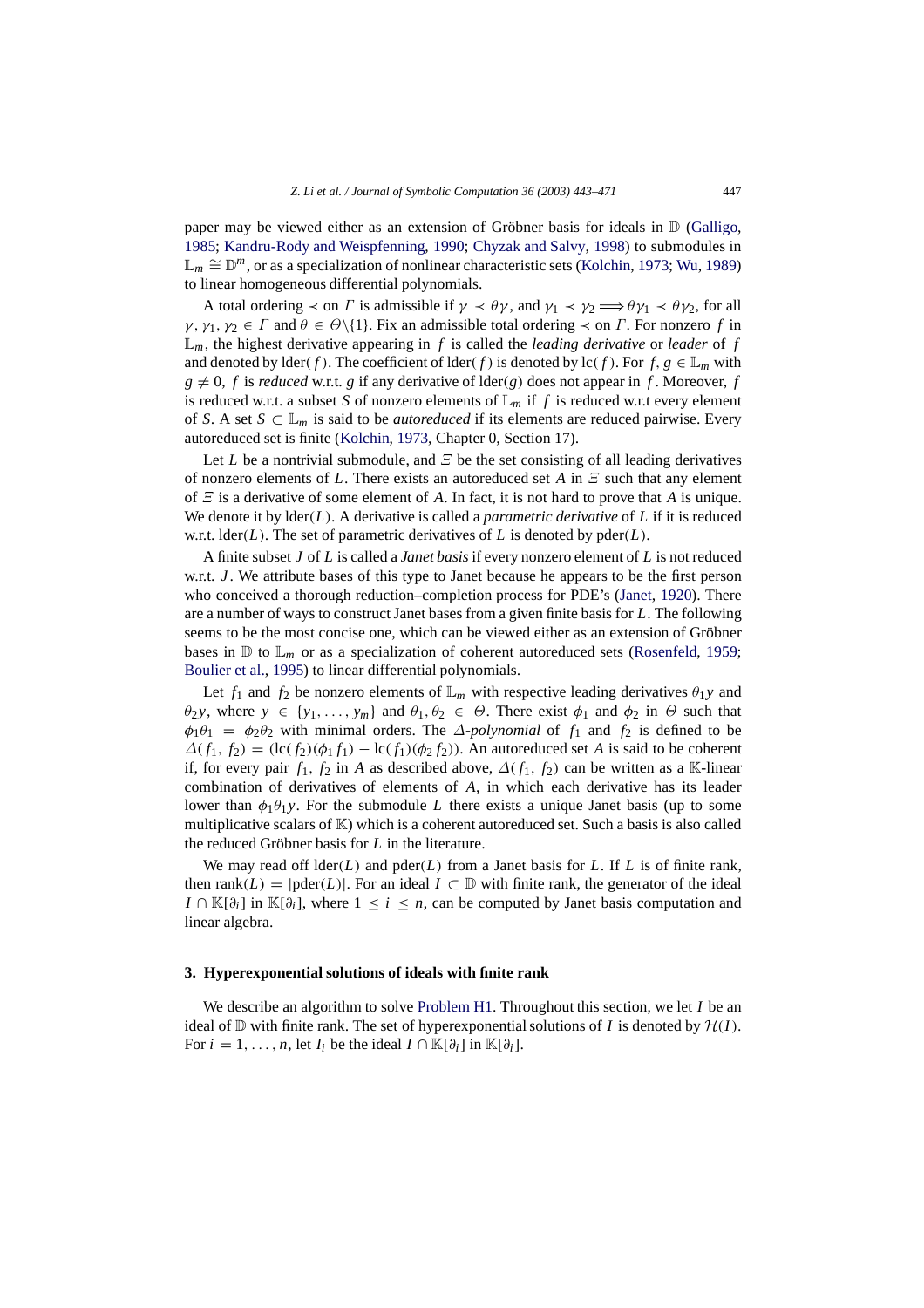To illustrate the idea of our algorithm, let us compute rational solutions of *I*. First, compute rational solutions of each  $I_i$ . Suppose a basis of rational solutions of  $I_i$  is  ${r_{i1}, \ldots, r_{im_i}}$ ,  $i = 1, \ldots, n$ . Let *q* be the common denominator of all  $r_{ii}$ , where  $1 \leq$  $j \leq m_i$  and  $1 \leq i \leq n$ . Then *q* is a common denominator of all rational solutions of *I*. In particular, we can write  $r_{ij}$  as  $p_{ij}/q$  where  $p_{ij}$  are polynomials in  $x_i$ ,  $1 \le j \le m_i$ and  $1 \leq i \leq n$ . Then every rational solution of *I* can be written as  $p/q$ , where p is a polynomial with degree in  $x_i$  no more than the maximum of the degrees of  $p_{i1}, \ldots, p_{im_i}$ in  $x_i$ , for all *i* with  $1 \le i \le n$ . Hence, we may find p by solving a linear algebraic system over Q. Other methods for computing polynomial and rational solutions of an ideal with finite rank can be found in [Chyzak](#page-27-6) [\(2000\)](#page-27-6) and [Oaku et al.](#page-28-14) [\(2001](#page-28-14)).

If  $h \in H(I)$ , then it is a hyperexponential solution of  $I_i$  w.r.t.  $x_i$ . We shall

- (1) compute hyperexponential solutions of  $I_i$  w.r.t.  $x_i$ ,  $i = 1, \ldots, n$ ,
- (2) combine these solutions to recover  $H(I)$ .

The first step is carried out by finding rational solutions (in  $K$ ) of the Riccati equation associated with the generator of  $I_i$ . It is possible to adapt the classical algorithm [\(Singer,](#page-28-15) [1991;](#page-28-15) [Bronstein](#page-27-7), [1992\)](#page-27-7) to find these solutions [\(Li and Schwarz](#page-28-2), [2001,](#page-28-2) Section 4). The second step hinges on a structure theorem of  $H(I)$  [\(Proposition 3.4\)](#page-8-0) and the notion of common hyperexponential associates [\(Section 3.2\)](#page-8-1). It might be possible to find hyperexponential solutions of one of the *Ii*'s and then design a back-substitution to get  $H(I)$ . But our investigation in this direction has been unsuccessful so far, because we need to differentiate integrals w.r.t. parameters, and deal with arbitrary irrational functions.

This section is organized as follows. [Section 3.1](#page-5-0) proves a structure theorem on  $\mathcal{H}(I)$ . [Section 3.2](#page-8-1) introduces the notion of common hyperexponential associates. [Section 3.3](#page-12-0) presents an algorithm for computing  $H(I)$ .

#### <span id="page-5-0"></span>*3.1. Structure of hyperexponential solutions*

For a nonzero element  $u \in \widetilde{\mathbb{K}}$ , its *logarithmic gradient*  $((\partial_1 \log)u, \ldots, (\partial_n \log)u)$ is denoted by (∇log)*u*. From the rules for logarithmic derivatives it follows that  $(\nabla \log(uv) = (\nabla \log)(u) + (\nabla \log)(v)$  and  $(\nabla \log)(u^{-1}) = -(\nabla \log)(u)$ .

An element *u* of K is hyperexponential over K if and only if  $(\nabla \log)u$  belongs to  $\mathbb{K}^n$ . A vector  $\vec{v} = (v_1, \ldots, v_n)$  in  $\mathbb{K}^n$  is said to be *compatible* if  $\partial_i v_i = \partial_i v_i$  for all *i*, *j* with  $1 \leq i \leq j \leq n$ . If *u* is hyperexponential over K, then  $(\nabla \log)u$  is compatible. Conversely, if  $\vec{v}$  is compatible, then any nonzero solution of the ideal  $(\partial_1 - v_1, \ldots, \partial_n - v_n)$ is hyperexponential over K. So a hyperexponential element with logarithmic gradient  $\vec{v}$  is also denoted by

<span id="page-5-1"></span>
$$
\exp\left(\int v_1 dx_1 + \dots + v_n dx_n\right). \tag{2}
$$

Note that the notation in [\(2\)](#page-5-1) denotes hyperexponential elements which may differ from a nonzero multiplicative constant in  $\tilde{\mathbb{C}}$ .

The following technical lemma will be frequently used in the sequel.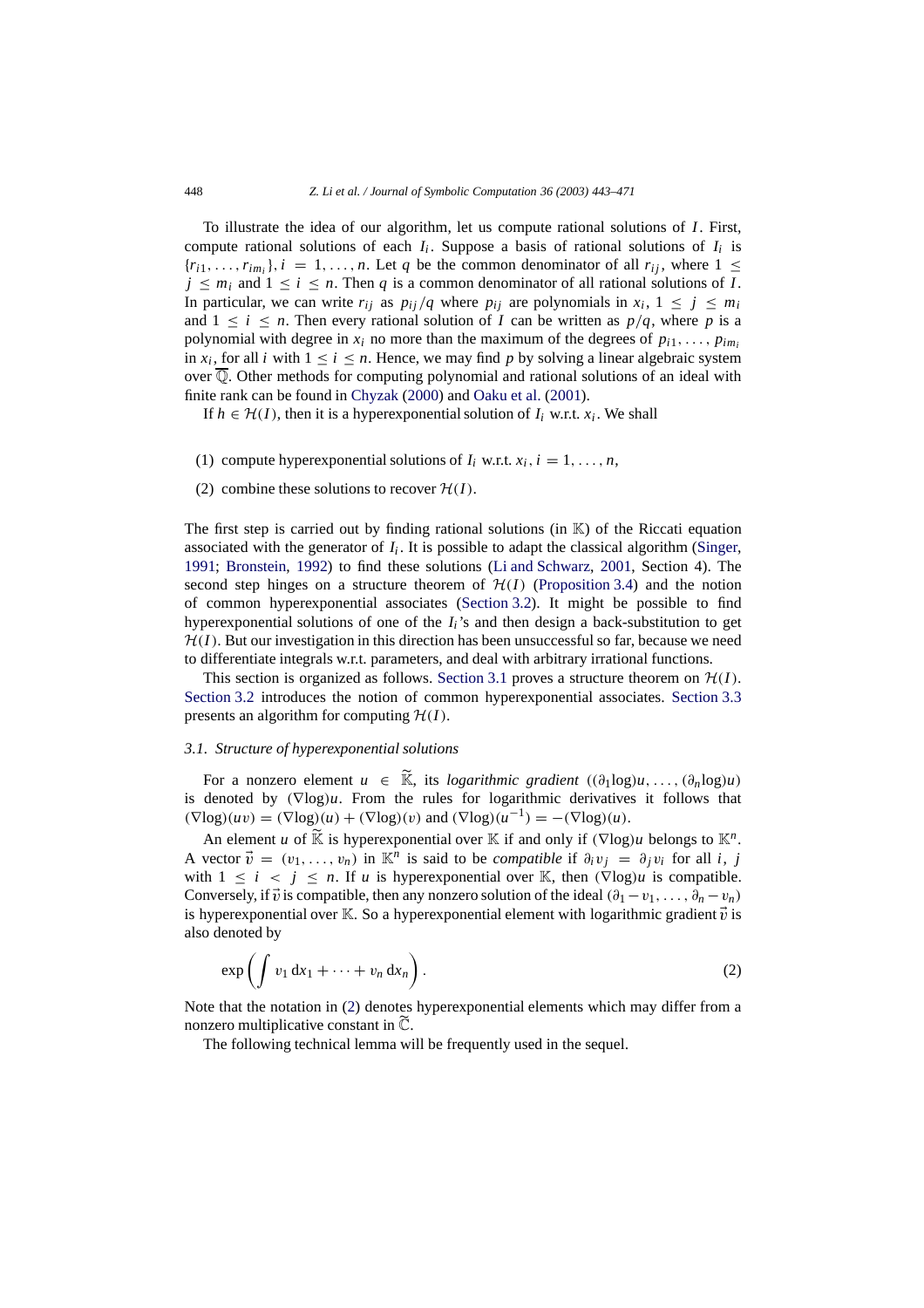<span id="page-6-0"></span>**Lemma 3.1.** *Let nonzero*  $r_1, \ldots, r_n$  *belong to*  $\widetilde{C}(x_1, \ldots, x_n)$ *. If* 

 $\vec{w} = ((\partial_1 \log r_1, \ldots, (\partial_n \log r_n))$ 

*is a compatible vector of*  $\mathbb{K}^n$ , then  $\vec{w}$  *is a logarithmic gradient of an element of*  $\mathbb{K}$  =  $\overline{\mathbb{Q}}(x_1,\ldots,x_n)$ .

**Proof.** The proof will rely on the following claim. Let *i* be in  $\{1, \ldots, n\}$ , and *a* in K. If the operator  $b = (\partial_i - a)$  has a nonzero solution in  $\mathbb{F}(x_i)$ , where  $\mathbb{F}$  is the field consisting of all ∂*i*-constants, then *b* has a nonzero solution in K.

To show the claim, let nonzero *s* in  $F(x_i)$  be a solution of *b*, and the denominator of *a* be  $p \in \mathbb{K}_i[x_i]$ . Since every finite pole of *s* is a root of *p*, there exists a positive integer *k* such that  $p^k$  is a multiple of the denominator of *s*. Therefore, *s* can be written as the ratio of *q* and  $p^k$ , where *q* belongs to  $\mathbb{F}[x_i]$ . Let  $\deg_{x_i} q = d$  and set  $t = (q_d x_i^d + \cdots + q_0)/p^k$ , where  $q_d$ , ...,  $q_0$  are unspecified  $\partial_i$ -constants. Applying *b* to *t* yields a linear system in  $q_d$ , ...,  $q_0$ with coefficients in  $\mathbb{K}_i$ . This system has a nonzero solution consisting of the coefficients of  $q$ , so the system has a nonzero solution in  $\mathbb{K}_i$ . Hence, *b* has a nonzero solution in  $\mathbb{K}$ .

For each *i* with  $1 \le i \le n$ , the first-order operator  $f_i = (\partial_i - (\partial_i \log) r_i)$  has a solution *r<sub>i</sub>* in  $\mathbb{C}(x_1,\ldots,x_n)$ . Since  $f_i \in \mathbb{K}[\partial_i]$ , it has a nonzero solution in K by the claim. Thus, we may further assume that  $r_1, \ldots, r_n$  belong to K.

We proceed by induction on *n*. The lemma clearly holds when  $n = 1$ . Assume that the lemma holds for  $(n - 1)$ . For each *i* with  $1 \le i \le (n - 1)$ ,

∂*n*(∂*<sup>i</sup>* log)*ri* − ∂*i*(∂*n*log)*rn* = 0

implies that

$$
\partial_n \left( \underbrace{(\partial_i \log) r_i - (\partial_i \log) r_n}_{u_i} \right) = 0,
$$

so that *u<sub>i</sub>* belongs to  $\mathbb{K}_n$ . Since the operator  $\partial_i - u_i$  has a solution  $r_i/r_n$  in  $\mathbb{K}$ , it has a solution  $v_i$  in  $\mathbb{K}_n$  by the claim. Since the compatible vector  $((\partial_1 \log)r_1, \ldots, (\partial_{n-1} \log)r_{n-1})$  equals

 $((\partial_1 \log)r_n, \ldots, (\partial_{n-1} \log r_n) + ((\partial_1 \log v_1, \ldots, (\partial_{n-1} \log v_{n-1}),$ 

the vector  $((\partial_1 \log v_1, \ldots, (\partial_{n-1} \log v_{n-1}) \in \mathbb{K}_n^{n-1}$  is compatible. The induction hypothesis then implies that there exists  $g$  in  $\mathbb{K}_n$  such that

<span id="page-6-1"></span> $((\partial_1 \log)g, \ldots, (\partial_{n-1} \log)g) = ((\partial_1 \log)v_1, \ldots, (\partial_{n-1} \log)v_{n-1}).$ 

It follows from a direct verification that  $(\nabla \log)(r_n g)$  is equal to  $\vec{w}$ . □

Two compatible vectors are said to be *equivalent* if their difference is a logarithmic gradient of some element of K. Two hyperexponential elements are said to be *equivalent* if their logarithmic gradients are equivalent.

**Lemma 3.2.** *Let u and* v *be hyperexponential over* K*. Then the following statements are equivalent.*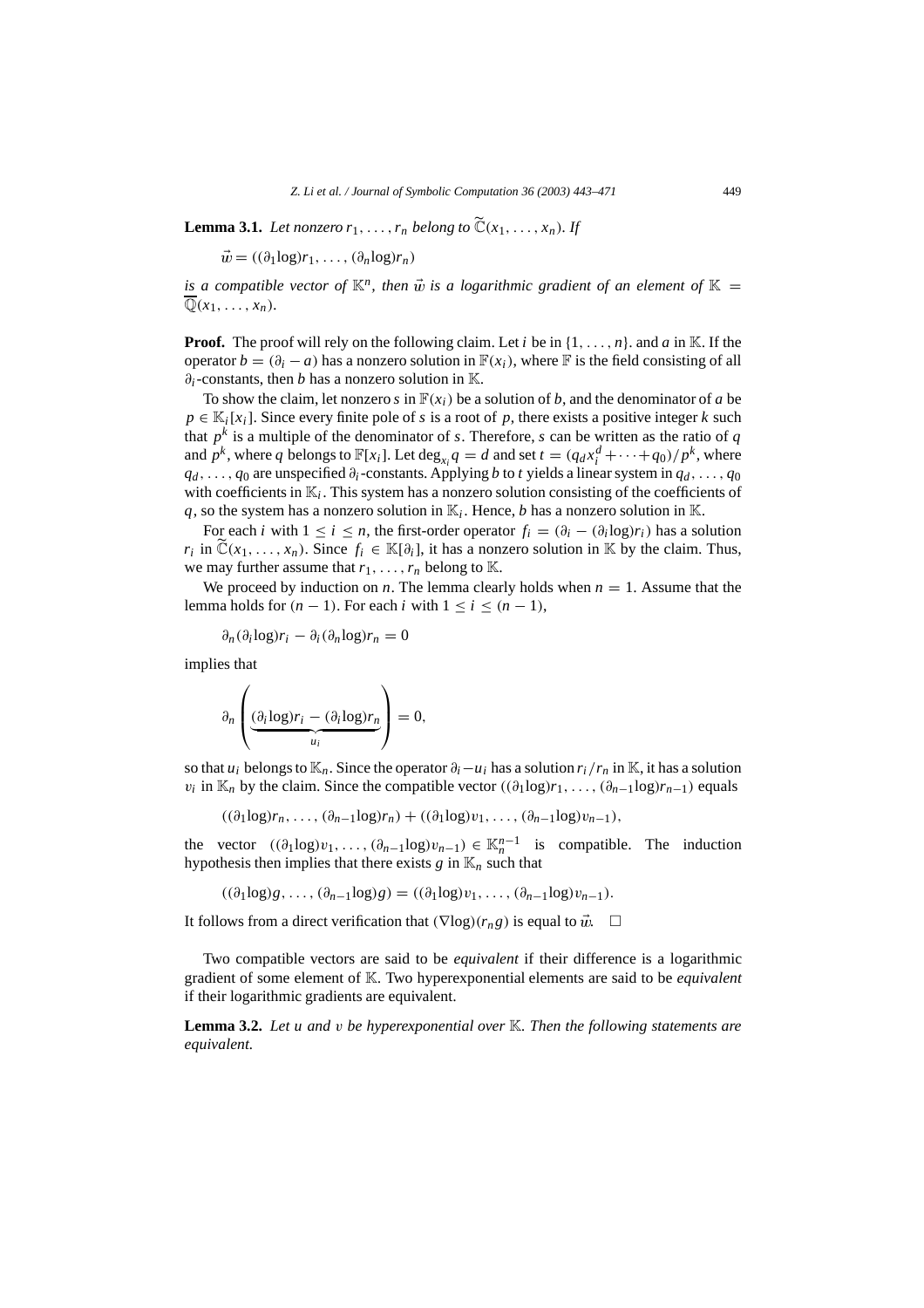- (1) *u and* v *are equivalent;*
- (2)  $u/v$  *is the product of a constant in*  $\widetilde{C}$  *and a rational function in* K.
- (3) *u and v are linearly dependent over*  $\widetilde{C}(x_1, \ldots, x_n)$ *.*

**Proof.** If the first assertion holds, there is  $r \in \mathbb{K}$  such that  $(\nabla \log)(r)$  is equal to  $((\nabla \log)u (\nabla \log(v))$ , and so the fraction *u*/v is a solution of the ideal  $(\partial_1 - (\partial_1 \log)(r, \ldots, \partial_n (\partial_n \log r)$ . It follows that  $u/v = cr$  for some  $c \in \tilde{\mathbb{C}}$ . The second assertion clearly implies the last. To show that the last implies the first, let  $u = rv$  for some  $r \in \mathbb{C}(x_1, \ldots, x_n)$ . Then  $(\nabla \log)(r)$  is equal to  $((\nabla \log)(u) - (\nabla \log)(v)) \in \mathbb{K}^n$ . It follows from [Lemma 3.1](#page-6-0) that there is *q* in K with  $(\nabla \log)(q) = ((\nabla \log)(u) - (\nabla \log)(v))$ , and the lemma follows. □

<span id="page-7-1"></span>Next, we characterize mutually inequivalent hyperexponential elements.

**Proposition 3.3.** Let  $h_1, \ldots, h_m$  be hyperexponential elements over K. The elements  $h_1, \ldots, h_m$  *are mutually inequivalent if and only if*  $h_1, \ldots, h_m$  *are linearly independent over*  $\mathbb{C}(x_1, \ldots, x_n)$ .

**Proof.** The necessity follows from [Lemma 3.2.](#page-6-1) We prove the sufficiency by induction on  $m$ . If  $m = 2$ , then the proposition holds by [Lemma 3.2.](#page-6-1) Assume that the result is proved for lower values of *m*. Suppose that  $h_1, \ldots, h_m$  are mutually inequivalent but linearly dependent over  $\tilde{\mathbb{C}}(x_1,\ldots,x_n)$ . By a possible rearrangement of indexes, we have

<span id="page-7-0"></span>
$$
h_m = q_1 h_1 + q_2 h_2 + \dots + q_{m-1} h_{m-1}
$$
\n(3)

for some  $q_1, q_2, \ldots, q_{m-1} \in \tilde{C}(x_1, \ldots, x_n)$ . Since  $h_1, h_2, \ldots, h_{m-1}$  are linearly independent over  $\widetilde{\mathbb{C}}(x_1,\ldots,x_n)$  by the induction hypothesis, we deduce that  $q_1h_1,\ldots,q_{m-1}h_{m-1}$ are linearly independent over  $\tilde{\mathbb{C}}$ . Then Theorem 1 in [Kolchin](#page-28-5) [\(1973](#page-28-5), p. 86) implies that there exist derivatives  $\theta_1, \theta_2, \ldots, \theta_{m-1}$  in  $\Theta$  such that  $W = \det(\theta_i(q_j h_j))$  is nonzero, where  $1 \le i \le m - 1$  and  $1 \le j \le m - 1$ . Since the  $h_i$ 's are hyperexponential, there exist  $r_{ij}$  in  $\mathbb{C}(x_1,\ldots,x_n)$  such that  $\theta_i(q_jh_j) = r_{ij}h_j$ , for each *i* and each *j*. Applying  $\theta_1, \theta_2, \ldots, \theta_{m-1}$  to [\(3\)](#page-7-0) then yields a linear system

$$
\begin{pmatrix}\nr_{11} & r_{12} & \cdots & r_{1,m-1} \\
r_{21} & r_{22} & \cdots & r_{2,m-1} \\
\vdots & \vdots & \ddots & \vdots \\
r_{m-1,1} & r_{m-1,2} & \cdots & r_{m-1,m-1}\n\end{pmatrix}\n\begin{pmatrix}\nh_1 \\
h_2 \\
\vdots \\
h_{m-1}\n\end{pmatrix}\n=\n\begin{pmatrix}\nr_{1m}h_m \\
r_{2m}h_m \\
\vdots \\
r_{m,m-1}h_m\n\end{pmatrix}
$$

whose coefficient matrix  $(r_{ji})$  is of full rank, because  $(\prod_{i=1}^{m} h_i)$ det $(r_{ij}) = W$  is nonzero. Solving this system, we get  $h_i = s_i h_m$ , where  $s_i \in \tilde{C}(x_1, \ldots, x_n)$ . So  $h_i$  and  $h_m$  are equivalent by [Lemma 3.2,](#page-6-1) a contradiction.  $\Box$ 

To decide if a finite number of hyperexponential elements over  $\mathbb K$  are linearly dependent over  $\tilde{\mathbb{C}}(x_1,\ldots,x_n)$ , we need only to decide if there exist two equivalent elements among the given hyperexponential elements by [Proposition 3.3.](#page-7-1) To decide if two hyperexponential elements *f* and *g* are equivalent, we need to check if the logarithmic gradient of  $f/g$  is a logarithmic gradient of some elements of  $K$ . By [Lemma 3.1](#page-6-0) it suffices to decide if the rational function  $r_i = (\partial_i \log)(f/g)$  is equal to  $(\partial_i \log q_i)$  for some  $q_i \in \mathbb{K}$ , for  $i = 1$ ,  $..., n$ . It is straightforward to show that such  $q_i$  exists if and only if the squarefree partial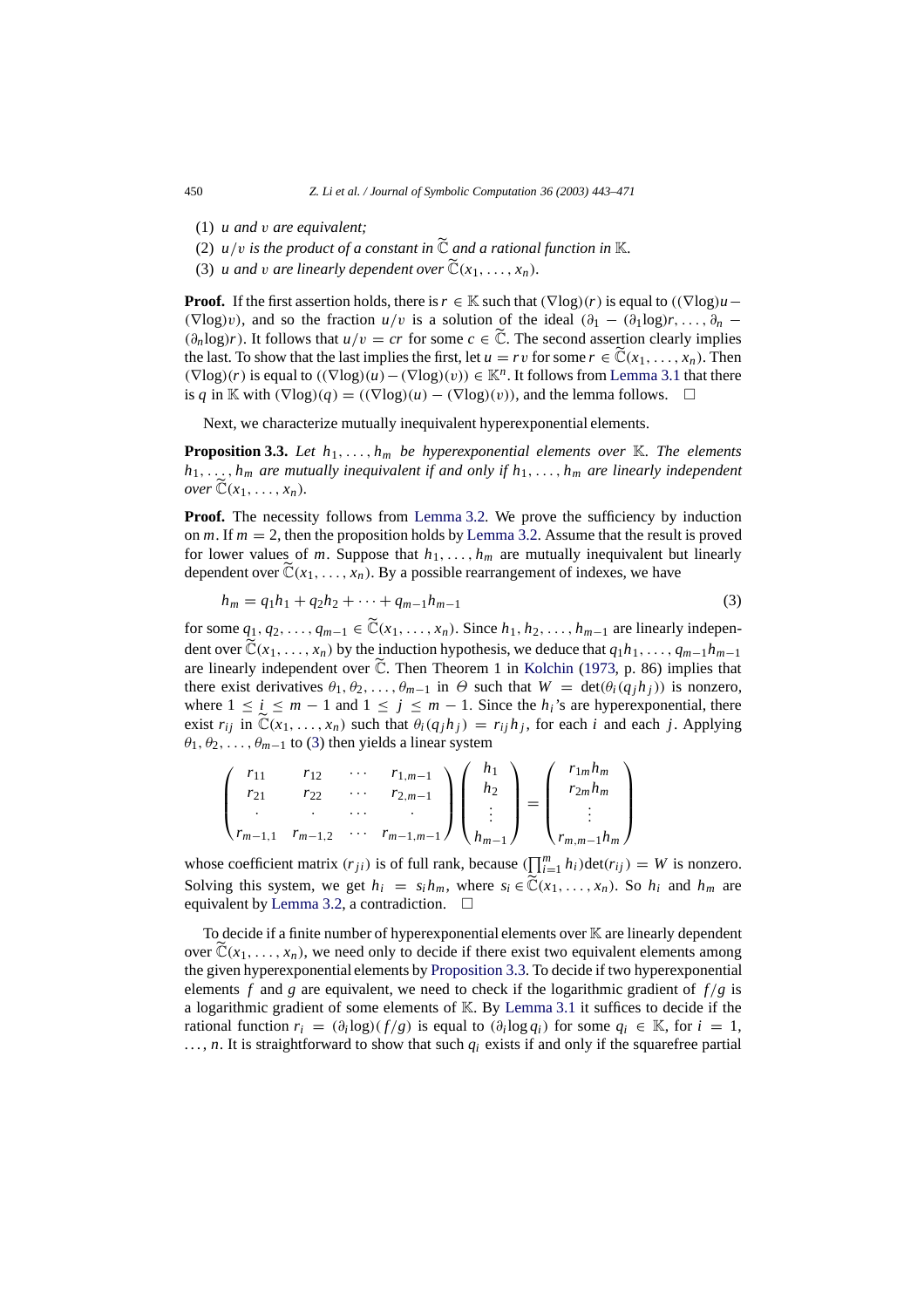fraction decomposition of  $r_i$  w.r.t.  $x_i$  is in the form  $\sum_j k_{ij} (\partial_i (p_{ij})/p_{ij})$  where the  $k_{ij}$ 's are nonzero integers and the  $p_{ij}$ 's are polynomials in  $\mathbb{K}$ .

Let  $\mathbb P$  stand for the ring  $\overline{\mathbb Q}[x_1,\ldots,x_n]$ . A finite set of polynomials in  $\mathbb P$  is said to be *independent* over a subfield  $\mathbb{F} \subset \mathbb{K}$  if its elements are linearly independent over  $\mathbb{F}$ . Let *P* be an independent set over  $\overline{Q}$  and *g* a hyperexponential element over K. We denote by  $\mathcal{H}_{(g,P)}$  the set consisting of the nonzero elements in the form  $cg(\sum_{p\in P}c_p p)$ , where *c* is in  $\tilde{C}$  and the  $c_p$  in  $\overline{Q}$ . Clearly, all elements of  $\mathcal{H}_{(g,P)}$  are hyperexponential over K and equivalent to *g*. The following proposition describes the structure of  $H(I)$ .

<span id="page-8-0"></span>**Proposition 3.4.** *If I is an ideal of*  $D$  *with finite rank d, then there is a finite number of mutually inequivalent hyperexponential elements g*1,..., *gk and independent sets P*<sub>1</sub>,..., *P<sub>k</sub> in*  $\mathbb P$  *over*  $\overline{\mathbb Q}$  *s.t. H*(*I*) = *H*<sub>(*g*1</sub>, *P*<sub>1</sub>)</sub> ∪···∪*H*<sub>(*g<sub>k</sub>*, *P<sub>k</sub>*), *in which the union is disjoint.*</sub> *The sum of*  $|P_1|, \ldots, |P_k|$  *is not more than d.* 

**Proof.** The equivalence relation gives rise to a partition of  $H(I)$ . By [Proposition 3.3](#page-7-1) there are only finitely many equivalence classes in  $H(I)$ . Hence, we have the partition  $H(I) = H_1 \cup \cdots \cup H_k$ , in which  $H_i$  stands for an equivalence class. Let  $h_i$  belong to  $H_i$  for *i* = 1, ..., *k*. For every *f* ∈ *H*<sub>*i*</sub> there exists *c f* ∈  $\tilde{C}$  and  $r_f$  ∈  $\mathbb{K}$  such that  $f = c_f r_f h_i$  by the second assertion of [Lemma 3.2.](#page-6-1) Pick up a maximal  $\overline{Q}$ -linearly independent set  $Q_i$  from all such  $r_f$ . The elements of  $Q_i$  are also  $\tilde{C}$ -linearly independent [\(Kolchin](#page-28-5), [1973,](#page-28-5) pp. 86, 87). The set  $\mathcal{Q}_i$  is finite, for otherwise  $\mathcal{H}_i$  would contain infinitely many  $\widetilde{\mathbb{C}}$ -linearly independent elements. Let  $Q_i = \{\frac{p_1}{q}, \ldots, \frac{p_{d_i}}{q}\}$ , where  $p_1, \ldots, p_{d_i}, q \in \mathbb{P}$ , and  $g_i = h_i/q$ . Then  $g_i$  is hyperexponential and equivalent to  $h_i$ . Let  $P_i = \{p_1, \ldots, p_{d_i}\}$ . Then  $\mathcal{H}_{(g_i, P_i)} = \mathcal{H}_i$ . The first assertion then follows from the partition of  $H(I)$ . The sum of  $|P_1|, \ldots, |P_k|$  is no more than *d* by [Proposition 3.3.](#page-7-1)  $\Box$ 

By computing the hyperexponential solutions of the ideal *I*, we mean to compute mutually inequivalent hyperexponential elements *g*1,..., *gm*, and independent sets *P*<sub>1</sub>, ..., *P*<sub>*k*</sub> such that *H*(*I*) = *H*<sub>(*g*<sub>1</sub>, *P*<sub>1</sub></sub>)</sub> ∪ ···∪ *H*<sub>(*g<sub>k</sub>*, *P<sub>k</sub>*).</sub>

#### <span id="page-8-1"></span>*3.2. Common hyperexponential associates*

Two hyperexponential elements of  $\widetilde{K}$  w.r.t.  $x_i$  are said to be *equivalent w.r.t.*  $x_i$  if the difference of their logarithmic derivatives w.r.t.  $x_i$  is a logarithmic derivative of some element in  $\mathbb{K}$  w.r.t.  $x_i$ . For  $i = 1, \ldots, n$ , we let  $h_i$  be hyperexponential w.r.t.  $x_i$  in this subsection. A hyperexponential element *h* over K is called a *common hyperexponential associate* of  $h_1, \ldots, h_n$  if *h* is equivalent to  $h_i$  w.r.t.  $x_i$ , for  $i = 1, \ldots, n$ . In other words, a common hyperexponential associate *h* of  $h_1, \ldots, h_n$  is a hyperexponential element of K such that

$$
h_1 = c_1 r_1 h, \dots, h_n = c_n r_n h \tag{4}
$$

<span id="page-8-2"></span>where  $c_i$  is a  $\partial_i$ -constant and  $r_i$  belongs to K,  $i = 1, \ldots, n$ . For simplicity, we shall use the term *common associates* instead of *common hyperexponential associates* if no confusion arises.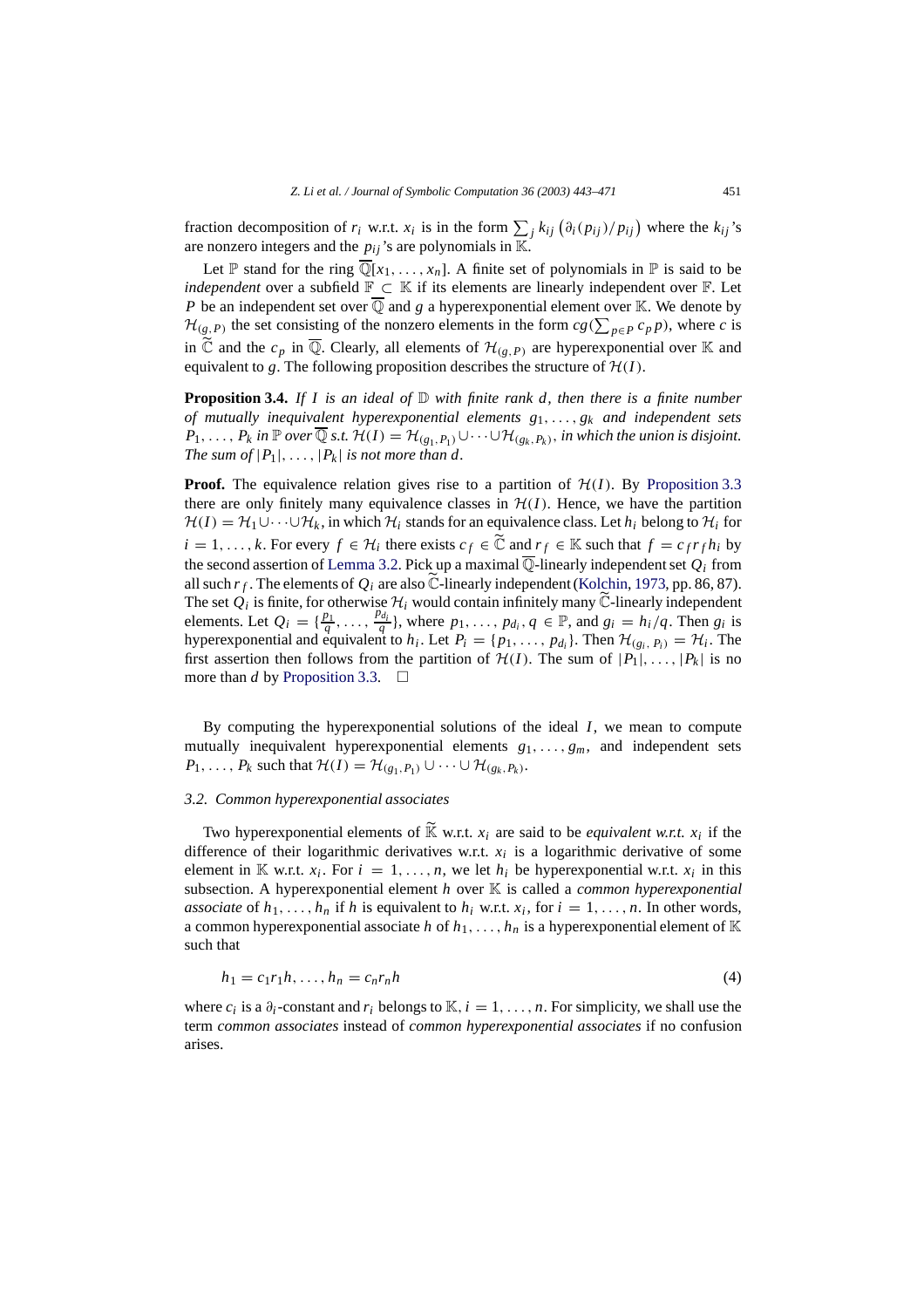<span id="page-9-5"></span>**Lemma 3.5.** *If h*1,..., *hn have a common associate, then there exists a common associate*  $f$  *of*  $h_1$ , ...,  $h_n$  *such that* 

<span id="page-9-0"></span>
$$
h_1 = c_1 p_1 f, \dots, h_n = c_n p_n f,\tag{5}
$$

*where c<sub>i</sub> is a*  $\partial_i$ -constant and  $p_i$  *belongs to*  $\mathbb{P}$ ,  $i = 1, \ldots, n$ . In addition, any two common *associates of h*1,..., *hn are equivalent.*

**Proof.** Let *h* be a common associate of  $h_1, \ldots, h_n$  satisfying [\(4\)](#page-8-2). Write  $r_1$  $(p_1/q), \ldots, r_n = (p_n/q)$ , where  $p_1, \ldots, p_n$  and *q* belong to  $\mathbb P$ . Then *f* in [\(5\)](#page-9-0) can be chosen as  $h/q$ . Let f and g be two common associates of  $h_1, \ldots, h_n$ . By [\(4\)](#page-8-2),  $f = b_i s_i g$ , where  $b_i$  is a  $\partial_i$ -constant,  $s_i$  belongs to K, and  $i = 1, \ldots, n$ . It follows that  $(\nabla \log f - (\nabla \log g) = ((\partial_1 \log s_1, \ldots, (\partial_n \log s_n))$ , which is compatible. [Lemma 3.1](#page-6-0) then implies that  $f$  and  $g$  are equivalent.  $\Box$ 

Applying  $(\partial_i \log)$  to the equalities in [\(5\)](#page-9-0), we get

<span id="page-9-1"></span>
$$
\begin{cases}\n(\partial_1 \log h_1 = (\partial_1 \log p_1 + (\partial_1 \log f) - \dots) \\
\dots \\
(\partial_n \log h_n = (\partial_n \log p_n + (\partial_n \log f).\n\end{cases}
$$
\n(6)

Applying  $\partial_i$  to the *j*th equation and  $\partial_i$  to the *i*th equation in [\(6\)](#page-9-1) and using the equality  $\partial_i(\partial_j \log f) = \partial_j(\partial_i \log f)$ , we deduce

$$
\partial_j(\partial_i \log p_j - \partial_i(\partial_j \log p_i = \partial_j(\partial_i \log h_j - \partial_i(\partial_j \log h_i, \qquad (1 \le i \le j \le n)).
$$

Therefore,  $(p_1, \ldots, p_n)$  is a polynomial solution of the system

<span id="page-9-2"></span>
$$
\partial_j(\partial_i \log)\left(\frac{z_j}{z_i}\right) = \partial_j(\partial_i \log)\left(\frac{h_j}{h_i}\right), \qquad (1 \le i \le j \le n). \tag{7}
$$

Conversely, if [\(7\)](#page-9-2) has a rational or polynomial solution  $(p_1, \ldots, p_n)$ , then

$$
\left(\underbrace{\left(\partial_1 \log\right)h_1 - \left(\partial_1 \log\right) p_1}_{f_1}, \dots, \underbrace{\left(\partial_n \log\right)h_n - \left(\partial_n \log\right) p_n}_{f_n}\right)
$$

is a compatible vector in  $K<sup>n</sup>$ . A direct calculation shows that

<span id="page-9-6"></span><span id="page-9-4"></span><span id="page-9-3"></span>
$$
f = \exp\left(\int f_1 dx_1 + \dots + f_n dx_n\right) \tag{8}
$$

is a common associate such that [\(5\)](#page-9-0) holds. Thus, we have proved

**Proposition 3.6.** *The elements*  $h_1, \ldots, h_n$  *have a common associate if and only if* [\(7\)](#page-9-2) *has a nonzero polynomial solution. If* [\(7\)](#page-9-2) *has a nonzero polynomial solution* (*p*1,..., *pn*)*, then f* given in [\(8\)](#page-9-3) is a common associate of  $h_1, \ldots, h_n$  such that [\(5\)](#page-9-0) holds.

The next corollary indicates a special property of the system [\(7\)](#page-9-2).

**Corollary 3.7.** *If* [\(7\)](#page-9-2) *has two solutions*  $(p_1, \ldots, p_n)$  *and*  $(q_1, \ldots, q_n)$  *in*  $\mathbb{K}^n$ *, then there exists*  $r \in \mathbb{K}$  *s.t.*  $(\partial_i \log p_i - (\partial_i \log q_i = (\partial_i \log r, i = 1, \ldots, n$ .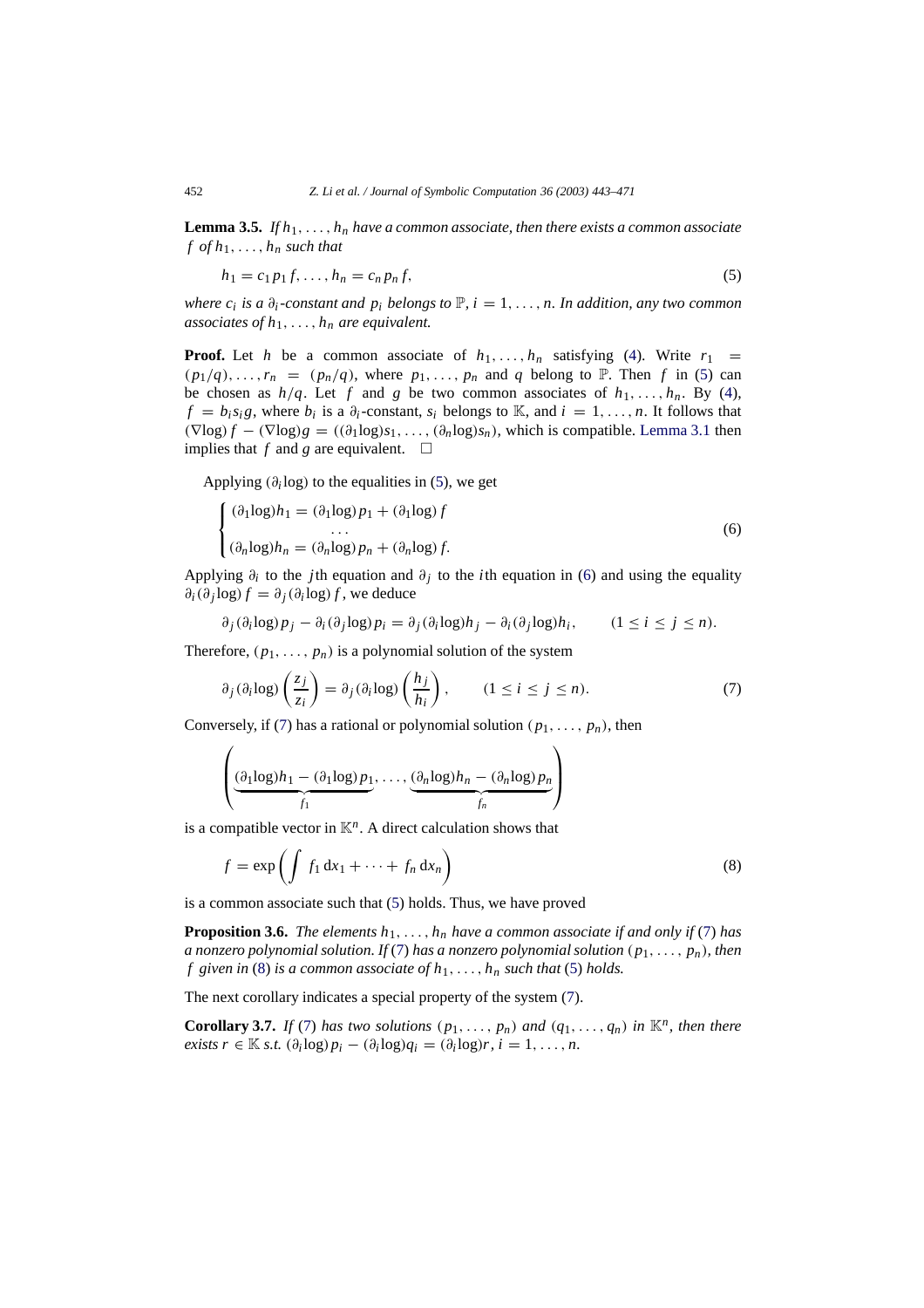**Proof.** Let  $g_i = (\partial_i \log h_i)$ , for all *i* with  $1 \leq i \leq n$ . [Proposition 3.6](#page-9-4) implies that both  $H_1 = \exp(\int (g_1 - (\partial_1 \log p_1) dx_1 + \cdots + (g_n - (\partial_n \log p_n) dx_n)$  and  $H_2 = \exp(\int (g_1 (\partial_1 \log q_1) dx_1 + \cdots + (g_n - (\partial_n \log q_n) dx_n)$  are common associates of  $h_1, \ldots, h_n$ . It follows from [Lemmas 3.2](#page-6-1) and [3.5](#page-9-5) that there exist  $c \in \mathbb{C}$  and  $r \in \mathbb{K}$  such that  $H_1 = cr H_2$ . Applying  $(\partial_i \log)$  to this equality yields the corollary.  $\square$ 

<span id="page-10-0"></span>To compute polynomial solutions of [\(7\)](#page-9-2), we need

**Algorithm RationalAntiderivative** (Find Rational Antiderivative). Given *a*1,..., *ak* in K, where  $1 \le k \le n$ , the algorithm finds a nonzero *r* in K such that  $\{\partial_1 r = a_1, \ldots, \partial_k r = a_k\}$  $a_k$  } or determines that no such solutions exist.

- **1.** [Recursive base]. If  $k = 1$ , apply the Hermite reduction to  $a_1$  w.r.t.  $x_1$  to get *q*<sub>1</sub>, *r*<sub>1</sub> ∈ K such that  $a_1 = \partial_1 q_1 + r_1$ , where *r*<sub>1</sub> has a squarefree denominator in *x*<sub>1</sub> [\(Geddes et al.,](#page-28-16) [1992](#page-28-16); [Bronstein,](#page-27-8) [1997](#page-27-8)). If *r*<sup>1</sup> is nonzero, then exit [no such solution exists].
- **2.** [Recursion]. If [RationalAntiderivative](#page-10-0) (*a*1,..., *ak*<sup>−</sup>1) determines that no such solution exists in  $\mathbb{K}$ , then exit [no such solution exists]. Otherwise, let a solution be  $r_{k-1}$  and set  $b_k \leftarrow (a_k - \partial_k r_{k-1})$ .
- **3.** [Hermite reduction]. If  $b_k$  is not in  $\mathbb{Q}(x_k, x_{k+1}, \ldots, x_n)$ , then exit [no such solution exists]. Otherwise, apply the Hermite reduction to  $b_k$  w.r.t.  $x_k$  to get  $q_k$ ,  $h_k$  in K such that  $b_k = \partial_k q_k + h_k$ , where  $h_k$  has a squarefree denominator in  $x_k$ . If  $h_k$  is nonzero, then exit [no such solution exists]. Otherwise, set  $r \leftarrow r_{k-1} + q_k$ .  $\Box$

In step 1 the Hermite reduction w.r.t. *x*<sub>1</sub> enables us to compute a solution of  $\partial_1 r = f_1$ in K. Assume that we can compute a nonzero solution  $r_{k-1}$  of the system  $\{\partial_1 r =$  $a_1, \ldots, \partial_{k-1}r = a_{k-1}$ } in K. Its rational solutions are in the form

<span id="page-10-1"></span>
$$
r = r_{k-1} + q_k, \qquad \text{where } q_k \in \overline{\mathbb{Q}}(x_k, x_{k+1}, \dots, x_n). \tag{9}
$$

If  $\partial_k r_{k-1} = a_k$  then  $r_{k-1}$  is what we seek. Otherwise  $b_k = (a_k - \partial_k r_{k-1})$  is nonzero. Substituting [\(9\)](#page-10-1) into  $\partial_k r = a_k$ , we get  $b_k = \partial_k q_k$ . Hence,  $b_k$  belongs to  $\overline{\mathbb{Q}}(x_k, x_{k+1}, \ldots, x_n)$  and  $q_k$  can be computed by the Hermite reduction w.r.t.  $x_k$ . The algorithm [RationalAntiderivative](#page-10-0) is correct.

To describe the next algorithm, we denote by  $\mathbb{P}^*$  the set  $\mathbb{P}\setminus\{0\}$  and by  $E_k$  the set consisting of the equations in [\(7\)](#page-9-2) with  $1 \le i \le j \le k$ , where  $1 \le k \le n$ .

**Algorithm PolynomialRatio** (Find a Solution  $(p_1, \ldots, p_k)$  of  $E_k$  in  $(\mathbb{P}^*)^k$ ). Given  $h_1$ , ...,  $h_k$ , where  $1 \leq k \leq n$  and  $h_i$  is hyperexponential w.r.t.  $x_i$  over  $\mathbb{K}, i = 1, \ldots, k$ , the algorithm finds  $(p_1, \ldots, p_k)$ , where  $p_i$  belongs to  $\mathbb{P}^*$ , such that  $E_k$  holds or determines that  $E_k$  has no polynomial solution.

- **1.** [Recursive base]. If  $k = 1$ , then return 1.
- **2.** [Recursion]. If [PolynomialRatio](#page-10-2)  $(h_1, \ldots, h_{k-1})$  finds no polynomial solution, then exit  $[E_k]$  has no polynomial solution]. Otherwise, let its output be  $(p_1, \ldots, p_{k-1})$ .
- **3.** [Find a rational solution]. Apply [RationalAntiderivative](#page-10-0) to the system

<span id="page-10-2"></span>
$$
\begin{cases}\n\partial_1 z = \partial_1 (\partial_k \log) h_k - \partial_k (\partial_1 \log) h_1 + \partial_k (\partial_1 \log) p_1, \\
\vdots \\
\partial_{k-1} z = \partial_{k-1} (\partial_k \log) h_k - \partial_k (\partial_{k-1} \log) h_{k-1} + \partial_k (\partial_{k-1} \log) p_{k-1}.\n\end{cases}
$$
\n(10)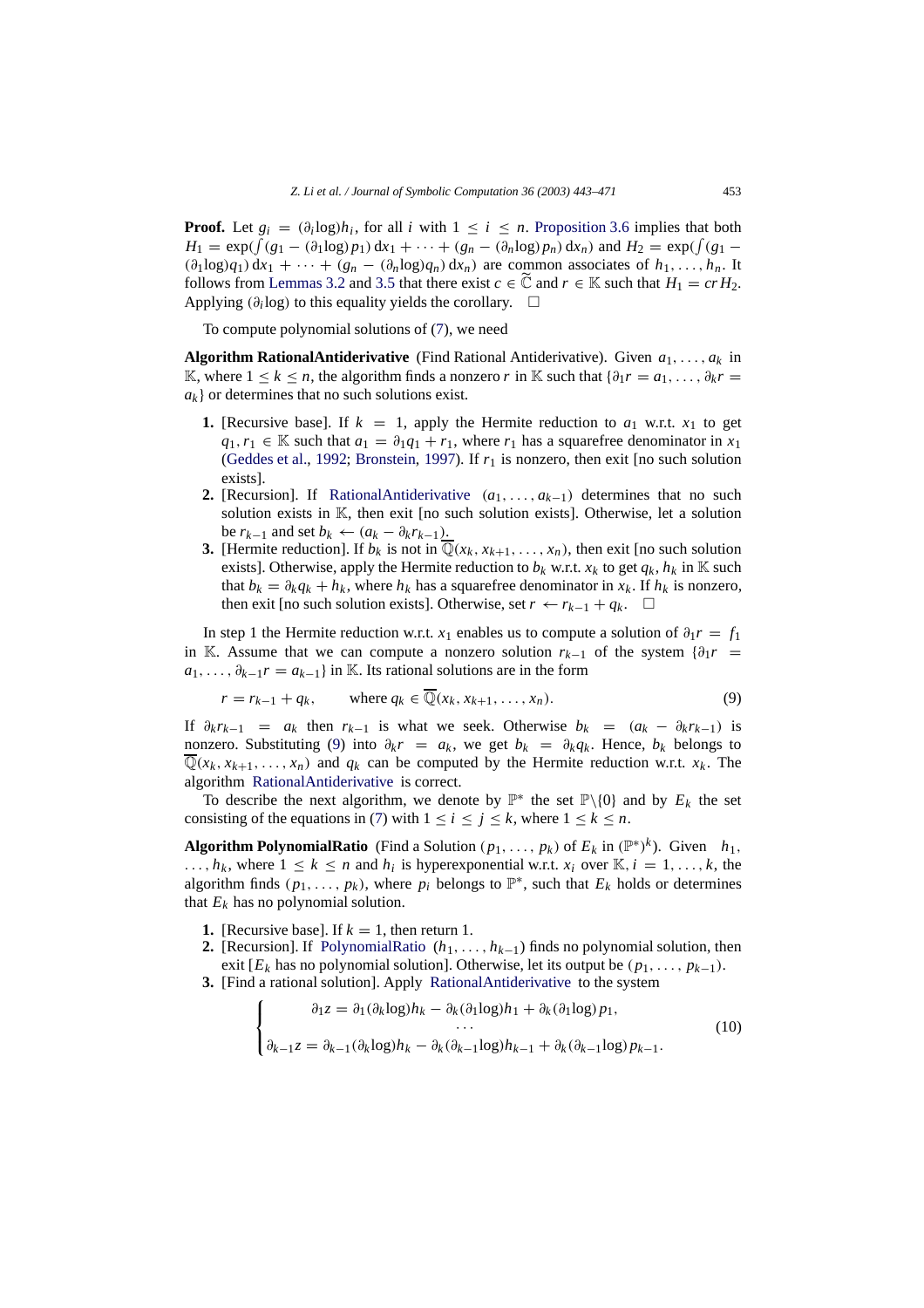If no rational solution is found, then exit  $[E_k]$  has no polynomial solution]. Otherwise, let its output be *z*.

**4.** [Partial fraction decomposition]. Write *z* as

$$
(\partial_k \log)q - (\partial_k \log)p + g \tag{11}
$$

where  $p, q \in \mathbb{P}$  and  $g \in \overline{\mathbb{Q}}(x_k, x_{k+1},..., x_n)$  by squarefree partial fraction decomposition w.r.t.  $x_k$ . If (11) cannot hold, then exit  $[E_k]$  has no polynomial solution]. Otherwise, return  $(p_1 p, \ldots, p_{k-1} p, q)$ . □

To see the correctness of this algorithm, we need to show

- If [PolynomialRatio](#page-10-2) outputs  $(p_1, \ldots, p_k) \in (\mathbb{P}^*)^k$ ,  $(p_1, \ldots, p_k)$  solves  $E_k$ .
- If  $E_k$  has solutions in  $(\mathbb{P}^*)^n$ , [PolynomialRatio](#page-10-2) produces such a solution.

The algorithm is clearly correct when  $k = 1$ . We proceed by induction on *k*. Assume that [PolynomialRatio](#page-10-2) outputs a vector  $\vec{u} = (p_1 p, \ldots, p_{k-1} p, q)$ , where  $p_1, \ldots, p_{k-1}$ are produced by step 3, and  $p, q$  by step 4.  $(p_1 p, \ldots, p_{k-1} p)$  solves  $E_{k-1}$  by the multiplicative rule of logarithmic differentiation and induction hypothesis. It remains to verify that  $(p_1 p, \ldots, p_{k-1} p, q)$  solves

$$
\partial_k(\partial_i \log z_k - \partial_i(\partial_k \log z_i = \partial_k(\partial_i \log h_k - \partial_i(\partial_k \log h_i)) \quad (1 \leq i \leq k-1).
$$

For all *i* with  $1 \le i \le k - 1$ , we calculate

<span id="page-11-0"></span>
$$
\partial_k(\partial_i \log q - \partial_i(\partial_k \log)(p p_i) = \partial_i((\partial_k \log q - (\partial_k \log p) - \partial_i(\partial_k \log)p_i
$$
  
\n
$$
\stackrel{(11)}{=} \partial_i z - \partial_k(\partial_i \log p_i) = \partial_k(\partial_i \log) h_k - \partial_i(\partial_k \log h_i).
$$

To show the second assertion, let  $(s_1, \ldots, s_k)$  in  $(\mathbb{P}^*)^k$  be a solution of  $E_k$ . We proceed again by induction on  $k$ . The second assertion clearly holds for  $k = 1$ . Assume that it holds for  $(k - 1)$ . Then we get a polynomial solution  $(p_1, \ldots, p_{k-1})$  in step 2. By [Corollary 3.7](#page-9-6) there exists  $r$  in  $K$  s.t.

$$
(\partial_i \log p_i - (\partial_i \log s_i = (\partial_i \log r \qquad i = 1, ..., k - 1. \qquad (12)
$$

For  $i = 1, \ldots, k - 1$ , we compute

$$
0 \stackrel{(7)}{=} (\partial_k(\partial_i \log)s_k - \partial_i(\partial_k \log)s_i) - (\partial_k(\partial_i \log)h_k - \partial_i(\partial_k \log)h_i)
$$
  
\n
$$
= (\partial_k(\partial_i \log)(rs_k) - \partial_i(\partial_k \log)(rs_i)) - (\partial_k(\partial_i \log)h_k - \partial_i(\partial_k \log)h_i)
$$
  
\n
$$
\stackrel{(12)}{=} (\partial_k(\partial_i \log)(rs_k) - \partial_i(\partial_k \log)p_i) - (\partial_k(\partial_i \log)h_k - \partial_i(\partial_k \log)h_i).
$$

It follows that  $(\partial_k \log)(rs_k)$  is a rational solution of (10). Hence, [RationalAntiderivative](#page-10-0) returns a rational function  $z$  in the third step. Since

$$
z = \left(\frac{\partial_k s_k}{s_k} + \frac{\partial_k r}{r}\right) + g \quad \text{where } g \in \overline{\mathbb{Q}}(x_k, x_{k+1}, \dots, x_n),
$$

we get (11). The second assertion holds.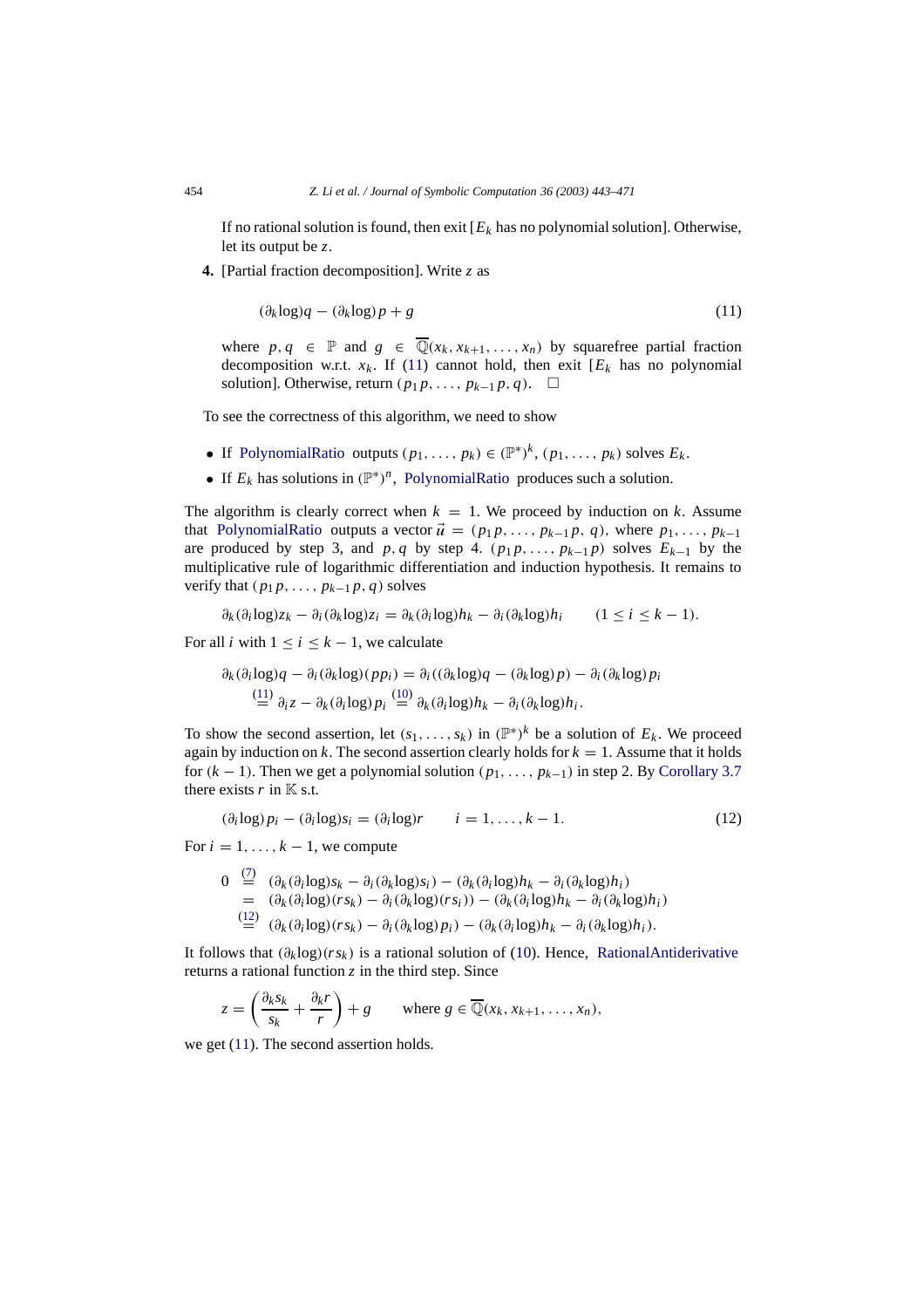**Example 3.1.** Find a common associate of  $h_i = \exp(\int u_i \, dx_i)$ , where  $1 \le i \le 3$ ,

<span id="page-12-1"></span>
$$
u_1 = \frac{x_1 x_2^2 x_3 + 2x_1^2 x_2 x_3 - x_2 - x_1}{x_1^2 (x_2 + x_1) x_2 x_3},
$$
  
\n
$$
u_2 = \frac{-x_1 x_2 x_3^2 + 2x_1 x_2^2 x_3 + x_3 - x_2}{(x_2 - x_3) x_2^2 x_1 x_3},
$$

and  $u_3 = (3x_1x_2x_3 - 1)/x_1x_2x_3^2$ . First, [PolynomialRatio](#page-10-2) applies to  $h_1$  and yields 1 as a polynomial solution of *u*<sup>1</sup> (see step 1 in the algorithm). In step 3, the system (10) becomes  $\partial_1 z = \partial_1 u_2 - \partial_2 u_1$  with a rational solution  $(x_2 + x_1 - 1)/(x_2 + x_1)$ , which can be decomposed into

$$
(\partial_2 \log 1 - (\partial_2 \log)(x_2 + x_1) + 1.
$$

Hence, a polynomial solution of  $E_2$  is  $(x_2 + x_1, 1)$ . Now the system (10) becomes

$$
\{\partial_1 z = \partial_1 u_3 - \partial_3 (u_1 - (\partial_1 \log)(x_2 + x_1)), \ \partial_2 z = \partial_2 u_3 - \partial_3 u_2\}
$$

with a rational solution  $(1 - 2x_3 + 2x_2)/(x_2 - x_3)$ , which can be decomposed into

 $(\partial_3 \log)1 - (\partial_3 \log)(x_2 - x_3) + 2.$ 

At last, we obtain a polynomial solution  $((x_2 + x_1)(x_2 - x_3), x_2 - x_3, 1)$  of  $E_3$ . By [Proposition 3.6](#page-9-4) a common associate of  $h_1$ ,  $h_2$  and  $h_3$  is

$$
\exp\left(\int \left(u_1 - \frac{x_2 - x_3}{x_2 + x_1}\right) \, \mathrm{d}x_1 + \left(u_2 - \frac{1}{x_2 - x_3}\right) \, \mathrm{d}x_2 + u_3 \, \mathrm{d}x_3\right).
$$

Find a common associate of  $h_1$ ,  $h_2$  and  $h_4 = \exp(\int u_3 + x_1 dx_3)$ . The algorithm runs exactly the same as before until step 3 for  $k = 2$ , in which system (10) becomes

$$
\begin{cases} \partial_1 z = \partial_1 (u_3 + x_1) - \partial_3 (u_1 - (\partial_1 \log)(x_2 + x_1)), \\ \partial_2 z = \partial_2 (u_3 + x_1) - \partial_3 u_2 \end{cases}
$$

with a rational solution  $(1 - x_1x_3 + x_1x_2 - x_3 + x_2)/(x_2 - x_3)$ , which cannot be written as a logarithmic derivative of a rational function plus a rational function in  $x_3$  alone. Hence, *h*1, *h*<sup>2</sup> and *h*<sup>4</sup> have no common associate.

#### <span id="page-12-0"></span>*3.3. An algorithm for solving [Problem H1](#page-3-0)*

Let *I<sub>i</sub>* be the ideal  $(I \cap \mathbb{K}[\partial_i])$  in  $\mathbb{K}[\partial_i]$ , for  $i = 1, \ldots, n$ . Note that *I<sub>i</sub>* is nontrivial because *I* is of finite rank. We denote by  $\mathcal{H}^{(i)}(I_i)$  the set of all hyperexponential solutions of  $I_i$  w.r.t.  $x_i$ . Clearly,

$$
\mathcal{H}(I) \subset \bigcap_{i=1}^{n} \mathcal{H}^{(i)}(I_i). \tag{13}
$$

Recall that an independent set over  $\mathbb{K}_i$  is a set consisting of finitely many polynomials in  $\mathbb{P}$ , which are linearly independent over  $\mathbb{K}_i$ . Viewing  $\mathbb{K}$  as an ordinary differential field with derivative operator  $\partial_i$  and constant field  $\mathbb{K}_i$ , we deduce from [Proposition 3.4.](#page-8-0)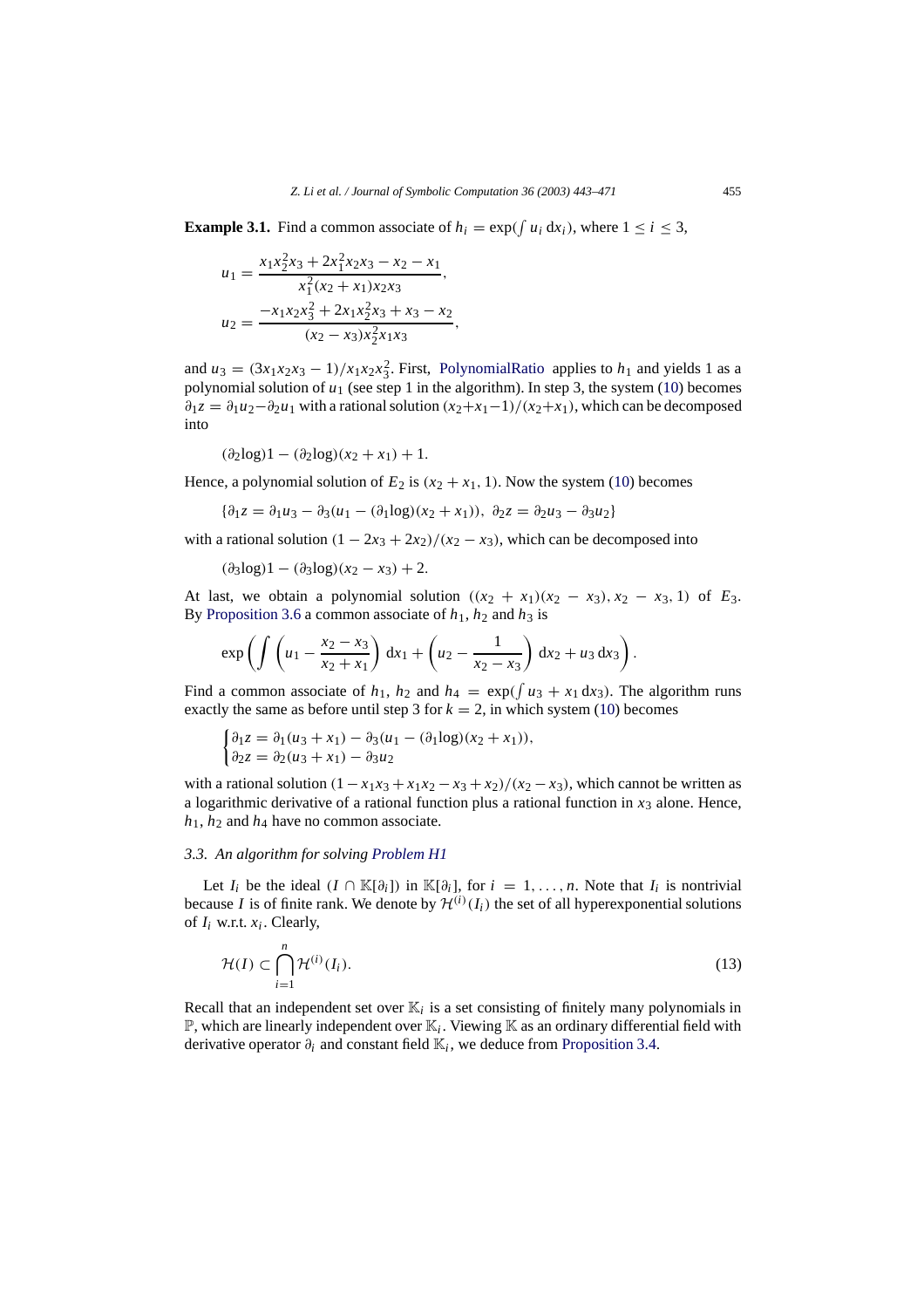<span id="page-13-1"></span>**Lemma 3.8.** For each i with  $1 \leq i \leq n$ , there is a finite number of mutually *inequivalent hyperexponential elements*  $f_{i,1}, \ldots, f_{i,k_i}$  *w.r.t.*  $x_i$  *over*  $\mathbb{K}$ *, and a finite number of independent sets*  $P_{i,1}, \ldots, P_{i,k_i}$  *over*  $\mathbb{K}_i$  *such that* 

<span id="page-13-0"></span>
$$
\mathcal{H}^{(i)}(I_i) = \mathcal{H}^{(i)}_{(f_{i,1}, P_{i,1})} \bigcup \cdots \bigcup \mathcal{H}^{(i)}_{(f_{i,k_i}, P_{i,k_i})},
$$
\n(14)

where  $\mathcal{H}_{(f_{i,j}P_{i,j})}^{(i)} = \{cf_{i,j}(\sum_{p\in P_{i,j}}c_p p)|c_p \in \mathbb{K}_i, c \text{ is a } \partial_i\text{-constant}\}\text{. Moreover, the union}$ *is disjoint.*

For convenience, let  $F_i$  be the set consisting of  $f_{i1}, \ldots, f_{ik_i}$  in [\(14\)](#page-13-0). If  $f$  belongs to  $\mathcal{H}(I)$ , then [\(13\)](#page-12-1) and [\(14\)](#page-13-0) imply that there exist unique  $f_{1j_1} \in F_1, \ldots, f_{nj_n} \in F_n$  such that

$$
f \in \bigcap_{i=1}^{n} \mathcal{H}_{(f_{i,j_i}, P_{i,j_i})}^{(i)}.
$$
 (15)

Thus, *f* is a common associate of  $f_{1j_1}, \ldots, f_{nj_n}$ . We apply the algorithm [PolynomialRatio](#page-10-2) to each element of  $(F_1 \times \cdots \times F_n)$  to get all possible inequivalent common associates of these elements, say  $f_1, \ldots, f_k$ . Every  $f \in H(I)$  must be equivalent to one and only one of the *fi*'s. The next lemma tells us how to compute hyperexponential solutions of *I* that are equivalent to one of the *fi*'s.

**Lemma 3.9.** *Let*  $f_{1k_1}, \ldots, f_{nk_n}$  *belong to*  $F_1, \ldots, F_n$ *, respectively. Assume that*  $(p_{1k_1},\ldots,p_{nk_n})$  *is a polynomial solution of* [\(7\)](#page-9-2)*, in which h<sub>i</sub> is replaced by*  $f_{ik_i}, i =$ 1,..., *n. Let*

<span id="page-13-4"></span>
$$
h = \exp\left(\int (\partial_1 \log)\left(\frac{f_{1k_1}}{p_{1k_1}}\right) dx_1 + \dots + (\partial_n \log)\left(\frac{f_{1k_n}}{p_{1k_n}}\right) dx_n\right) \tag{16}
$$

*and*  $e_{i,k_i}$  *be*  $\max_{p \in P_{i,k_i}} (\deg_{x_i} p)$ *, where*  $P_{ik_i}$  *is specified in* [\(14\)](#page-13-0)*, for*  $i = 1, \ldots, n$ *. If*  $f \in$ *H*(*I*) *is equivalent to h, then there exists*  $p \in \mathbb{P}$  *such that*  $f = cph$ , *for some nonzero*  $c \in \widetilde{\mathbb{C}}$  *and* 

 $\deg_{x_i} p \leq (e_{i,k_i} + \deg_{x_i} p_{i,k_i}), \qquad i = 1, \ldots, n.$ 

**Proof.** The element *h* is well-defined and is a common associate of  $f_{1k_1}, \ldots, f_{nk_n}$  by [Proposition 3.6.](#page-9-4) Let  $f \in H(I)$  be equivalent to *h*. Then  $f \in H^{(i)}(I_i)$  is equivalent to  $f_{ik_i}$ w.r.t.  $x_i$ . Thus  $(\partial_i \log f) = (\partial_i \log f_{i,k_i} + (\partial_i \log g_{i,k_i})$ , where  $q_{i,k_i}$  is a  $\mathbb{K}_i$ -linear combination of elements of  $P_{i,k_i}$  by [Lemma 3.8.](#page-13-1) It follows that

<span id="page-13-2"></span>
$$
(\partial_i \log f) = (\partial_i \log \frac{f_{i,k_i}}{p_{i,k_i}} + (\partial_i \log (q_{i,k_i} p_{i,k_i})
$$
  
= 
$$
(\partial_i \log h + (\partial_i \log (q_{i,k_i} p_{i,k_i})).
$$

So, the vector

$$
((\partial_1 \log)(q_{1,k_1}p_{1,k_1}),\ldots,(\partial_n \log)(q_{n,k_n}p_{n,k_n})) = (\nabla \log)f - (\nabla \log)h \tag{17}
$$

is compatible. By [Lemma 3.1](#page-6-0) there exists  $p \in \mathbb{K}$  such that

<span id="page-13-3"></span>
$$
(\nabla \log p = ((\partial_1 \log)(q_{1,k_1} p_{1,k_1}), \dots, (\partial_n \log)(q_{n,k_n} p_{n,k_n})).
$$
\n(18)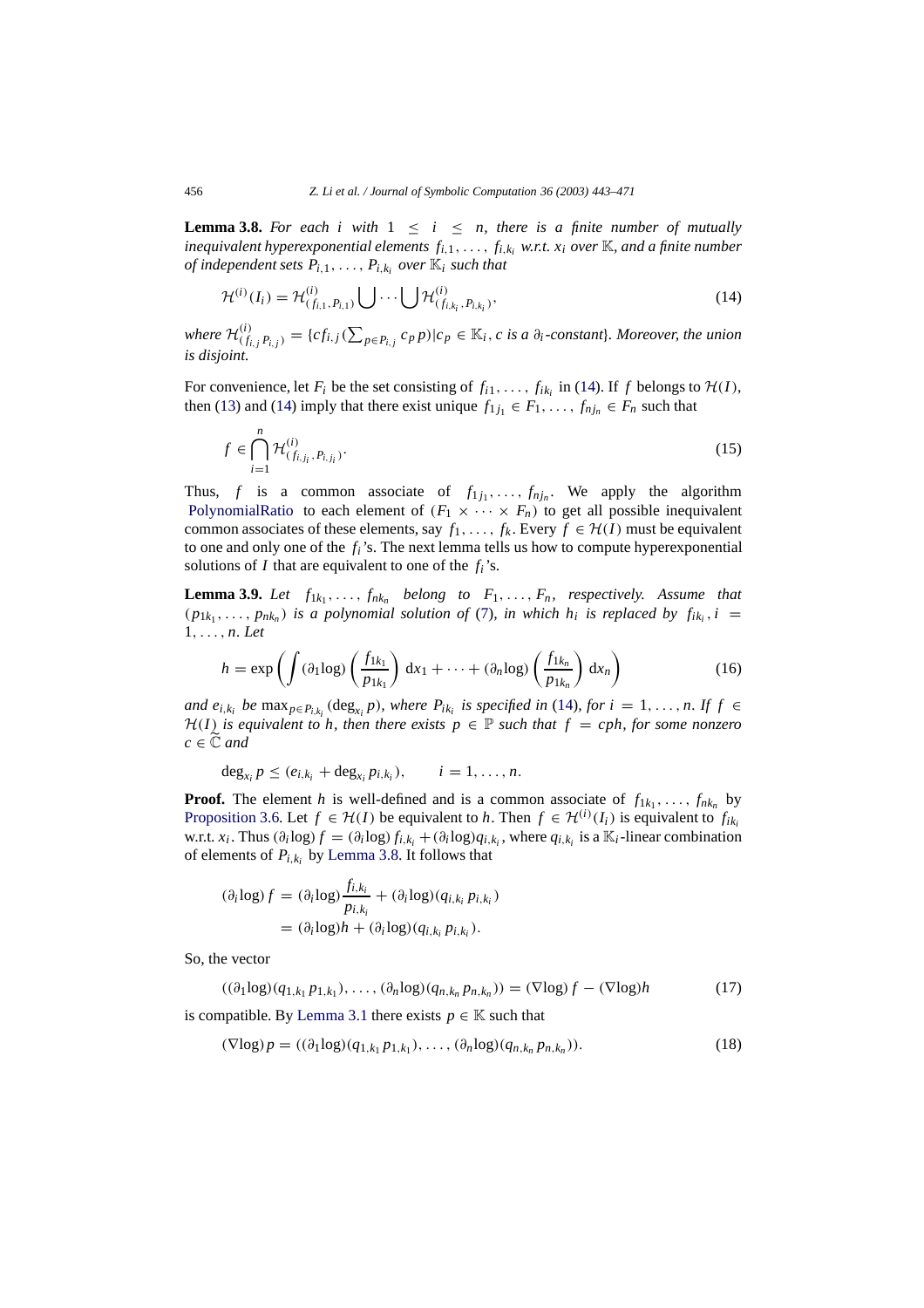Thus,  $p = c_i(q_{1,k_1} p_{1,k_1})$  for some  $\partial_i$ -constant  $c_i$ . Consequently,  $p$  is a polynomial in  $x_i$ with degree less than or equal to  $(e_{i,k_i} + deg_{x_i} p_{i,k_i})$ , for  $i = 1, ..., n$ , and thus p belongs to P. The equalities [\(17\)](#page-13-2) and [\(18\)](#page-13-3) imply  $(\nabla \log)(f / ph) = 0$ .  $\Box$ 

**Example 3.2.** Consider the ideal  $I \subset \mathbb{K}[\partial_1, \partial_2]$  with rank four, generated by

<span id="page-14-1"></span>
$$
f_1 = \partial_1^3 + \frac{x_2^2 + 6x_1^2 - 6x_1x_2}{2x_1^3 - x_2x_1^2} \partial_1^2,
$$
  
\n
$$
f_2 = \partial_2^3 + \frac{3x_1 - 2x_2}{x_1^2 - x_1x_2} \partial_2^2 + \frac{2x_1 - x_2}{x_1^3 - x_1^2x_2} \partial_2.
$$

A Janet basis computation reveals that  $I_1 = (f_1)$  in K[ $\partial_1$ ] and  $I_2 = (f_2)$  in K[ $\partial_2$ ]. Using the algorithms mentioned at the beginning of [Section 3](#page-4-0) or the expsols function in the Maple package DEtools, we find that the hyperexponential solutions of  $I_1$  are

$$
(u_1 + u_2 x_1) \underbrace{\exp\left(\int 0 \, dx_1\right)}_{\alpha_1}, \qquad u_3 \underbrace{\exp\left(\int \frac{x_2}{x_1^2} \, dx_1\right)}_{\alpha_2},
$$

where  $u_1$ ,  $u_2$  and  $u_3$  are  $\partial_1$ -constants. The hyperexponential solutions of  $I_2$  are

$$
v_1 \underbrace{\exp\left(\int 0 \, dx_2\right)}_{\beta_1}, \qquad (v_2 + v_3 x_2^2) \underbrace{\exp\left(\int \frac{-1}{x_1} \, dx_2\right)}_{\beta_2},
$$

where  $v_1$ ,  $v_2$  and  $v_3$  are  $\partial_2$ -constants. Applying the algorithm [PolynomialRatio](#page-10-2) to ( $\alpha_i$ ,  $\beta_j$ ) with *i*,  $j = 1, 2$ , we see that  $\alpha_1$ ,  $\beta_1$  have a common associate  $f_1 = 1$ , and  $\alpha_2$ ,  $\beta_2$  have a common associate

$$
f_2 = \exp \left( \int \frac{x_2}{x_1^2} dx_1 - \frac{1}{x_1} dx_2 \right) = \exp \left( -\frac{x_2}{x_1} \right);
$$

while neither  $\alpha_1$ ,  $\beta_2$  nor  $\alpha_2\beta_1$  have any common associate. Note that the algorithm [PolynomialRatio](#page-10-2)  $(\alpha_i, \beta_i)$  outputs (1, 1), for  $i = 1, 2$ . [Lemma 3.9](#page-13-4) implies that the ideal *I* can only have hyperexponential solutions in forms:

$$
(c_1 + c_2x_1)f_1
$$
 or  $(c_3 + c_4x_2 + c_5x_2^2)f_2$ ,

where  $c_1, \ldots, c_5$  belong to  $\overline{\mathbb{Q}}$ . These constants can be determined by substituting the respective ansatz into  $f_1$  and  $f_2$ . As a matter of fact, the solutions are  $(c_1 + c_2x_1)$  and  $(c_3 + c_5x_2^2) f_2$ , where  $c_1c_2 \neq 0$  and  $c_3c_5 \neq 0$ .  $\Box$ 

Now, we outline an algorithm for solving [Problem H1.](#page-3-0)

<span id="page-14-0"></span>**Algorithm HyperexponentialSolutions** (Compute Hyperexponential Solutions of an Ideal with Finite Rank). Given an ideal  $I = (g_1, \ldots, g_s)$  with finite rank in  $\mathbb{D}$ , the algorithm computes all hyperexponential solutions of *I*.

**1.** [Janet basis]. Compute a Janet basis *J* for *I* w.r.t. any term-order.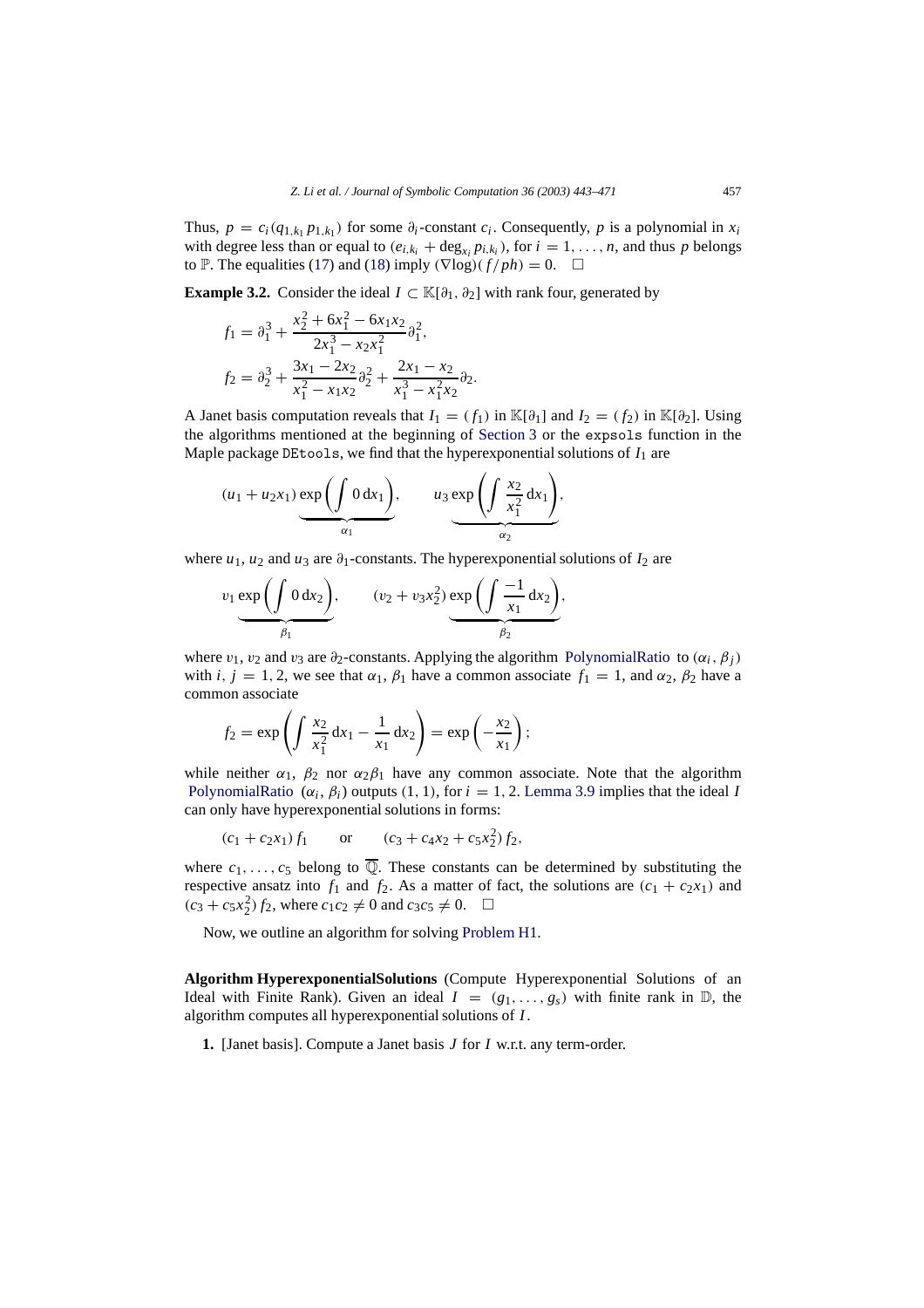- **2.** [Linear algebra]. Use *J* to compute a generator of  $I_i = I \cap \mathbb{K}[\partial_i]$ , for  $i = 1, \ldots, n$ .
- **3.** [Solve ODEs]. Find  $\mathcal{H}^{(i)}(I_i)$ , for  $i = 1, ..., n$ . If one of the  $\mathcal{H}^{(i)}(I_i)$  is empty, then exit [no such solution exists]. Otherwise, write  $\mathcal{H}^{(i)}(I_i)$  as [\(14\)](#page-13-0) and set  $F_i \leftarrow$  ${f_{i,1}, \ldots, f_{i,k_i}}$ , for  $i = 1, \ldots, n$ .
- **4.** [Common associate]. Apply the algorithm [PolynomialRatio](#page-10-2) to each vector in  $(F_1 \times \cdots \times F_n)$  to construct common associates. If no common associate can be constructed, exit [no such solution exists]. Otherwise, set the constructed common associates to be  $f_1, \ldots, f_k$ , respectively.
- **5.** [Solution candidates]. Apply [Lemma 3.9](#page-13-4) to each of the  $f_j$  to construct polynomial  $p_i$  with unspecified constants such that any element of  $H(I)$  can be expressed as  $p_j f_j$  for some *j* with  $1 \le j \le k$ .
- **6.** [True solutions]. For each *j* with  $1 \le j \le k$ , the system

$$
\{g_1(p_j f_j) = 0, \ldots, g_s(p_j f_j) = 0\}
$$

gives rise to a *linear* homogeneous algebraic system  $A_j$  in the coefficients of  $p_j$ . Solve  $A_j$  to determine all the elements of  $H(I)$  equivalent to  $f_j$ .  $\Box$ 

**Example 3.3.** Compute  $H(I)$ , where the rank two ideal *I* is generated by

$$
\partial_1^2 - \frac{x_1}{x_1 - 1} \partial_1 + \frac{1}{x_1 - 1}, \qquad \partial_3 - \frac{2x_1 x_3 + \frac{1}{2} x_1}{x_1 x_3 - x_3} \partial_1 + \frac{2x_3 + \frac{1}{2} x_1}{x_1 x_3 - x_3},
$$
  

$$
\partial_2 + \frac{x_1}{x_2 (x_1 x_2 - x_2)} \partial_1 - \frac{x_1}{x_2 (x_1 x_2 - x_2)}.
$$

Step 2 in [HyperexponentialSolutions](#page-14-0) yields

$$
I_1 = \left(\partial_1^2 - \frac{x_1}{x_1 - 1}\partial_1 + \frac{1}{x_1 - 1}\right),
$$
  
\n
$$
I_2 = \left(\partial_2^2 + \frac{2x_2 - 1}{x_2^2}\partial_2\right),
$$
  
\n
$$
I_3 = \left(\partial_3^2 + \frac{3 - 16x_3^2}{8x_3^2 + 2x_3}\partial_3 - \frac{8x_3 + 6}{8x_3^2 + 2x_3}\right)
$$

Step 3 gives:

$$
\mathcal{H}^{(1)}(I_1) = \mathcal{H}^{(1)}_{(x_1,\{1\})} \cup \mathcal{H}^{(1)}_{(\exp(x_1),\{1\})}, \qquad \mathcal{H}^{(2)}(I_2) = \mathcal{H}^{(2)}_{(\exp\left(\frac{-1}{x_2}\right),\{1\})} \cup \mathcal{H}^{(2)}_{(1,\{1\})},
$$

.

and

$$
\mathcal{H}^{(3)}(\mathbf{I}_3) = \mathcal{H}^{(3)}_{\left(\frac{1}{\sqrt{x_3}}, \{1\}\right)} \cup \mathcal{H}^{(3)}_{(\exp(2x_3), \{1\})}.
$$

Step 4 gives us eight common associates. Step 5 sets up eight solution candidates:

$$
\exp\left(\int \left(\frac{1}{x_1} dx_1 - \frac{1}{2x_3} dx_3\right)\right), \qquad \exp\left(\int 1 dx_1 + \frac{1}{x_2^2} dx_2 + 2 dx_3\right),
$$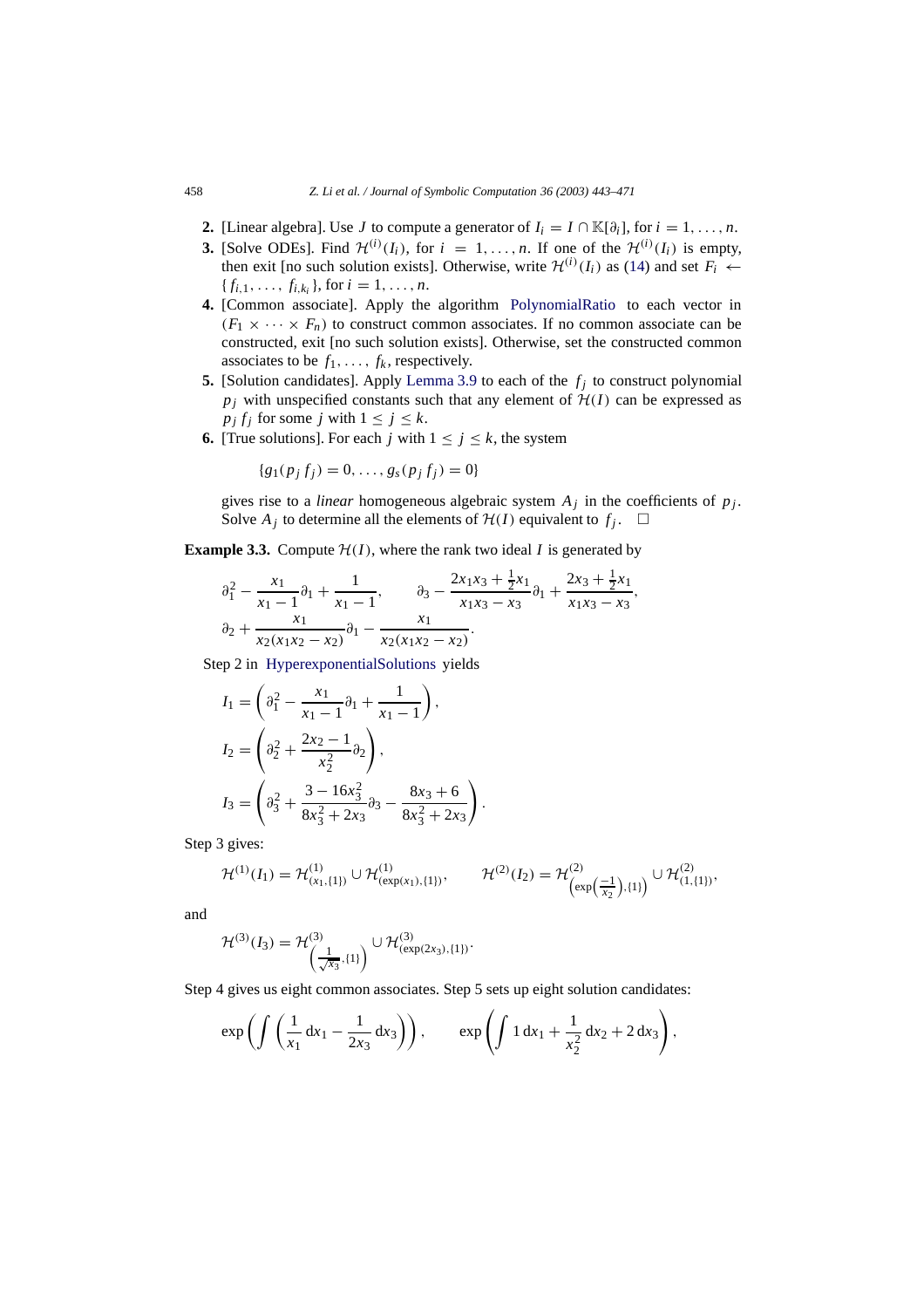*Z. Li et al. / Journal of Symbolic Computation 36 (2003) 443–471* 459

$$
\exp\left(\int \left(1 dx_1 - \frac{1}{2x_3} dx_3\right)\right), \qquad \exp\left(\int \left(1 dx_1 + \frac{1}{x_2^2} dx_2 - \frac{1}{2x_3} dx_3\right)\right),
$$
  
\n
$$
\exp\left(\int \left(\frac{1}{x_1} dx_1 + 2 dx_3\right)\right), \qquad \exp\left(\int \left(\frac{1}{x_1} dx_1 + \frac{1}{x_2^2} dx_2 + 2 dx_3\right)\right),
$$
  
\n
$$
\exp\left(\int 1 dx_1 + 2 dx_3\right), \qquad \exp\left(\int \left(\frac{1}{x_1} dx_1 + \frac{1}{x_2^2} dx_2 - \frac{1}{2x_3} dx_3\right)\right).
$$

Step 6 produces two genuine solutions:  $\exp(x_1 + 2x_3)$  and  $x_1/\sqrt{x_3}\exp(-1/x_2)$ .

**Example 3.4.** Compute  $H(I)$ , where the rank three ideal *I* is generated by

$$
x_1v\partial_1 - x_2v\partial_2 + x_1(2x_1x_2 + x_1x_3 + x_2^2)\partial_3 - 2x_1x_2 - x_1x_3 + x_1^2,
$$
  
\n
$$
x_1(x_1 - x_3)(2x_2 - x_1 + 2x_3)\partial_3 + (x_2 + x_3)^2v\partial_2^2 + 2x_1v\partial_2
$$
  
\n
$$
+x_1(-2x_2 + x_1 - 2x_3),
$$
  
\n
$$
(x_2 + x_3)^2v\partial_2\partial_3 + x_1v\partial_2 + 2x_1(x_2 + x_3)(x_1 - x_3)\partial_3 - 2x_1(x_2 + x_3),
$$
  
\n
$$
(x_2 + x_3)^2(x_1 - x_3)v\partial_3^2 + w\partial_3 - 2x_1x_2^2 - 2x_1^2x_2 - 2x_1x_2x_3 - x_1^3 - x_3x_1^2,
$$

where  $v = x_1^2 - x_1x_3 + x_2^2 + 2x_2x_3 + x_3^2$  and

$$
w = -2x_2^4 - 8x_3x_2^3 - 12x_2^2x_3^2 - 8x_2x_3^3 + 2x_1x_3^3 + 2x_1^3x_2 - 3x_1^2x_3^2 - 4x_1^2x_2x_3 - 2x_3^4 + x_1^4 + 2x_1x_2x_3^2.
$$

Steps 1 and 2 are standard. Step 3 yields

$$
\mathcal{H}^{(1)}(I_1) = \mathcal{H}^{(1)}_{(\alpha_1,\{1\})} \cup \mathcal{H}^{(1)}_{(\alpha_2,\{1,x_1\})}, \qquad \mathcal{H}^{(2)}(I_2) = \mathcal{H}^{(2)}_{(1,\{1\})} \cup \mathcal{H}^{(2)}_{(\alpha_2,\{1,x_2\})},
$$
  
and 
$$
\mathcal{H}^{(3)}(I_3) = \mathcal{H}^{(3)}_{(\alpha_1,\{1\})} \cup \mathcal{H}^{(3)}_{(\alpha_2,\{1\})},
$$

where  $\alpha_1 = 1/(x_1 - x_3)$  and  $\alpha_2 = \exp(x_1/(x_2 + x_3))$ . Step 4 finds two common associates and step 5 sets up two solution candidates:

$$
\frac{c}{x_1 - x_3}, \qquad \exp\left(\frac{x_1}{x_2 + x_3}\right)(c_0 + c_1x_1 + c_2x_2 + c_3x_1x_2),
$$

where  $c, c_0, \ldots, c_3$  are constants. The algorithm returns solutions

$$
h_1 = \frac{c}{x_1 - x_3}
$$
,  $h_2 = \exp\left(\frac{x_1}{x_2 + x_3}\right)(c_0 + c_3x_1x_2)$ ,

where *c*, *c*<sub>0</sub> and *c*<sub>3</sub> are unspecified constants with  $c \neq 0$  and  $c_0c_3 \neq 0$ .

#### <span id="page-16-0"></span>**4. Hyperexponential solutions of submodules with finite rank**

Let *L* be a submodule with finite rank in  $\mathbb{L}_m$ . A solution of *L* in  $\widetilde{\mathbb{K}}^m$  is said to be hyperexponential if it is not  $\vec{0}$ , and each of its components is either hyperexponential or equal to zero. We extend the algorithm [HyperexponentialSolutions](#page-14-0) in [Section 3.3](#page-12-0) to compute hyperexponential solutions of *L*.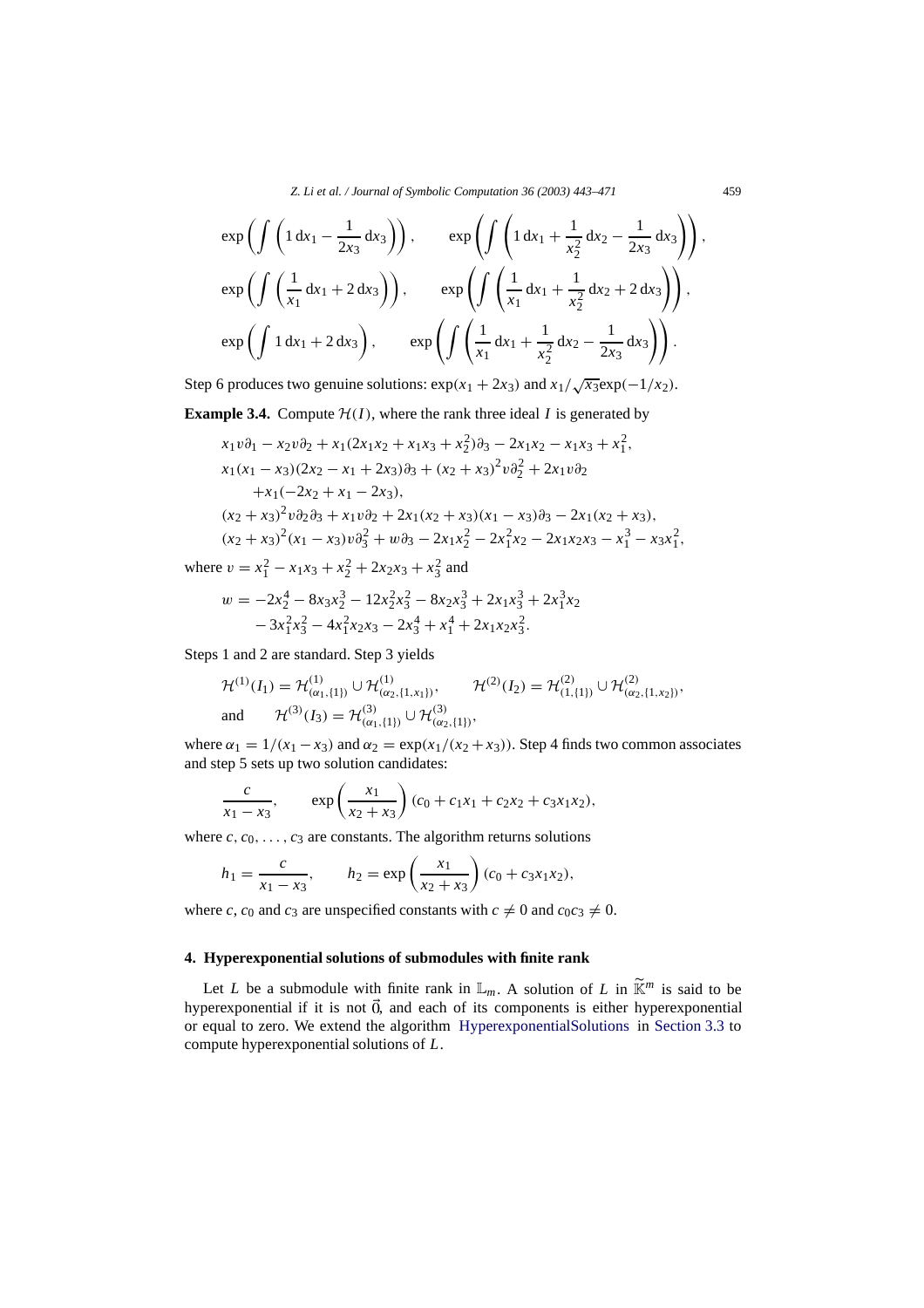Let  $L^{(k)}$  be the intersection of *L* and  $\mathbb{D}y_k$ , for  $k = 1, \ldots, m$ , which can be computed by Janet basis computation w.r.t. an elimination ordering. The submodule  $L^{(k)}$  of  $\mathbb{D}_{\nu_k}$  is of finite rank because L is. Applying the algorithm [HyperexponentialSolutions](#page-14-0) to  $L^{(k)}$ , we obtain all possible hyperexponential solution candidates for  $y_k$ , in which there may be a finite number of unspecified constants. For each *k* with  $1 \leq k \leq m$ , we substitute these candidates into a set of generators of *L* to obtain a system of linear homogeneous equations in these unspecified constants by [Proposition 3.3.](#page-7-1) Solve this system and make sure that there is at least one nonzero component in a solution (vector).

**Example 4.1.** Compute  $\mathcal{H}(L)$  where *L* is generated by

<span id="page-17-2"></span>
$$
(x_1x_3 - x_1x_2)y_1 + (x_1x_2 - 1)\partial_2 y_1 + (1 - x_1x_3)\partial_3 y_1,
$$
  
\n
$$
(x_2x_3 - x_1x_2)y_1 + (x_1x_2 - 1)\partial_1 y_1 + (1 - x_2x_3)\partial_3 y_1,
$$
  
\n
$$
\partial_1 y_2 - x_2x_3y_1 - x_2x_3y_2, \qquad \partial_2 y_2 - x_1x_3y_1 - x_1x_3y_2,
$$
  
\n
$$
\partial_3^2 y_1 + (x_1x_2 + 1)\partial_3 y_1 + x_1x_2y_1, \qquad \partial_3 y_2 - x_1x_2y_1 - x_1x_2y_2.
$$

A Janet basis computation yields

$$
L^{(1)} = (\partial_1 y_1 - x_2 x_3 y_1, \partial_2 y_1 - x_1 x_3 y_1, \partial_3 y_1 - x_1 x_2 y_1),
$$
  
\n
$$
L^{(2)} = (x_2^2 x_1^2 y_2 - 2x_1 x_2 \partial_3 y_2 + \partial_3^2 y_2, x_1 \partial_1 y_2 - x_3 \partial_3 y_2, x_2 \partial_2 y_2 - x_3 \partial_3 y_2).
$$

Applying the algorithm [HyperexponentialSolutions](#page-14-0) to  $L^{(1)}$  and  $L^{(2)}$ , we obtain  $y_1 = c_1 h$ and  $y_2 = (c_2 + c_3x_1x_2x_3)h$ , respectively, where  $h = \exp(x_1x_2x_3)$  and  $c_1, c_2, c_3$  are unspecified constants. Substituting the candidates  $(y_1, y_2)$  into a set of generators of  $L$ , we find that  $c_1 = c_3$ . Thus  $y_2 = (c_2 + c_1x_1x_2x_3)h$ . By [Proposition 3.4,](#page-8-0)  $c_4 = c_2/c_1$  belongs to  $\overline{\mathbb{Q}}$ . So  $\mathcal{H}(L)$  is equal to the union of  $\{(0, c_2h) \mid c_2 \in \mathbb{C}, c_2 \neq 0\}$  and

$$
\{(c_1h, (c_1c_4+c_1x_1x_2x_3)h) \mid c_1 \in \widetilde{\mathbb{C}}, c_1 \neq 0, c_4 \in \bar{\mathbb{Q}}\}.
$$

#### <span id="page-17-0"></span>**5. Factoring submodules with finite rank**

This section presents an algorithm for solving [Problem F.](#page-2-2) The algorithm hinges on the algorithm [HyperexponentialSolutions](#page-14-0) and extends Algorithm F by [Li et al.](#page-28-4) [\(2002\)](#page-28-4). As there are several unknown functions, notation and constructions will be more involved. Nonetheless, the idea alters little. This section is structured as follows. [Section 5.1](#page-17-1) presents some useful facts. [Section 5.2](#page-19-0) studies quotient systems. [Sections 5.3](#page-21-0) and [5.4](#page-22-0) generalize the notions of Wronskian and associated systems, respectively. The idea and algorithm for factorization are given in [Sections 5.5](#page-23-0) and [5.6,](#page-24-0) respectively.

#### <span id="page-17-1"></span>*5.1. Some useful facts*

First, we show how to find rank one factors.

**Proposition 5.1.** *The submodule L has a rank one factor if and only if L has a hyperexponential solution whose nonzero components are equivalent to each other.*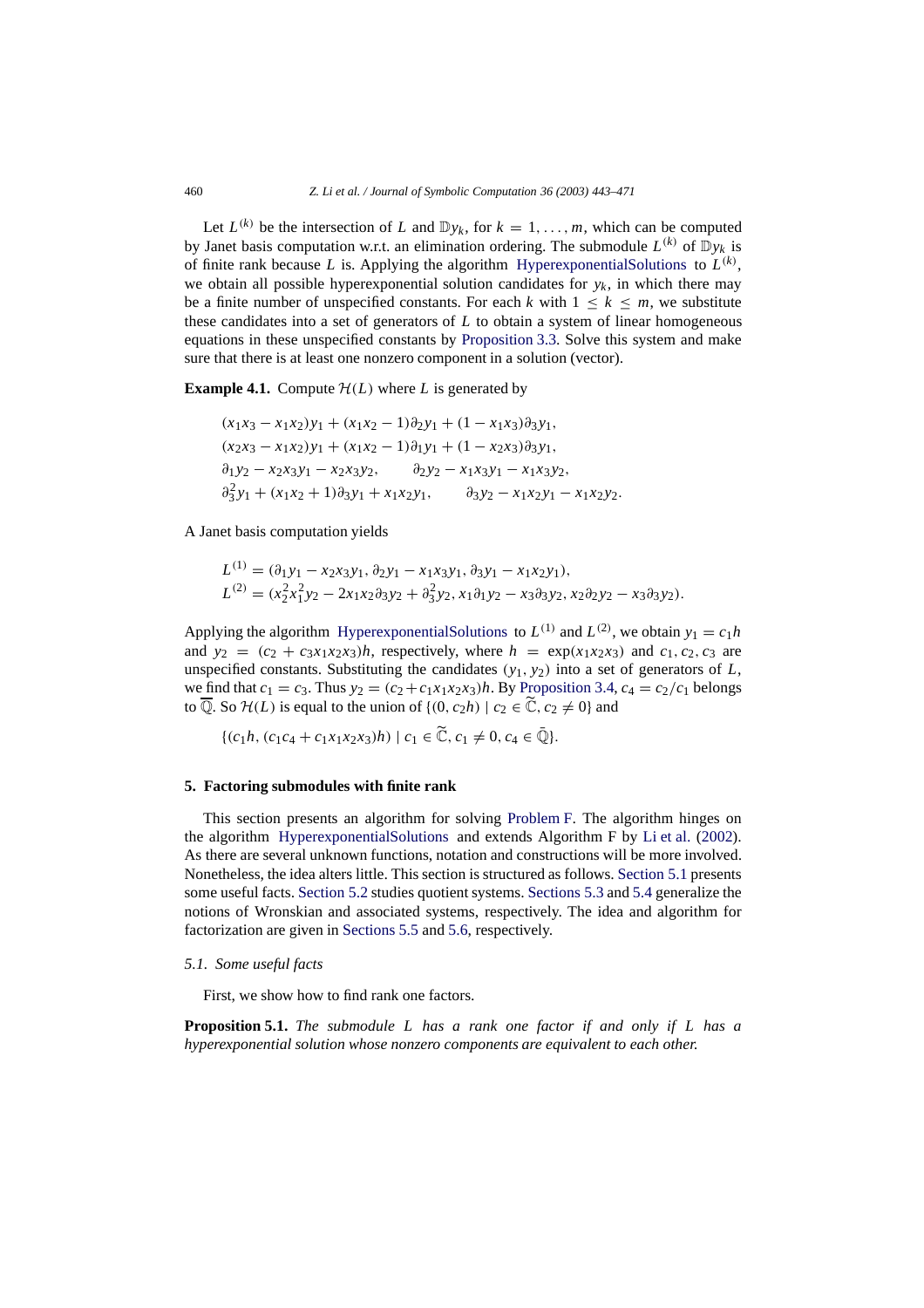**Proof.** If  $\tilde{h}$  is a hyperexponential solution of *L* whose *i*th component  $h_i$  is nonzero, and the *j*th component, where  $j = 1, \ldots, n$ , and  $j \neq i$ , is equal to  $r_j h_j$  for some  $r_j \in \mathbb{K}$ , then *L* has a rank one factor generated by

$$
y_1 - r_1 y_i, \dots, y_{i-1} - r_{i-1} y_i, \n\partial_1 y_i - ((\partial_1 \log h_i)) y_i, \dots, \partial_n y_i - ((\partial_n \log h_i)) y_i, \n\partial_{i+1} - r_{i+1} y_i, \dots, y_m - r_m y_i.
$$
\n(19)

Conversely, any factor with rank one has only one parametric derivative  $y_i$  for some *i* with  $1 \le i \le m$ . It follows that the factor can be generated by generators in the form [\(19\)](#page-14-1). This factor has a hyperexponential solution

(*r*1*hi*,...,*ri*<sup>−</sup>1*hi*, *hi*,*ri*<sup>+</sup>1*hi*,...,*rmhi*).

<span id="page-18-0"></span>**Example 5.1.** The submodule given in [Example 4.1](#page-17-2) has two families of rank one factors  $(\partial_1 y_1 - x_3 x_2 y_1, \partial_2 y_1 - x_1 x_3 y_1, \partial_3 y_1 - x_1 x_2 y_1, y_2 - (c_4 + x_1 x_2 x_3) y_1)$ , in which  $c_4 \in \overline{Q}$ , and  $(y_1, \theta_1 y_2 - x_3 x_2 y_2, \theta_2 y_2 - x_1 x_3 y_2, \theta_3 y_2 - x_1 x_2 y_2$ .

For a *d*th order linear ode w.r.t. ∂1, its *k*th order right factors have leading derivative ∂*<sup>k</sup>* 1 . What is  $\text{lder}(F)$  if F is a factor of L? The next lemma tells us that there are only finitely many choices for lder(*F*).

**Lemma** 5.2. *If*  $L \subset F$ *, then* 

<span id="page-18-1"></span>lder(*F*) ⊂ (lder(*L*) ∪ pder(*L*)) *and* pder(*F*) ⊂ pder(*L*).

**Proof.** If  $\delta \in \text{lder}(F)$  and  $\delta \notin (\text{lder}(L) \cup \text{pder}(L))$ , then  $\delta$  can be reduced by some  $\gamma$  in lder(*L*). As *L* is a subset of *F*,  $\gamma$  can be reduced by some  $\xi$  in lder(*F*), which is not equal to  $\delta$ . Thus  $\delta$  can be reduced by  $\xi$ , contradicting to the fact that  $\text{lder}(F)$  is autoreduced. The second assertion follows from the same argument.  $\square$ 

**Remark 5.2.** The structure of factors of  $L$  can be described by the Jordan–Hölder theorem. See [Tsarev](#page-28-3) [\(2001\)](#page-28-3) and [Li et al.](#page-28-4) [\(2002](#page-28-4)) for more details.

We use exterior algebra notation to denote determinants. Let  $\mathbb{E} = \widetilde{\mathbb{K}}^m$ . Recall that the application of  $\gamma = \theta y_i \in \Gamma$  to a vector  $\vec{v}$  in E is the application of  $\theta$  to the *i*th component of  $\vec{v}$ . The *k*-fold exterior product  $\lambda = \gamma_1 \wedge \gamma_2 \wedge \cdots \wedge \gamma_k$  is understood as a mapping from  $\mathbb{E}^k$  to  $\widetilde{\mathbb{K}}$ :

 $\lambda(\vec{z}) =$  γ<sub>1</sub> $\vec{z}_1$  γ<sub>1</sub> $\vec{z}_2$  ··· γ<sub>1</sub> $\vec{z}_k$  $\gamma_2\vec{z}_1$   $\gamma_2\vec{z}_2$   $\cdots$   $\gamma_2\vec{z}_k$ . . . . . . ··· . . . **γ**k<sup> $\vec{z}_1$  γ<sub>k</sub> $\vec{z}_2$  ··· γk $\vec{z}_k$ </sup> for  $\vec{z} = (\vec{z}_1, \ldots, \vec{z}_k) \in \mathbb{E}^k$ .

For example, let  $\gamma_1 = \partial_1 y_1$ ,  $\gamma_2 = \partial_2^2 y_3$ ,  $\vec{z}_1 = (z_{11}, z_{12}, z_{13})$  and  $\vec{z}_2 = (z_{21}, z_{22}, z_{23})$ , where the  $z_{ij}$  belong to  $\widetilde{K}$ . Then

 $(\gamma_1 \wedge \gamma_2)(\vec{z}_1, \vec{z}_2) =$  $(\partial_1 y_1)\vec{z}_1$   $(\partial_1 y_1)\vec{z}_2$  $(\partial_2^2 y_3)\vec{z}_1 \quad (\partial_2^2 y_3)\vec{z}_2$  $\vert = \vert$ ∂1*z*<sup>11</sup> ∂1*z*<sup>21</sup>  $\partial_2^2 z_{13}$   $\partial_2^2 z_{23}$  $\Big\vert$  .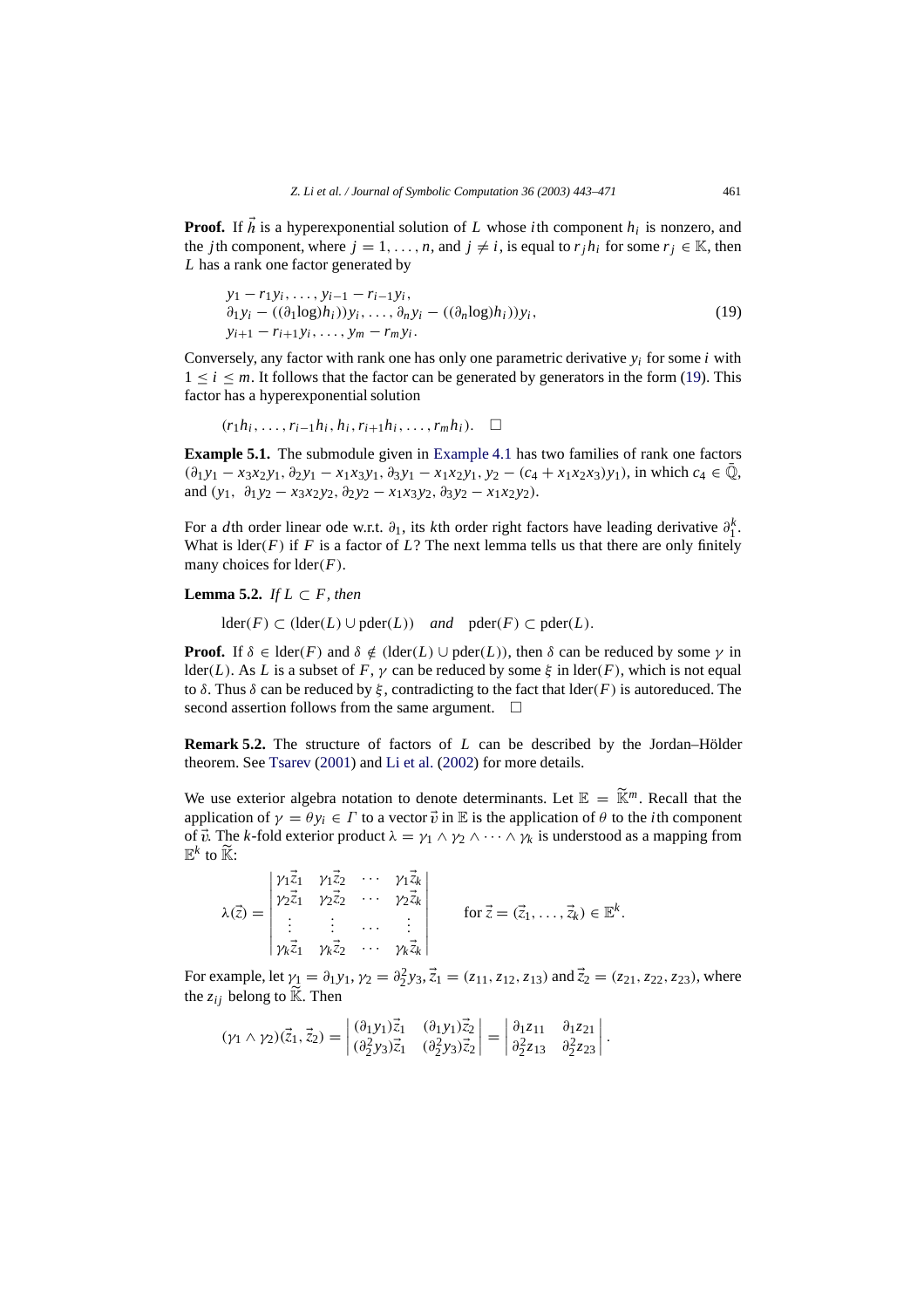Besides being multi-linear and anti-symmetric, we also have

$$
\partial_i(a\lambda) = (\partial_i(a))\lambda + a \sum_{j=1}^k (\gamma_1 \wedge \cdots \wedge (\partial_i \gamma_j) \wedge \cdots \wedge \gamma_k), \qquad (20)
$$

where  $a \in \mathbb{K}$ ,  $i = 1, \ldots, n$ . We regard any K-linear combination of *k*-fold exterior products of elements of  $\Gamma$  as a multi-linear function from  $\mathbb{E}^k$  to  $\widetilde{\mathbb{K}}$ . Clearly, a derivation operator can be applied to such a combination. For a subset *S* of Γ, we denote by  $\Lambda^k(S)$  the K-linear space generated by all the *k*-fold exterior products of the elements of *S*. The K-linear space  $\Lambda^k(\Gamma)$  is closed under  $\Theta$ . For every  $\lambda \in \Lambda^k(\Gamma)$ , there exists  $\lambda_L \in \Lambda^k$  (pder(*L*)) s.t.

<span id="page-19-1"></span>
$$
\lambda(\vec{z}_1,\ldots,\vec{z}_k) = \lambda_L(\vec{z}_1,\ldots,\vec{z}_k) \qquad \text{for } \vec{z}_1,\ldots,\vec{z}_k \in \text{sol}(L). \tag{21}
$$

The exterior expression  $\lambda_L$  can be computed by replacing each derivative appearing in  $\lambda$ by its normal form w.r.t. the Janet basis for *L*. [Eq.](#page-19-1) [\(21\)](#page-19-1) is crucial in the rest of this paper.

#### <span id="page-19-0"></span>*5.2. Quotients*

A factor  $F$  of  $L$  helps us to find a subspace of sol $(L)$ . Can we use  $F$  to describe all the solutions of *L*? An answer is to use the quotient of *L* w.r.t. *F*, which is introduced by [Tsarev](#page-28-3) [\(2001\)](#page-28-3) and refined by [Li et al.](#page-28-4) [\(2002](#page-28-4)) for the case in which  $n = 2$  and  $m = 1$ . The general construction given below is similar.

Let  $F = (F_1, \ldots, F_q)$  be a factor of  $L = (L_1, \ldots, L_p)$ . Assume that  $\{F_1, \ldots, F_q\}$  be the reduced Janet (Gröbner) basis for *F*. Then, for each *i* with  $1 \le i \le p$ ,

<span id="page-19-2"></span>
$$
L_i = \sum_{j=1}^{q} Q_{ij}(F_j), \qquad \text{for some } Q_{ij} \in \mathbb{D} \text{ with } 1 \le i \le p \text{ and } 1 \le j \le q, \qquad (22)
$$

<span id="page-19-3"></span>where  $Q_{ij}(F_j)$  means the application of  $Q_{ij}$  to  $F_j$ . Since  $\{F_1, \ldots, F_q\}$  is a Janet basis, all ∆-polynomials

$$
\left(\frac{\delta_a(F_a)}{f_a} - \frac{\delta_b(F_b)}{f_b}\right) = \sum_{j=1}^q P_{abj}\left(F_j\right), \qquad \text{for some } P_{abj} \in \mathbb{D},\tag{23}
$$

where  $\delta_a$ ,  $\delta_b$  are the derivatives to form the  $\Delta$ -polynomial of  $F_a$  and  $F_b$ , and  $f_a$ ,  $f_b$  are the respective leading coefficients. Let  $u_1, \ldots, u_q$  be differential indeterminates over K and denote by  $\mathbb{U}_q$  the submodule generated by  $u_1, \ldots, u_q$ . The *quotient* of *L* w.r.t. *F* and w.r.t. the term-order  $\prec$  is defined to be the submodule in  $\mathbb{U}_q$  generated by

$$
Q = \{Q_i, T_{ab} \mid 1 \le i \le p, 1 \le a < b \le q\} \subset \sum_{j=1}^q \mathbb{D} u_j,
$$

where

$$
Q_i = \sum_{j=1}^q Q_{ij}(u_j), \qquad T_{ab} = \left(\frac{\delta_a(u_a)}{f_a} - \frac{\delta_b(u_b)}{f_b}\right) - \sum_{j=1}^q P_{abj}(u_j).
$$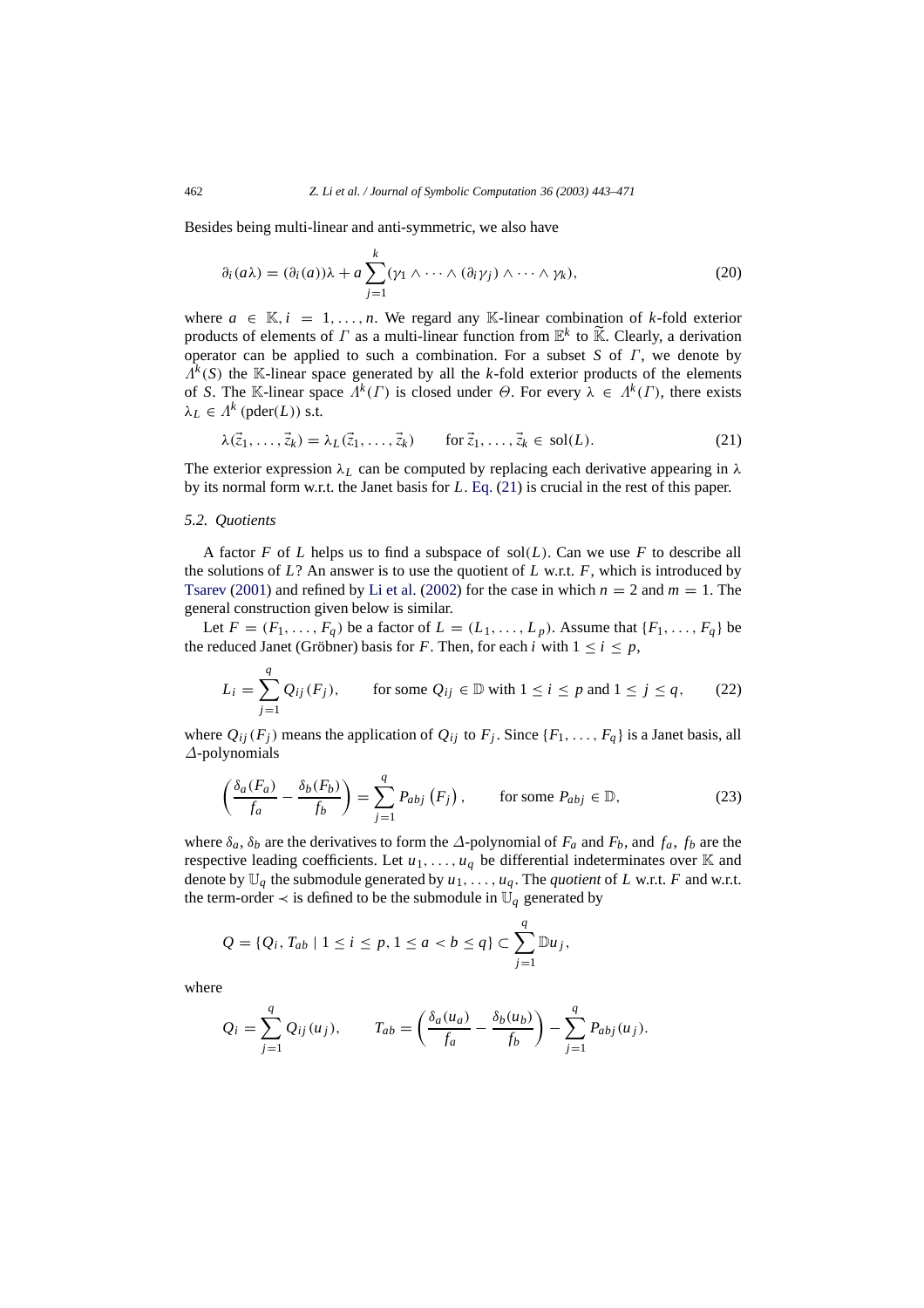<span id="page-20-0"></span>**Proposition 5.3.** Let  $\vec{y} = (y_1, \ldots, y_m)$  and let  $G(\vec{y}, u_1, \ldots, u_q)$  denote the linear *differential system*  $\{F_1(\vec{y}) = u_1, \ldots, F_q(\vec{y}) = u_q\}$ *. Then we have* 

- (1) *if*  $(v_1, \ldots, v_q)$  *is in* sol(*Q*)*, then there exists*  $\vec{v}_0$  *in*  $\mathbb E$  *s.t.*  $(\vec{v}_0, v_1, \ldots, v_q)$  *is in* sol(*G*)*, so that*  $\vec{v}_0$  *is in* sol(*L*);
- (2) *if*  $\vec{v}_0 \in \text{sol}(L)$ *, then*  $(F_1(\vec{v}_0), \ldots, F_q(\vec{v}_0)) \in \text{sol}(Q)$ *;*
- (3) dim sol( $Q$ ) + dim sol( $F$ ) = dim sol( $L$ )*.*

**Proof.** We begin to prove the first assertion. Let *F* be a factor of rank *k* and  $(v_1, \ldots, v_q)$ belongs to sol(Q). Regard  $G(\vec{y}) = G(\vec{y}, v_1, \ldots, v_q)$  as a differential system in *y*<sub>1</sub>, ..., *y<sub>m</sub>*. Its integrability conditions, i.e.  $\Delta$ -polynomials  $T_{ab}(v_1,\ldots,v_q)$  (1 ≤ *a* < *b* ≤ *q*), vanish, since all the  $T_{ab}$  are in *Q*. In other words,  $\{F_1(\vec{y}) - v_1, \ldots, F_q(\vec{y}) - v_q\}$  is a linear coherent autoreduced set. Hence,  $G(\vec{y})$  has a solution  $\vec{y}_0$  in E. It follows from [\(22\)](#page-19-2) that  $\vec{y}_0 \in sol(L)$ . The second assertion is direct from [\(22\)](#page-19-2) and [\(23\)](#page-19-3).

To prove the last assertion, we recall that  $d = \dim \text{sol}(L)$ . Let *h* be the dimension of sol(*Q*) over  $\tilde{C}$ , and  $\vec{z}_1, \ldots, \vec{z}_k, \vec{w}_1, \ldots, \vec{w}_{d-k}$  form a basis of sol(*L*), in which  $\vec{z}_1, \ldots, \vec{z}_k$ are in sol(*F*). Then the vectors  $\vec{r}_i = (F_1(\vec{w}_i), \dots, F_q(\vec{w}_i))$ , where  $1 \leq i \leq (d - k)$ , are nontrivial solutions of *Q* by the second assertion. If  $\vec{r}_1, \ldots, \vec{r}_{d-k}$  are  $\tilde{\mathbb{C}}$ -linearly dependent, then a nontrivial  $\tilde{\mathbb{C}}$ -linear combination of the  $\vec{w}_i$  is a solution of all the  $F_i$ , a contradiction to the selection of the  $\vec{w}_i$ . Thus,  $h \geq (d - k)$ . For nonzero  $\vec{v} \in sol(Q)$ , there is a solution  $\vec{v}_0$ of  $G(\vec{y}, \vec{v})$  by the first assertion. Since  $\vec{y}_0 \in sol(L)$ , it can be expressed as a nontrivial  $\tilde{\mathbb{C}}$ -linear combination of the  $\vec{z}_j$  and  $\vec{w}_i$ . Applying each  $F_l$  to the linear combination, we see that  $\vec{v}$  is a C-linear combination of  $\vec{r}_1, \ldots, \vec{r}_{d-k}$ . Consequently, we get  $h \leq (d-k)$ .  $\Box$ 

**Example 5.3.** Let us consider the submodule *L* given in [Example 4.1.](#page-17-2) [Example 5.1](#page-18-0) shows that  $L$  has a factor  $F$  generated by

<span id="page-20-1"></span>
$$
f_1 = \partial_1 y_2 - x_2 x_3 y_2, \qquad f_2 = \partial_2 y_2 - x_1 x_3 y_2, f_3 = \partial_3 y_2 - x_1 x_3 y_2, \qquad f_4 = y_1.
$$

A quotient *Q* of *L* and *F* is generated by nine elements, six of which correspond to the reduction of generators of  $L$  by the  $f$ 's (see [\(22\)](#page-19-2)), and three of which correspond to ∆-polynomials among the *f* 's (see [\(23\)](#page-19-3)). Using these nine elements, we compute a Janet basis to get *Q* equal to

$$
(u_1 - x_2x_3u_4, u_2 - x_1x_3u_4, u_3 - x_1x_2u_4, \n\partial_1u_4 - x_2x_3u_4, \partial_2u_4 - x_1x_3u_4, \partial_3u_4 - x_1x_2u_4).
$$

It has a solution  $(x_2x_3h, x_1x_3h, x_1x_2h, h)$ , where  $h = \exp(x_1x_2x_3)$ . The first assertion of [Proposition 5.3](#page-20-0) prompts us to form the system *G* equal to

$$
\{\partial_1 u_{02} - x_2 x_3 u_{02} = x_2 x_3 h, \ \partial_2 u_{02} - x_1 x_3 u_{02} = x_1 x_3 h, \n\partial_3 u_{02} - x_1 x_2 u_{02} = x_1 x_2 h, u_{01} = h\}.
$$

By variation of parameters we find that  $(h, x_1x_2x_3h)$  solves *G*. Hence, it is a solution of *L* by [Proposition 5.3.](#page-20-0) A basis for sol $(L)$  is  $\{(0, h), (h, x_1x_2x_3h)\}.$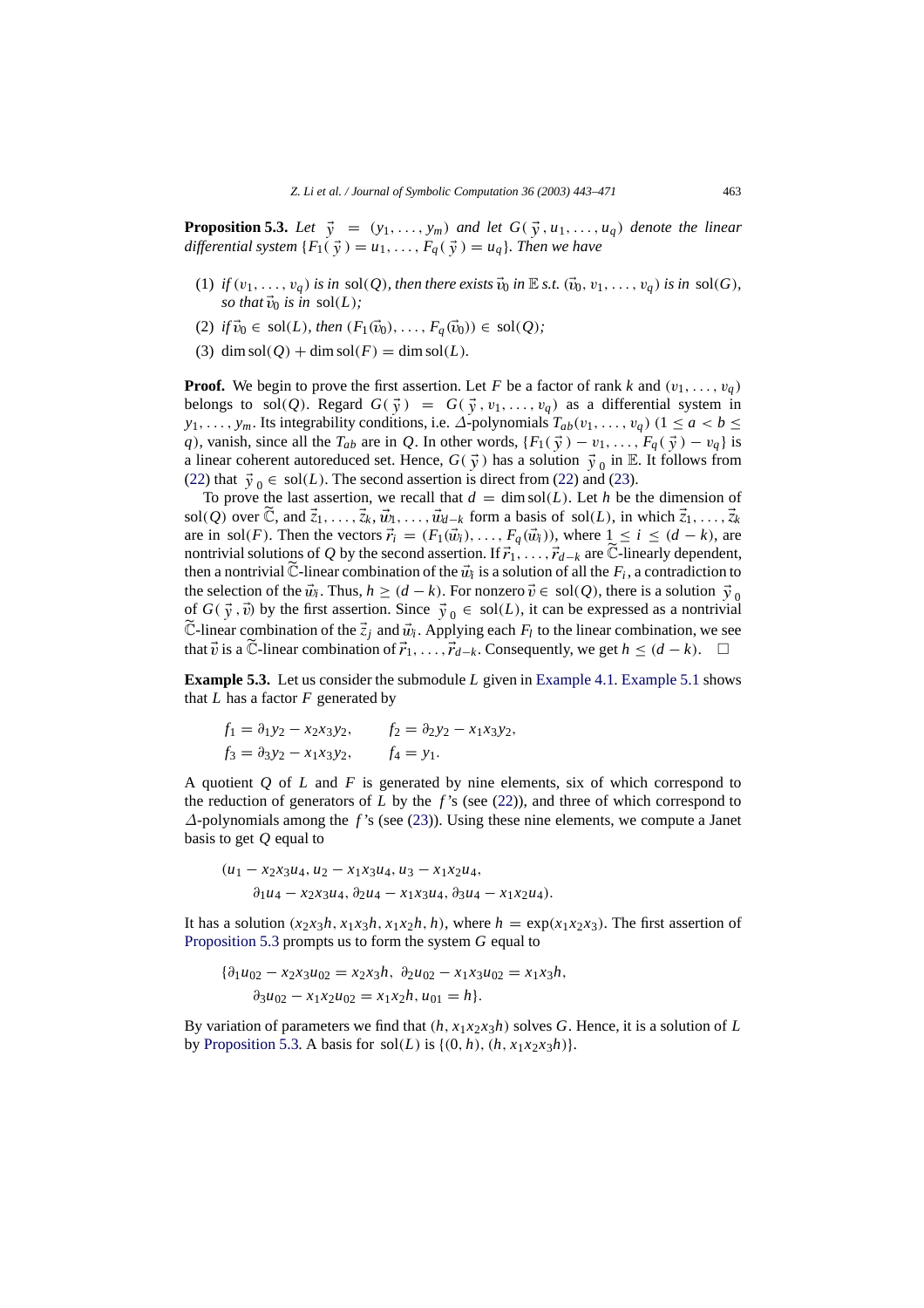#### <span id="page-21-0"></span>*5.3. Wronskian representations*

A key idea in the Beke–Schlesinger algorithm is to look for right factors whose coefficients are Wronskian-like determinants. To use this idea, we extend the notion of Wronskians. Let *F* be a submodule with finite rank *k*. The reduced (monic) Janet basis for *F* consists of  $\{F_1, \ldots, F_p\}$ . Let  $\text{lder}(F) = \{\gamma_1, \ldots, \gamma_p\}$  and  $\text{pder}(F) = \{\xi_1, \ldots, \xi_k\}$ , where  $\xi_i \prec \xi_j$  for  $1 \leq i \leq j \leq k$ .

We call the element  $\omega_F = (\xi_1 \wedge \cdots \wedge \xi_k)$  the *Wronskian operator* of *F* (w.r.t. the term order  $\prec$ ). It follows from [\(21\)](#page-19-1) and  $\Lambda^k$  (pder(*F*)) = { $r \omega_F$  |  $r \in \mathbb{K}$ } that, for every  $\lambda \in \Lambda^k(\Gamma)$ , there exists  $r_{\lambda} \in \mathbb{K}$  such that

$$
\lambda(\vec{z}_1,\ldots,\vec{z}_k) = r_{\lambda}\omega_F(\vec{z}_1,\ldots,\vec{z}_k) \qquad \text{for } \vec{z}_1,\ldots,\vec{z}_k \in \text{sol}(F). \tag{24}
$$

<span id="page-21-2"></span>**Lemma 5.4.** *For all*  $\vec{z}_1, \ldots, \vec{z}_k \in \text{sol}(F), \vec{z}_1, \ldots, \vec{z}_k$  *are*  $\vec{C}$ *-linearly independent if and only if*  $\omega_F(\vec{z}_1,\ldots,\vec{z}_k) \neq 0$ *. Moreover, let*  $\vec{z}_1,\ldots,\vec{z}_k$  *form a basis of* sol(*F*) *and denote*  $({\vec z}_1, \ldots, {\vec z}_k)$  *by*  ${\vec z}_r$  (*y*<sub>1</sub>, ..., *y*<sub>m</sub>) *by*  ${\vec y}$ . *Then* 

$$
(\omega_F \wedge \gamma_i)(\vec{z}, \vec{y}) = \omega_F(\vec{z})F_i, \qquad i = 1, \ldots, p.
$$

**Proof.** If  $\vec{z}_1, \ldots, \vec{z}_k$  are  $\widetilde{\mathbb{C}}$ -linearly independent, Theorem 1 in [Kolchin](#page-28-5) [\(1973](#page-28-5), p. 86) implies that there exists  $\lambda$  in  $\Lambda^k(\Gamma)$  s.t.  $\lambda(\vec{z}_1,\ldots,\vec{z}_k) \neq 0$ . The first assertion then follows from [\(24\)](#page-20-1). The converse is true by the same theorem. Expanding  $(\omega_F \wedge \gamma_i)(\vec{\zeta}, \vec{y})$  according to the last column, we have

<span id="page-21-1"></span>
$$
(\omega_F \wedge \gamma_i)(\vec{z}, \vec{y}) = \omega_F(\vec{z})\gamma_i + \sum_{j=1}^k \underbrace{(-1)^{k+j+1}(\eta_j \wedge \gamma_i)(\vec{z})}_{w_{ij}}\xi_j,
$$
\n(25)

where  $\eta_j = \xi_1 \wedge \cdots \wedge \xi_{j-1} \wedge \xi_{j+1} \wedge \cdots \wedge \xi_k$ . Since  $(\omega_F \wedge \gamma_i)(\vec{z}, \vec{y})$  vanishes on sol(*F*), it can be reduced to zero by  $\{F_1, \ldots, F_p\}$ . But the right-hand side of [\(25\)](#page-21-1) can only be reduced by  $F_i$  once. The second assertion is proved.  $\Box$ 

We call  $\{(\omega_F \wedge \gamma_1)(\vec{\zeta}, \vec{\gamma}), \ldots, (\omega_F \wedge \gamma_p)(\vec{\zeta}, \vec{\gamma})\}$  a *Wronskian representation* of *F*. Any two Wronskian representations can only differ by a multiplicative constant in  $\widetilde{\mathbb{C}}$ , because any two sets of fundamental solutions of *F* can be transformed from one to the other by a matrix over  $\tilde{\mathbb{C}}$ . Note that  $w_{ij} = 0$  if  $\gamma_i \prec \xi_j$ , because of the second assertion of [Lemma 5.4.](#page-21-2)

<span id="page-21-4"></span>**Example 5.4.** Let  $\text{lder}(F) = \{y_1, \partial_1 y_2, \partial_2 y_2, \partial_3^2 y_2\}$ . Then  $\text{pder}(F) = \{y_2, \partial_3 y_2\}$ . The Wronskian operator is  $\omega_F = (y_2 \wedge (\partial_3 y_2))$  and the representation is

<span id="page-21-3"></span>
$$
\{W_1 = \omega_F(\vec{z})y_1 - (y_2 \wedge y_1)(\vec{z})(\partial_3 y_2) + ((\partial_3 y_2) \wedge y_1)y_2, \nW_2 = \omega_F(\vec{z})\partial_1 y_2 - (y_2 \wedge (\partial_1 y_2))(\vec{z})(\partial_3 y_2) + ((\partial_3 y_2) \wedge (\partial_1 y_2))y_2, \nW_3 = \omega_F(\vec{z})\partial_2 y_2 - (y_2 \wedge (\partial_2 y_2))(\vec{z})(\partial_3 y_2) + ((\partial_3 y_2) \wedge (\partial_1 y_2))y_2, \nW_4 = \omega_F(\vec{z})\partial_3^2 y_2 - (y_2 \wedge (\partial_3^2 y_2))(\vec{z})(\partial_3 y_2) + ((\partial_3 y_2) \wedge (\partial_3^2 y_2))y_2\}.
$$

The next proposition implies that the  $w_{ij}$  in [\(25\)](#page-21-1) is hyperexponential.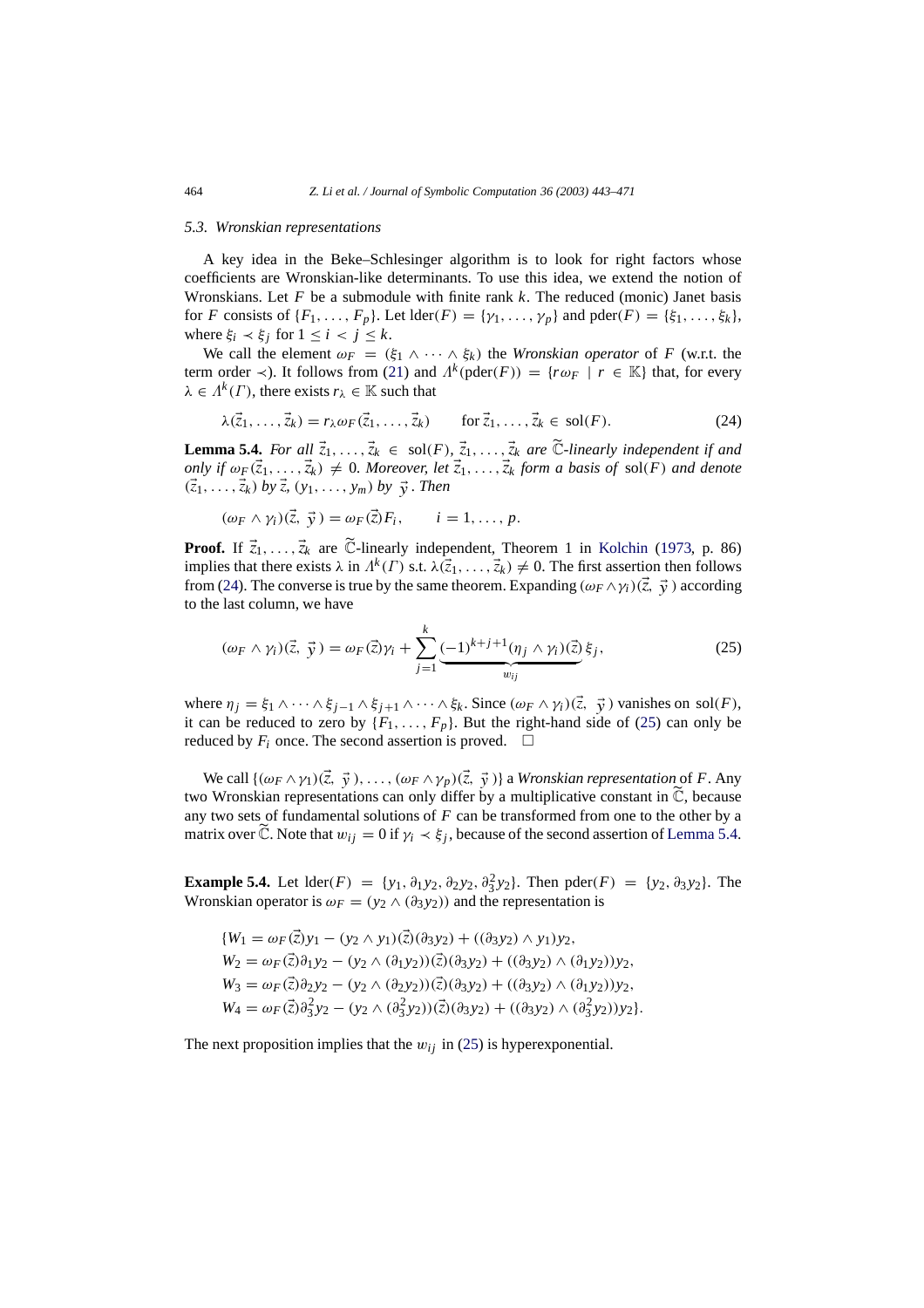<span id="page-22-3"></span>**Proposition 5.5.** Let F be a submodule of rank k in  $\mathbb{L}_m$ , and  $\vec{z} = (\vec{z}_1, \ldots, \vec{z}_k)$ , where *the*  $\overline{z_i}$  *form a basis of sol(F). Then*  $\omega_F(\overline{z})$  *is hyperexponential over* K*. Moreover, for all*  $\lambda \in \Lambda^k(\Gamma)$ ,  $\lambda(\vec{z})$  *is either zero or hyperexponential.* 

**Proof.** [Lemma 5.4](#page-21-2) implies that  $\omega_F(\vec{z})$  is nonzero. It follows from [\(24\)](#page-20-1) that the logarithmic derivative of  $\omega_F(\vec{z})$  w.r.t. any  $x_i$  belongs to K. Hence,  $\omega_F(\vec{z})$  is hyperexponential. Any nonzero  $\lambda(\vec{z})$  is then hyperexponential by [\(24\)](#page-20-1).  $\Box$ 

#### <span id="page-22-0"></span>*5.4. Associated systems*

We shall generalize the notion of associated equations for factoring linear ODEs. As in the previous sections, let *k* be an integer with  $1 \leq k \leq d$ . We regard every element of  $\Lambda^k(\Gamma)$  as a function on sol( $L$ )<sup>k</sup>. Two elements of  $\Lambda^k(\Gamma)$  are said to be *equivalent* if they are identical (as functions) on sol $(L)^k$ . For an element  $\lambda$  of  $\Lambda^k(\Gamma)$ , its equivalence class is denoted by  $\bar{\lambda}$ . It is easy to verify that the equivalence relation is compatible with linear operations and differentiations on  $\Lambda^k(\Gamma)$ . The K-linear space consisting of the equivalence classes is called the *k*th *Beke space* relative to *L*, and denoted by  $B_k$  when *L* is clear from the context. From [\(21\)](#page-19-1) it follows that each equivalence class contains an element of  $\Lambda^k$  (pder(*L*)). Consequently,  $B_k$  can be K-linearly generated by the elements in the form  $(\eta_1 \wedge \eta_2 \wedge \cdots \wedge \eta_k)$ , where the  $\eta_i$  belong to pder(*L*) and  $\eta_i \prec \eta_j$  for all *i*, *j* with  $1 \leq i \leq j \leq k$ . These elements are called *canonical generators* of  $B_k$ . They are not necessarily K-linearly independent.

<span id="page-22-1"></span>**Lemma 5.6.** *The kth Beke space*  $B_k$  *is of dimension less than or equal to*  $\binom{d}{k}$  and closed *under differentiation.*

<span id="page-22-2"></span>**Example 5.5.** Let  $\text{pder}(L) = \{y_1, y_2, \partial_3 y_2\}$ . The canonical generators of the second Beke's space  $B_2$  are  $b_1 = (y_1 \wedge y_2), b_2 = (y_1 \wedge (\partial_3 y_2)), b_3 = (y_2 \wedge (\partial_3 y_2)).$ 

Set  $e = \begin{pmatrix} d \\ k \end{pmatrix}$ . For an element  $\overline{\lambda}$  of  $B_k$ , the ideal consisting of all annihilators of  $\overline{\lambda}$  in  $\mathbb D$ is denoted by ann( $\bar{\lambda}$ ). A finite subset of ann( $\bar{\lambda}$ ) with finite-dimensional solution space is called a *system associated with*  $\bar{\lambda}$ . The following method computes an associated system by linear algebra and differential reduction. [Lemma 5.6](#page-22-1) implies that  $\bar{\lambda}$ ,  $\partial_i \bar{\lambda}$ , ...,  $\partial_i^e \bar{\lambda}$  are linearly dependent over  $K$ . Suppose that  $p_i$  is a smallest nonnegative integer such that  $\partial_i^{p_i} \bar{\lambda} + \sum_{j=0}^{p_i-1} f_{ij} \partial_i^j \bar{\lambda} = 0$ , where  $f_{i,p_i-1}, \ldots, f_{i0} \in \mathbb{K}$ . We find the ideal generated by

$$
\left\{ \partial_i^{p_i} + \sum_{j=0}^{p_i - 1} f_{ij} \partial_i^j \mid i = 1, ..., n \right\}
$$
 (26)

annihilating  $\bar{\lambda}$ . The solution space of the ideal is of finite dimension, because its parametric derivatives are in  $D_{\lambda} = \{ \partial_1^{i_1} \cdots \partial_n^{i_n} \mid 0 \le i_j \le p_j - 1, 1 \le j \le n \}$ . Hence, [\(26\)](#page-21-3) is a system associated with  $\bar{\lambda}$ . Considering all possible K-linear combinations of  $(e + 1)$  elements of  $D_{\lambda}$ , we may obtain an associated system with *e*-dimensional solution space (see Lemma 1) in [Tsarev,](#page-28-3) [2001\)](#page-28-3). We may also consider linear relations among mixed derivatives of  $\bar{\lambda}$  to get associated systems with lower-dimensional solution space.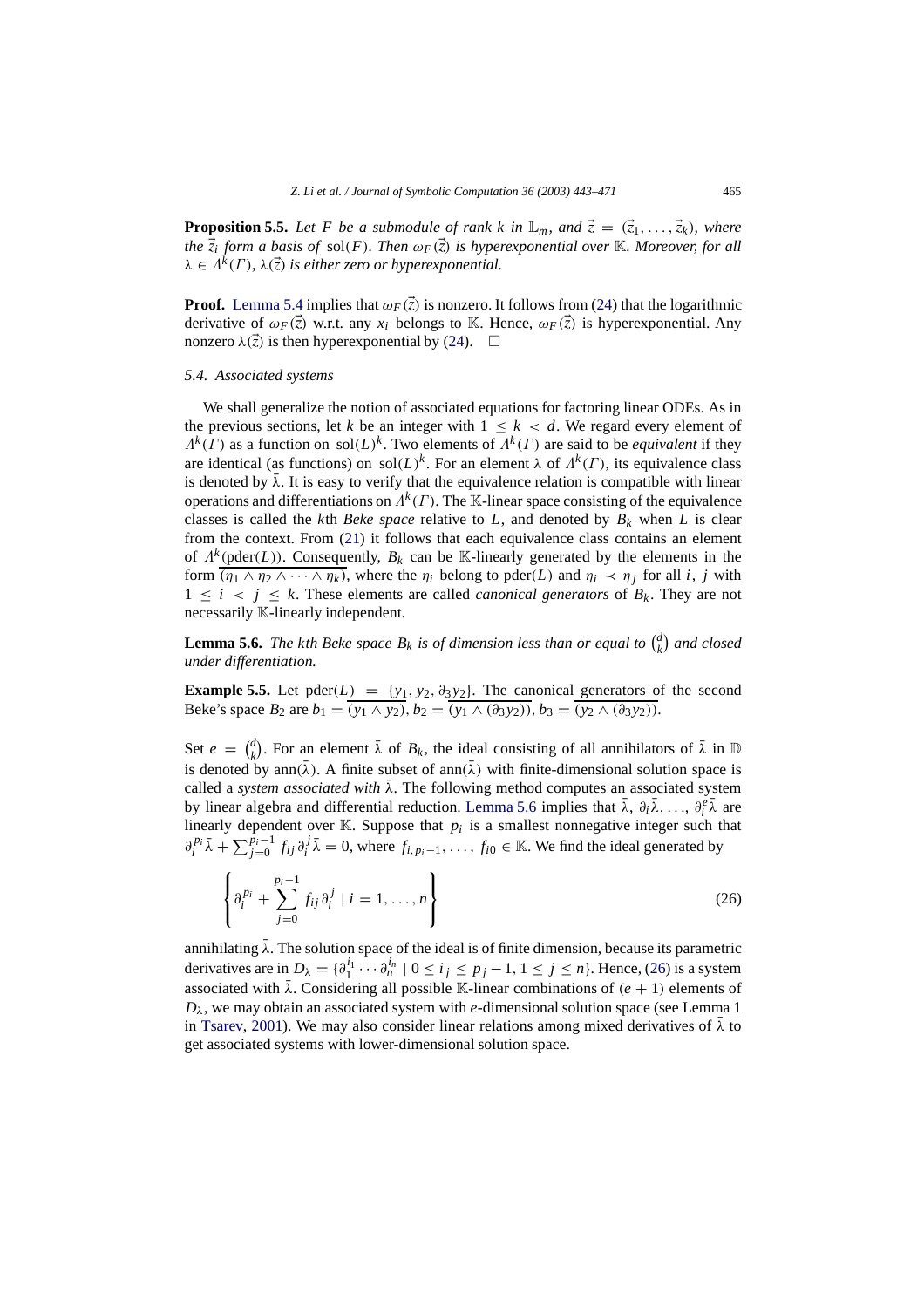To factor submodules with finite rank, we need systems associated with the canonical generators. The method for computing these associated equations given in [Bronstein](#page-27-3) [\(1994](#page-27-3)) can be directly applied in the general case.

**Example 5.6.** Consider the rank three submodule *L* generated by

<span id="page-23-2"></span><span id="page-23-1"></span>
$$
L_1 = x_1^2 x_2 (\partial_1 y_1) + x_3 x_1^2 x_2^2 y_2 - (\partial_3 y_3) x_3 x_2 x_1 - (\partial_3 y_3) + x_1 x_2 y_1 + y_2 x_1 x_2,
$$
  
\n
$$
L_2 = x_1 x_2^2 (\partial_2 y_1) + x_3 x_1^2 x_2^2 y_2 - (\partial_3 y_3) x_3 x_2 x_1 - (\partial_3 y_3) + x_1 x_2 y_1 + y_2 x_1 x_2,
$$
  
\n
$$
L_3 = (\partial_3 y_1) + y_2 x_1 x_2 - (\partial_3 y_3), \qquad L_4 = (\partial_3^2 y_3) + x_1^2 x_2^2 y_2 - 2x_1 x_2 (\partial_3 y_3),
$$
  
\n
$$
L_5 = (\partial_1 y_2) - (\partial_3 y_3) x_3, \qquad L_6 = x_2 (\partial_2 y_2) - (\partial_3 y_3) x_3.
$$

The set  $\{L_1, \ldots, L_6\}$  is a reduced Janet basis under the lexicographical term-order defined by  $y_1 < y_2 < y_3$  and  $\partial_1 < \partial_2 < \partial_3$ . Thus,

$$
lder(F) = \{ \partial_1 y_1, \partial_2 y_2, \partial_3 y_3, \partial_3^2 y_2, \partial_2 y_2, \partial_1 y_2 \}, \text{ and } pder(F) = \{ y_2, y_1, \partial_3 y_2 \}.
$$

The canonical generators of  $B_2$  are  $b_1$ ,  $b_2$  and  $b_3$  as given in [Example 5.5.](#page-22-2) By linear algebra and differentiation, we find ideals  $I_1$ ,  $I_2$ ,  $I_3$  annihilating  $b_1$ ,  $b_2$  and  $b_3$ , respectively, where  $I_1 = (\partial_1 - \frac{2t+1}{x_1}, \partial_2 - \frac{2t+1}{x_2}, \partial_3 - 2x_1x_2),$ 

$$
I_2 = \left(\frac{-2x_2^2x_3^2(t^2-6)}{x_1(t+2)} + \frac{t(-18+4t+5t^2)}{x_1^2(t+2)}\partial_1\right)
$$
  
 
$$
-\frac{2(3t-3+2t^2)}{x_1(t+2)}\partial_1^2 + \partial_1^3, \frac{-2t(t^2-6)}{x_2^3(t+2)} + \frac{t(-18+4t+5t^2)}{x_2^2(t+2)}\partial_2\right)
$$
  
 
$$
-\frac{2(3t-3+2t^2)}{x_2(t+2)}\partial_2^2 + \partial_2^3, -2x_1^3x_2^3 + 5x_1^2x_2^2\partial_3 - 4x_1x_2\partial_3^2 + \partial_3^3\right),
$$

and

$$
I_3 = \left(\frac{-t^3(2t+5)}{x_1^3(t+2)} + \frac{t^2(5t+12)}{x_1^2(t+2)}\partial_1 - \frac{t(4t+9)}{x_1(t+2)}\partial_1^2 + \partial_1^3, \frac{-t^3(2t+5)}{x_2^3(t+2)} + \frac{t^2(5t+12)}{x_2^2(t+2)}\partial_2 - \frac{t(4t+9)}{x_2(t+2)}\partial_2^2 + \partial_2^3, -2x_1^3x_2^3 + 5x_1^2x_2^2\partial_3 - 4x_1x_2\partial_3^2 + \partial_3^3\right),
$$

<span id="page-23-0"></span>in which  $t = x_1x_2x_3$ .

#### *5.5. Sketch of the factorization algorithm*

Before presenting our factorization algorithm in detail, we describe it informally by examples. Assume that we look for a rank *k* factor  $F \subset \mathbb{L}_m$  of *L*. Let  $\vec{z}$  the vector  $(\vec{z}_1,\ldots,\vec{z}_k)$  where  $\vec{z}_1,\vec{z}_2,\ldots,\vec{z}_k$  form a fundamental system of solutions of *F*. *First*, we enumerate all possible leading derivatives of *F* by [Lemma 5.2.](#page-18-1)

**Example 5.7.** The submodule *L* given in [Example 5.6](#page-23-1) might have rank two factors whose leading derivatives are

{*y*1, ∂<sup>1</sup> *y*2, ∂<sup>2</sup> *y*2, ∂<sup>2</sup> <sup>3</sup> *y*3} or {∂<sup>1</sup> *y*2, ∂<sup>2</sup> *y*2, ∂<sup>3</sup> *y*3, ∂<sup>1</sup> *y*1, ∂<sup>2</sup> *y*1, ∂<sup>3</sup> *y*1}.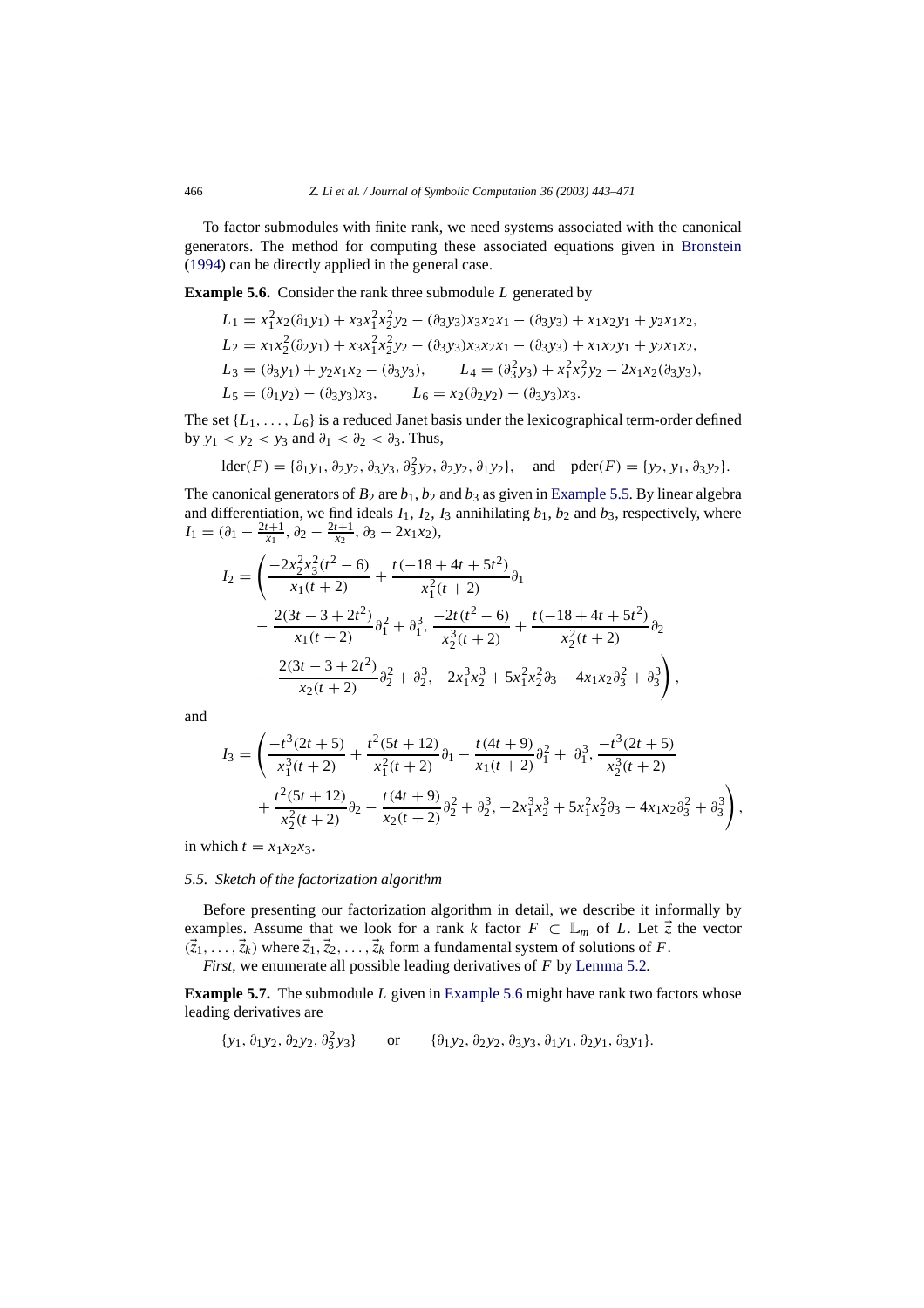*Second,* for a given lder(*F*), we compute candidates for the Wronskian operator  $\omega_F(\vec{z})$ by finding the hyperexponential solutions of one of its associated systems. If no hyperexponential solution is found, then the factor with the leading derivatives  $\text{lder}(F)$ does not exist by [Proposition 5.5.](#page-22-3)

**Example 5.8.** Find a factor *F* of *L* with  $\text{lder}(F) = \{y_1, \partial_1 y_2, \partial_2 y_2, \partial_3^2 y_3\}$ . The Wronskian operator of *F* is  $\omega_F = y_2 \wedge (\partial_3 y_2)$ . An ideal annihilating  $\omega_F$  is *I*<sub>1</sub> in [Example 5.6.](#page-23-1) The algorithm [HyperexponentialSolutions](#page-14-0) finds that  $\omega_F(\vec{z})$  can only be  $c_0x_1x_2h^2$ , where  $h = \exp(x_1 x_2 x_3)$  and  $c_0$  is a constant.

*Third,* we compute all candidates for canonical generators equivalent to a given Wronskian candidate, because [\(24\)](#page-20-1) implies that all candidates for canonical generators are hyperexponential and equivalent to the Wronskian candidate. If the Wronskian candidate is equivalent to *h*, then candidates for a canonical generator *b* can be expressed as*rh* where *r* belongs to K. Substituting *rh* into a system associated with *b*, we obtain an ideal with finite rank. We are only interested in its rational solutions.

**Example 5.9.** Besides the Wronskian operator  $\omega_F$ , two other canonical generators of the second Beke space are  $b_2 = \overline{y_2 \wedge y_1}$  and  $b_3 = (\partial_3 y_2) \wedge y_1$ ,  $b_2(\vec{z})$  is annihilated by  $I_2$ ,  $b_3(\vec{z})$  by  $I_3$ , as described in [Example 5.6.](#page-23-1) The hyperexponential solutions of  $I_2$  (resp.  $I_3$ ) equivalent to  $h^2$  are  $c_1h^2$  (resp.  $c_2x_1x_2h$ ), where  $c_1$  and  $c_2$  are constants.

*Fourth*, we form all the Wronskian representations for *F* w.r.t. a given candidate for the Wronskian operator. This is possible because the coefficients  $w_{ij}$  in [\(25\)](#page-21-1) are K-linear combinations of the  $b_i(\vec{z})$  which can be obtained by the reduction w.r.t. *L*.

**Example 5.10.** The Wronskian representation of *F* is given in [Example 5.4.](#page-21-4) All its coefficients are K-linear combinations of  $\omega_F(\vec{z})$ ,  $b_2(\vec{z})$  and  $b_3(\vec{z})$ . These combinations can be found by the reduction of an element  $B_2$  by *L*. The Wronskian representation of *F* is

$$
\{x_1x_2y_1 - c_1(\partial_3y_2) + x_1x_2c_2y_2, x_1x_2(\partial_1y_2) - x_3x_2(\partial_3y_2), x_1x_2(\partial_3^2y_3) - 2x_1^2x_2^2(\partial_3y_2) + x_1^3x_2^3y_2, x_1x_2(\partial_2y_2) - x_3x_1(\partial_3y_2)\}.
$$
\n(27)

*Fifth,* the monic associate *U* of a candidate for the Wronskian representation has rational coefficients. If the monic associate is a factor of *L* with rank *k*, then *U* is a reduced Janet basis and each element of *L* can be reduced to zero by *U*. These two constraints lead to a system of algebraic equations in the unspecified constants appearing in *U*. Solving these algebraic equations yields factors that we seek.

**Example 5.11.** Decide the constants in [\(27\)](#page-23-2) by assuming that the monic associate of [\(27\)](#page-23-2) is a Janet basis and that  $L$  is contained in  $F$ . We get a factor  $F$  generated by  $y_1 - 1/x_1x_2(\partial_3 y_2) + y_2$ ,  $(\partial_1 y_2) - x_3/x_1(\partial_3 y_2)$ ,  $(\partial_2 y_2) - x_3/x_2(\partial_3 y_2)$ , and  $(\partial_3^2 y_3) 2x_1x_2(\partial_3y_2) + x_1^2x_2^2y_2.$ 

### <span id="page-24-0"></span>*5.6. Factorization algorithm*

For simplicity, we describe an algorithm for finding factors *F* of *L* under the assumption that  $\text{lder}(F)$  is given. It is easy to adjust the algorithm to compute all factors of  $L$  by [Lemma 5.2.](#page-18-1)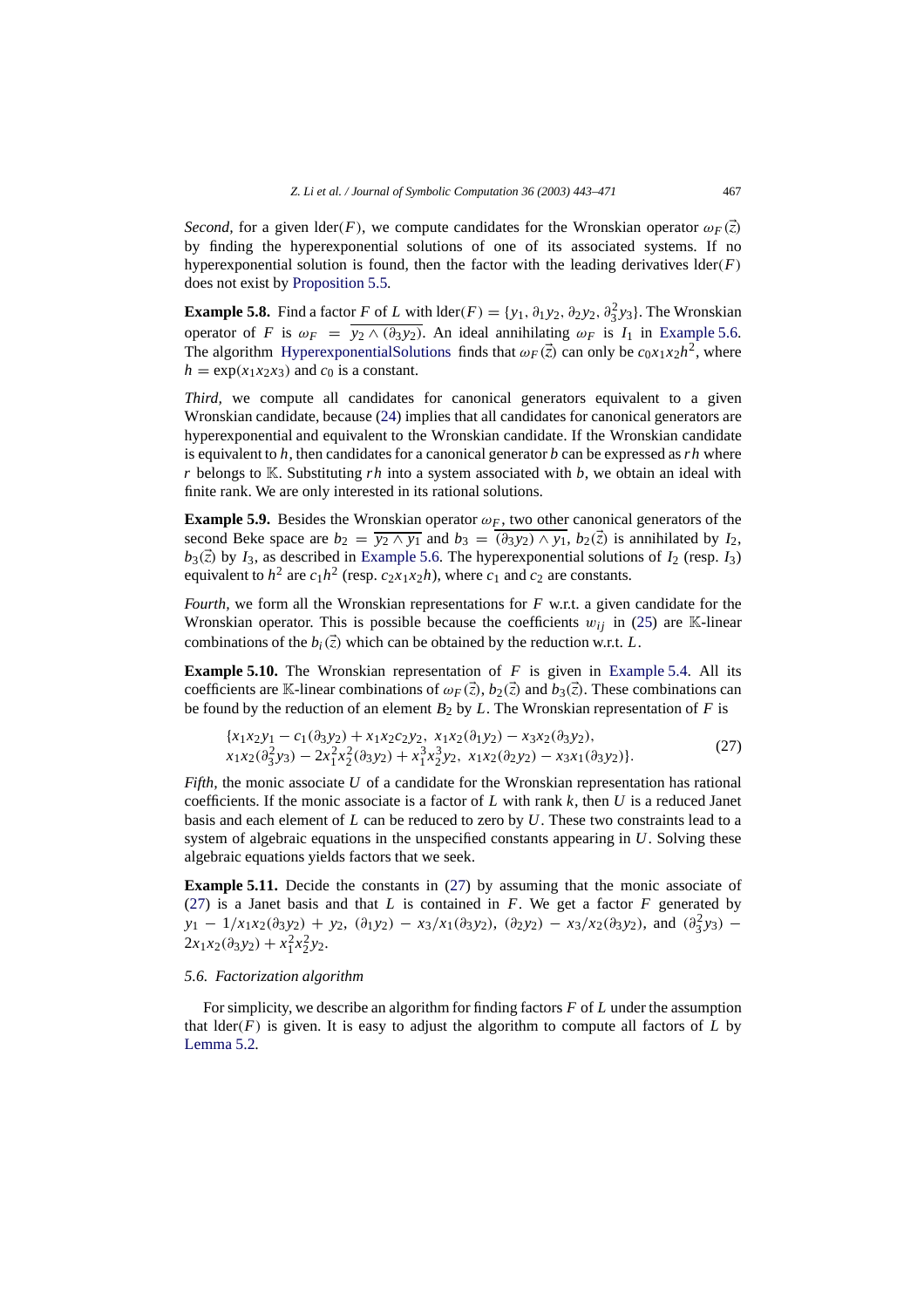**FactorWithSpecifiedLeaders** (Compute Factors whose Leaders are given). Given a finite basis for a submodule *L* of finite rank and an autoreduced set  $\Delta$  in the union of lder(*L*) and pder(*L*), the algorithm computes all proper factors *F* of *L* with  $\text{der}(F) = \Delta$ .

- **1.** [Parametric derivatives]. Find  $\Delta^-$  ⊂ pder(*L*) consisting of all derivatives not divisible by any elements of  $\Delta$ . If  $|\Delta^{-}| = d$ , return *L*. Otherwise, set  $k = |\Delta^{-}|$ and  $e = \begin{pmatrix} d \\ k \end{pmatrix}$ .
- **2.** [Candidates for the Wronskian]. Find a system  $A_1$  associated with  $\omega_F$ , and compute hyperexponential solutions of *A*<sup>1</sup> by [HyperexponentialSolutions.](#page-14-0) If no hyperexponential solution is found, exit [no such factors exist]. Otherwise, organize the solutions as equivalence classes:

<span id="page-25-0"></span>
$$
\{h_{11} = p_{11}f_{11}, \ldots, h_{1t} = p_{1t}f_{1t}\}
$$

where the  $f_{1i}$  are hyperexponential over K, and the  $p_{1i}$  are polynomials in  $x_1, \ldots, x_n$ whose coefficients are elements of  $\mathbb Q$  and unspecified constants.

**3.** [Candidates for other canonical generators]. Construct the systems *A*2,..., *Ae* associated with other canonical generators, and compute their hyperexponential solutions equivalent to some  $f_{1i}$   $(1 \le i \le t)$ . For  $j = 2, \ldots, e$ , set  $h_{ji}$  to be the hyperexponential solution of  $A_j$  equivalent to  $f_{1i}$  if such a solution exists, else set  $h_{ii}$  to be zero. Let

$$
H = \{(h_{11}, h_{21}, \ldots, h_{e1}), \ldots, (h_{1t}, h_{2k}, \ldots, h_{et})\}
$$

where the  $h_{1i}$  are obtained from step 2, and the  $h_{ji}$  with  $j > 1$  are either zero or hyperexponential elements equivalent to  $h_{1i}$ .

- **4.** [Candidates for factors]. Construct the Wronskian representation defined by ∆. Construct the matrix transforming the canonical generators to the Wronskian coefficients. Use this matrix and the elements of *H* to get all rational monic associates  $\{F_1, \ldots, F_{|\Delta|}\}\$  of the candidates for factors.
- **5.** [Select true factors]. Check if each  $F_i$  is reduced Janet basis and if  $F_i$  contains *L*. Solve algebraic equations in unspecified constants when necessary. Return the factors.

A few words need to be said about [FactorWithSpecifiedLeaders.](#page-25-0) The first step is clear. The second step is a direct application of the algorithm [HyperexponentialSolutions.](#page-14-0) If no hyperexponential solution is found, then factors with leading derivatives  $\Delta$  do not exist by [Proposition 5.5.](#page-22-3) In the third step, [\(24\)](#page-20-1) implies that we need only hyperexponential solutions equivalent to some  $h_{1i}$ . Since these solutions belong to one equivalence class, all of them can be expressed as  $q_i h_{1i}$ , where  $q_i$  is a rational function whose coefficients are elements of  $\mathbb Q$  and unspecified constants. Thus, *H* contains at most *t* elements. Finding these solutions amounts to computing rational solutions of some ideals with finite rank, which is easier than computing all hyperexponential solutions of other associated systems. This technique is introduced by [Bronstein](#page-27-3) [\(1994\)](#page-27-3) for the ODE case, and is extended to the PDE case by [Tsarev](#page-28-3) [\(2001\)](#page-28-3). In the fourth step, we express the Wronskian coefficients as K-linear combinations of the canonical generators by differential reduction w.r.t. *L*. In the last step there may arise an algebraic system in unspecified constants. So an algebraic equation solver is required.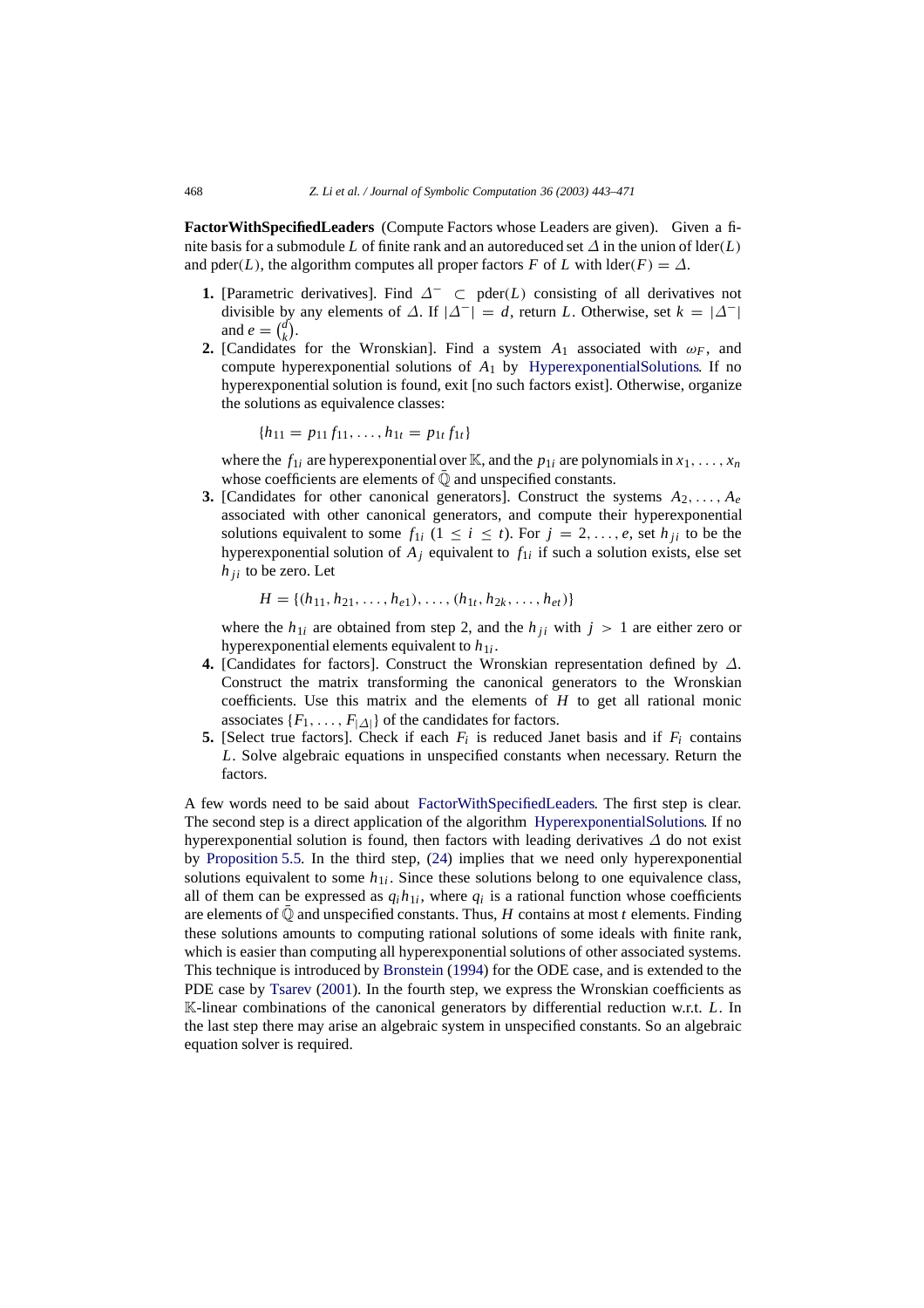**Example 5.12.** Let us find factors *G* of *L* (in [Example 5.6\)](#page-23-1) whose leading derivatives are {∂<sup>1</sup> *y*2, ∂<sup>2</sup> *y*2, ∂<sup>3</sup> *y*3, ∂<sup>1</sup> *y*1, ∂<sup>2</sup> *y*1, ∂<sup>3</sup> *y*1}. Since pder(*G*) = {*y*2, *y*1}, the Wronskian operator  $\omega_G$  is equal to  $b_2 = \overline{y_2 \wedge y_1}$ . The algorithm [HyperexponentialSolutions](#page-14-0) finds  $b_2(\vec{z})$  can only be  $\beta_{21}$  equal to

$$
(c_1 + c_2x_3 + c_3x_1x_2 + c_4x_1x_2x_3 + c_5x_1 + c_6x_1x_3 + c_7x_2 + c_8x_2x_3)\frac{h}{x_1x_2}
$$

or  $\beta_{22} = c_0 h^2$ , where  $h = \exp(x_1 x_2 x_3)$  and the *c*'s are constants. Other two canonical generators of  $B_2$  are  $b_1 = y_2 \wedge (\partial_3 y_2)$  and  $b_3 = (\partial_3 y_2) \wedge y_1$ . The hyperexponential solutions of  $I_1$  and  $I_3$  equivalent to  $\beta_{21}$  are 0 and

$$
\beta_{31} = h(c_9 + c_{10}x_3 + x_1x_2c_{11} + x_1x_2c_{12}x_3 + x_1c_{13} + x_1c_{14}x_3 + x_2c_{15} + x_2c_{16}x_3).
$$

The respective hyperexponential solutions of  $I_1$  and  $I_3$  equivalent to  $\beta_{22}$  are

$$
\beta_{12} = c_0 x_1 x_2 h^2
$$
 and  $\beta_{32} = c_1 x_1 x_2 h^2$ .

The Wronskian representation for *G* by definition is

$$
W_G = \{b_2(\vec{z})(\partial_1 y_1) - y_2 \wedge (\partial_1 y_1)(\vec{z})y_1 + y_1 \wedge (\partial_1 y_1)(\vec{z})y_2, b_2(\vec{z})(\partial_2 y_1) - y_2 \wedge (\partial_2 y_1)(\vec{z})y_1 + y_1 \wedge (\partial_2 y_2)(\vec{z})y_2, b_2(\vec{z})(\partial_3 y_1) - y_2 \wedge (\partial_3 y_1)(\vec{z})y_1 + y_1 \wedge (\partial_3 y_1)(\vec{z})y_2, b_2(\vec{z})(\partial_1 y_2) - y_1 \wedge (\partial_1 y_2)(\vec{z})y_2, b_2(\vec{z})(\partial_2 y_2) - y_1 \wedge (\partial_2 y_2)(\vec{z})y_2, b_2(\vec{z})(\partial_3 y_2) - y_1 \wedge (\partial_3 y_2)(\vec{z})y_2\}.
$$

Note that

$$
\overline{y_2 \wedge (\partial_1 y_2)} = \overline{y_2 \wedge (\partial_2 y_2)} = \overline{y_2 \wedge (\partial_3 y_2)} = 0
$$

since  $\partial_3 y_2 < \partial_2 y_2 < \partial_1 y_2 < y_1$ . Hence,  $b_1(\vec{z}) = 0$ . Consequently  $\beta_{12} = 0$ . We have two candidates for the canonical generators, which are

$$
(b_1, b_2, b_3) = (0, \beta_{21}, \beta_{31}), \qquad (b_1, b_2, b_3) = (0, \beta_{22}, \beta_{32}).
$$

The first candidate leads to a factor

$$
(x_1s(\partial_1y_1) + sy_1 - c_4(t+1)y_2, x_2s(\partial_2y_1) + sy_1 + c_4(t+1)y_2,
$$
  
\n
$$
s(\partial_3y_1) - c_4x_1x_2y_2, s(\partial_1y_2) - c_4x_2x_3ty_2 - c_9x_2x_3y_2,
$$
  
\n
$$
s(\partial_2y_2) - c_4x_1x_3ty_2 - c_9x_1x_3y_2, s(\partial_3y_2) - c_4x_1x_2ty_2 - c_9x_1x_2y_2),
$$

where  $t = x_1x_2x_3$  and  $s = (t - 1)c_4 + c_9$ . The second leads to a factor which is a special instance of the first  $(c_4 = 0, c_9 = 1)$ .

The reader is referred to [Li et al.](#page-28-4) [\(2002](#page-28-4)) for examples on factorization in D.

#### <span id="page-26-0"></span>**6. Concluding remarks**

The results of this article are a first step toward generalizing computer algebra techniques for solving linear ODEs to PDE's. The algorithm [HyperexponentialSolutions](#page-14-0) generalizes the algorithm for computing hyperexponential solutions of linear ODEs.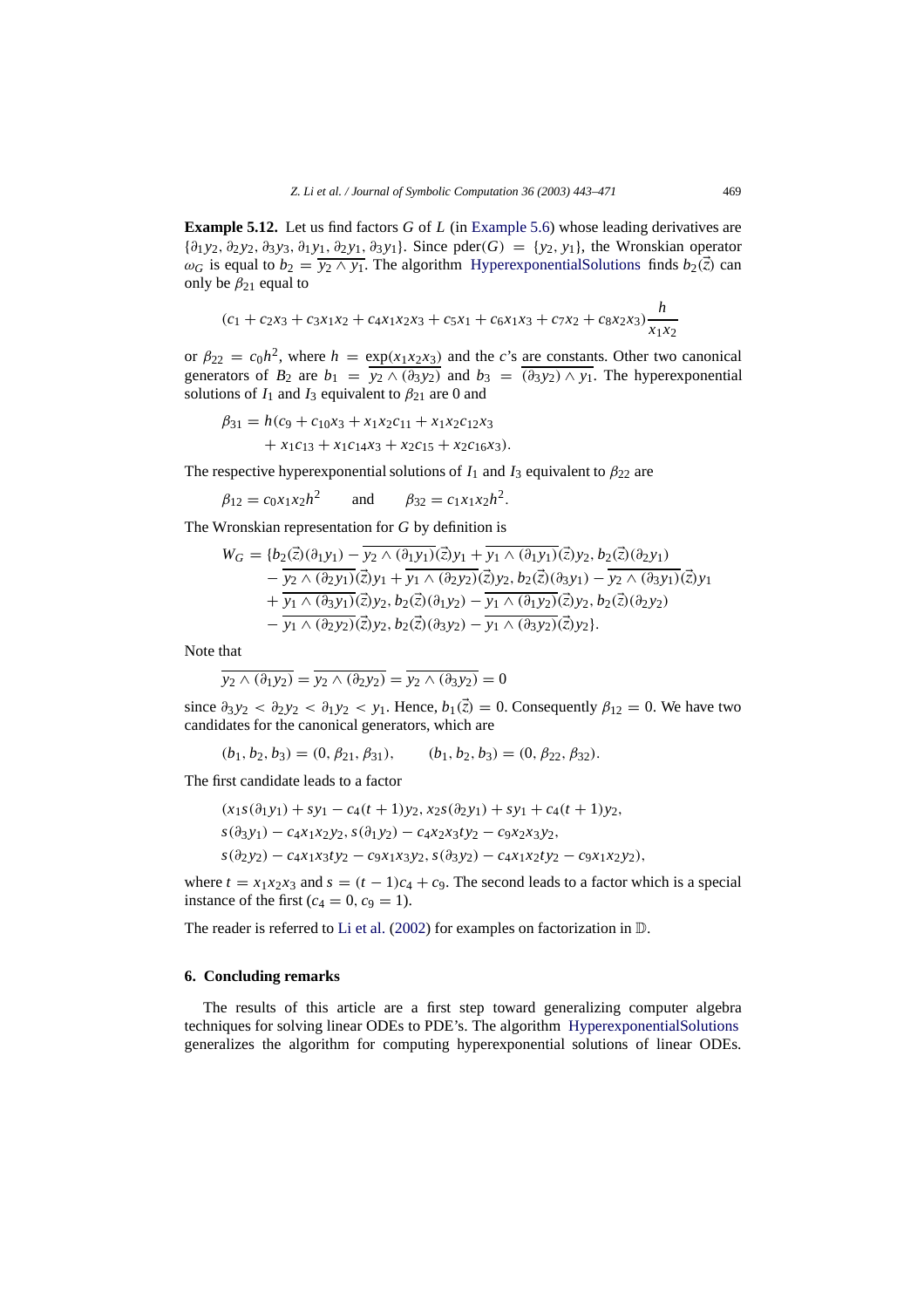The algorithm [FactorWithSpecifiedLeaders](#page-25-0) generalizes the Beke–Schlesinger algorithm for factoring linear ODEs. The notions of factors and quotients enable us to reduce the rank of a *D*-finite system.

Based on the Maple packages Ore algebra and DEtools, a preliminary implementation of the algorithm [HyperexponentialSolutions](#page-14-0) has been made. The factorization algorithm for ideals in  $\overline{Q}(x_1, x_2)[\partial_1, \partial_2]$  has been implemented in the ALLTYPES system of [Schwarz](#page-28-17) [\(1998](#page-28-17)). Yet, it is challenging to have an efficient factorizer for *D*finite systems with rational function coefficients. To this end, we would like to have efficient implementations for finding elimination ideals  $I_i$  in [Section 3,](#page-4-0) and computing the solutions of  $I_i$  in K. We will study how to avoid generating too many candidates for hyperexponential solutions in [HyperexponentialSolutions](#page-14-0) and how to construct *A*<sup>1</sup> in step 2 of [FactorWithSpecifiedLeaders](#page-25-0) with lower rank so that we may have fewer candidates for factors in step 4. To factor a *D*-finite system, we would have to enumerate all possible sets of leading derivatives of a potential factor. The number of these sets may be an exponential function in rank. Would there be a fast way to decide if a set of leading derivatives will not lead to any true factor? Would there be a fast way to decide if an ideal with finite rank has no hyperexponential solutions?

#### **Acknowledgements**

We thank the anonymous referees for their constructive comments. Z.L. was supported by Natural Sciences and Engineering Research Council of Canada Grant No. CRD215442- 98. S.P.T. was partially supported by the Russian Ministry of Education grant E00-1.0-57.

#### **References**

- <span id="page-27-2"></span>Beke, E., 1894. Die Irreduzibilität der homogenen linearen Differentialgleichungen. Math. Ann. 45, 278–294.
- <span id="page-27-4"></span>Borel, A., Grivel, P.P., Kaup, B., Haefliger, A., Malgrange, B., Ehlers, F., 1987. Algebraic D-Modules. Academic Press, Boston.
- <span id="page-27-5"></span>Boulier, F., Lazard, D., Ollivier, F., Petitot, M., 1995. Representation for the radical of a finitely generated differential ideal. In: Levelt, A.H.M. (Ed.), ISSAC'95, Proc. Int. Symp. on Symbolic and Algebraic Computation. ACM Press, Montreal, Canada, pp. 158–166.
- <span id="page-27-7"></span>Bronstein, M., 1992. Linear ordinary differential equations: breaking through the order 2 barrier. In: Wang, P. (Ed.), ISSAC'92, Proc. Int. Symp. on Symbolic and Algebraic Computation. ACM Press, Berkeley, pp. 42–48.
- <span id="page-27-3"></span>Bronstein, M., 1994. An improved algorithm for factoring linear ordinary differential operators. In: Giesbrecht, M. (Ed.), ISSAC'94, Proc. Int. Symp. on Symbolic and Algebraic Computation. ACM Press, Oxford, pp. 336–340.
- <span id="page-27-8"></span><span id="page-27-6"></span>Bronstein, M., 1997. Symbolic Integration I: Transcendental Functions. Springer-Verlag.
- Chyzak, F., 2000. An extension of Zeilberger's fast algorithm to general holonomic functions. Discrete Math. 217, 115–134.
- <span id="page-27-0"></span>Chyzak, F., Salvy, B., 1998. Non-commutative elimination in Ore algebras proves multivariate identities. J. Symbolic Comput. 26, 187–227.
- <span id="page-27-1"></span>Galligo, A., 1985. Some algorithmic questions on ideals of differential operators. In: Buchberger B. (Ed.) EUROCAL' 85. Springer Lecture Notes in Computer Science, vol. 204. pp. 413–421.